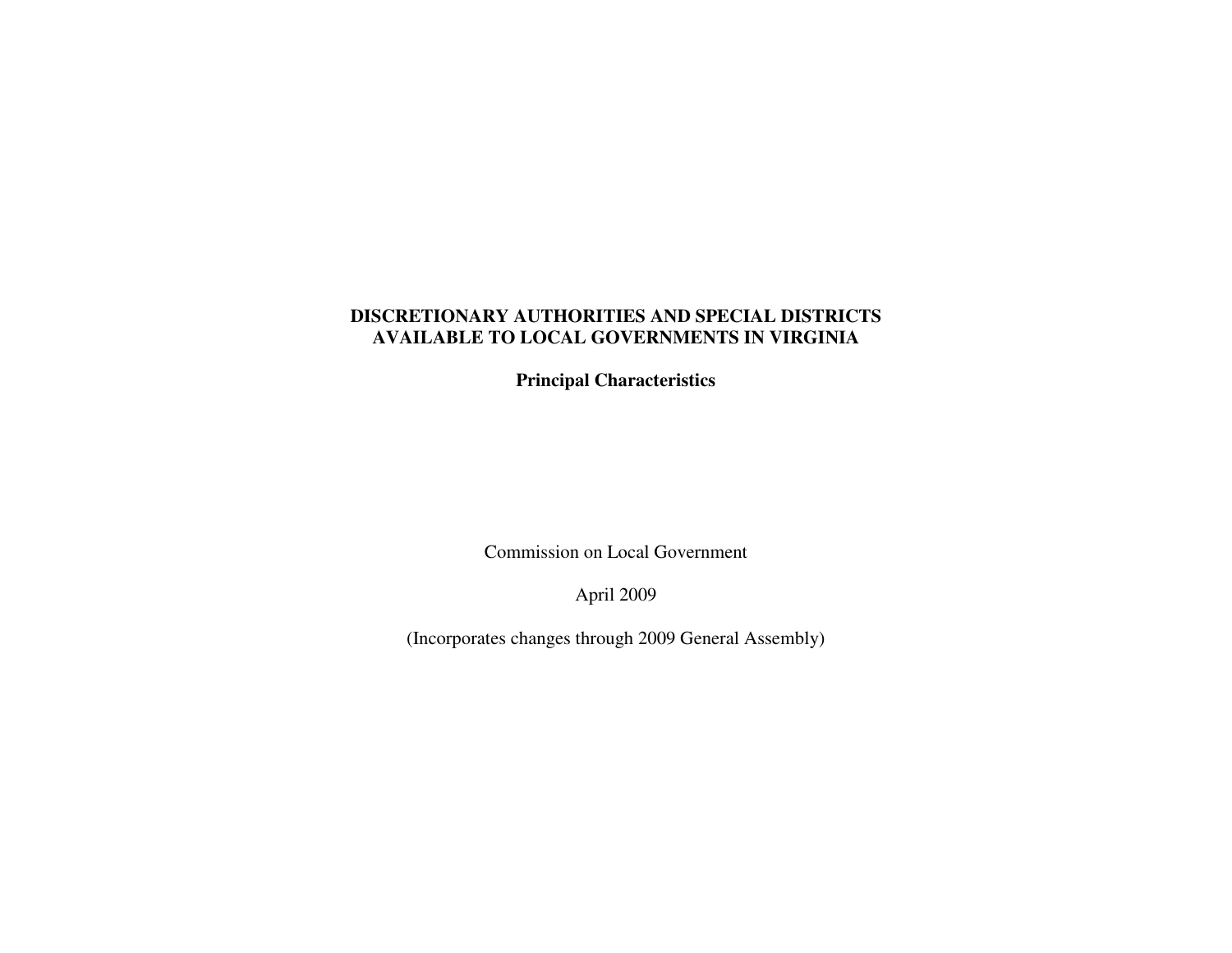# **INTRODUCTION**

 Local government functions in Virginia are carried out primarily by counties, cities, and towns. These are general purpose governmental units, authorized by statute to provide a wide range of services to their residents. However, Virginia law also permits the establishment of a significant number of limited governments, which also provide services at the local level.

 These special governments are limited in the types of services they may provide and the activities in which they may engage. They are most often called "districts" or "authorities," but other labels are occasionally used. This document summarizes the principal characteristics of those limited government structures available to Virginia's counties, cities, and towns.

 The Code of Virginia and special Acts of the General Assembly authorize the creation of numerous special districts and authorities. The following criteria were used to select the governmental structures listed in this document:

- 1. Legally separate The special government exists as a legally separate and distinct entity apart from any county, city, or town. Whether a specific governmental structure met this criteria was determined in several ways. In many instances, the statutes establishing the governmental structure explicitly denote it as a "political subdivision." In other cases, the law is not as specific. The major consideration used in those cases was whether the special government, after being established, is able to exercise its powers or perform its functions largely independent of any county, city, or town.
- 2. Local government functions State statutes create several political subdivisions that function on a statewide basis; for example, the Virginia Housing Development Authority and the Virginia Resources Authority. Such statewide authorities are not discretionary entities available to localities and, accordingly, are not included in this compilation. This report is limited to those special governments which deliver local governmental services, operate at the local or regional level, and may be established through discretionary action by the counties, cities, and towns.

3. General law provisions – The listing in this report is limited to those special governments authorized by general law. In addition to these that are listed, special Acts of the General Assembly authorize the establishment of numerous specific districts, authorities, and commissions. These latter special governments are not included in this report for several reasons. First, their sheer number would render the report extremely unwieldy. Second, because many of these special governments are governed by provisions very similar to those applicable to comparable special governments established under general law, their inclusion would result in widespread redundancy. Finally, the purpose of this report is to provide a description and comparison of those limited government structures available generally to counties, cities, and towns.

## **ORGANIZATION**

 This report is organized so as to enable the user to compare readily salient features across the spectrum of special governments. The specific provisions relevant to a principal characteristic are laid out for each type of district or authority in a columnar fashion. Because of the number of types of districts and authorities, four pages are needed to list the relevant provisions for each type. The pages are labeled with a combination of numbers and letters. The numbers relate to the characteristics and the letters to the types of governments. Thus, if one wanted to compare the taxing powers of the various types of governments, the reader would turn to the section containing all the pages labeled 7. If on the other hand, the reader were interested only in the taxing powers of airport authorities, for example, he/she would turn to page 7-B.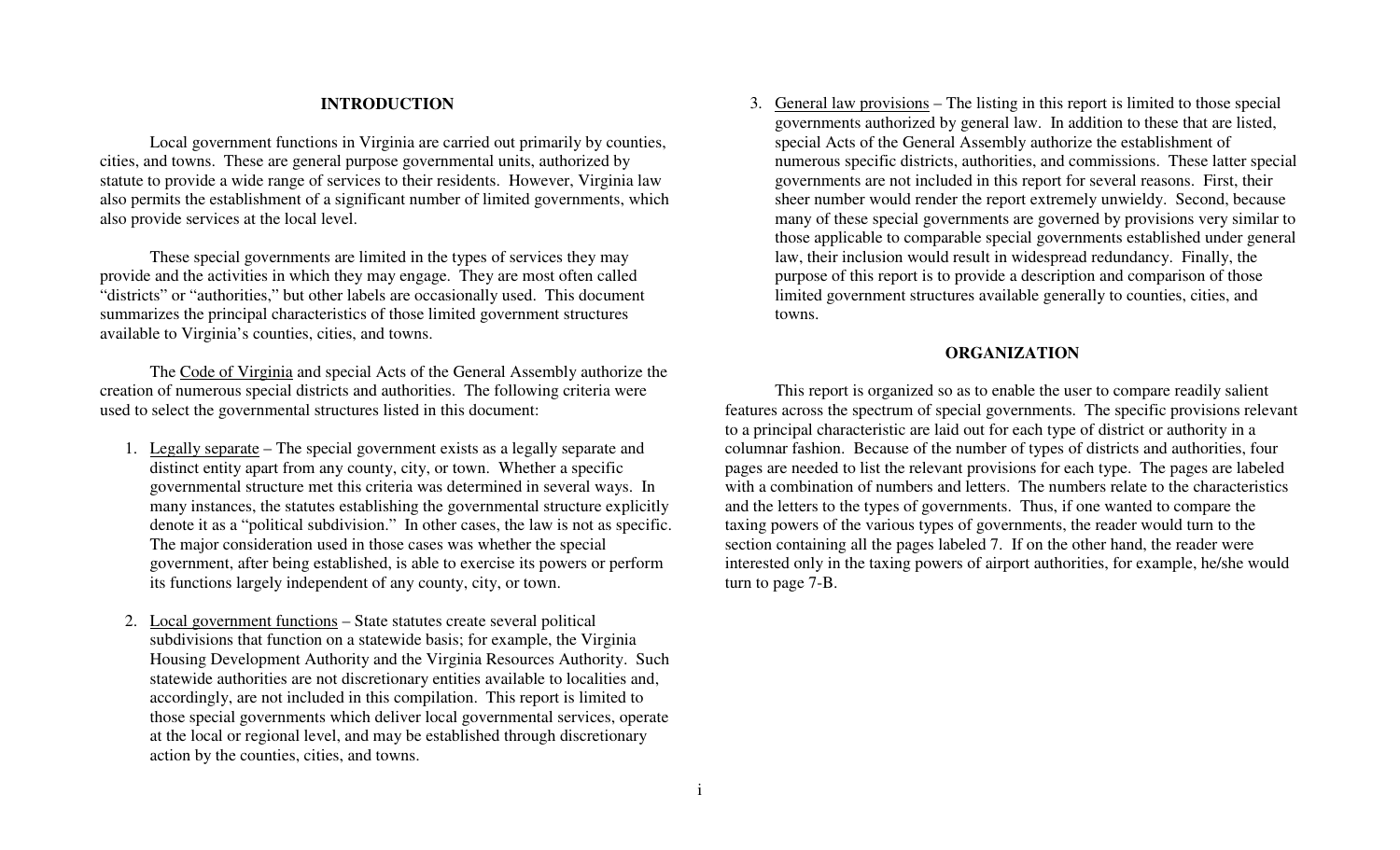The principal characteristics used to describe each governmental form are outlined below (the number in parenthesis after each characteristic refers to the section in which it is found):

I.General Provisions

- A. General Purposes (1)
- B. Eligible Jurisdictions (1)
- C. Legal Classification (2)
- II. Structural Provisions
	- A. Service Area (2)
	- B. Establishment/Activation (3)
	- C. Referendum Provisions (4)
	- D Required Filing with the State Corporation Commission or the Secretary of the Commonwealth (4)
- III. Governing Body
	- A. Selection (5)
	- B. Composition (5)
- IV. Scope of Powers
	- A. General Powers (6)
	- B. Taxing Authority (7)
	- C. Bonding Authority (7)
	- D. Condemnation Authority (8)
	- E. Special Powers or Restrictions (8)
- V. Alteration/Termination
	- A. Change in Jurisdictional Membership/Service Area (9)

B. Prescribed Duration (10)

C. Dissolution Provisions (10)

 The types of limited governments included in this report are listed below (the letter in parenthesis refer to the page within each section on which a specific governmental form is found):

- I. Community Development
	- A. Sanitary District (A)
	- B. Public Service Authority (A)
	- C. Community Development Authority (A)
	- D. Electric Authority (A)
	- E. Redevelopment and Housing Authority (A)
- II. Transportation
	- A. Transportation District (A)
	- B. Transportation Improvement District (B)
	- C. Transportation Service District (B)
	- D. Multicounty Transportation Improvement District (B)
	- E. Individual Locality Transportation Improvement District (B)
	- F. Airport Authority (B)
- III. Economic Development
	- A. Industrial Development Authority (B)
	- B. Regional Industrial Facility Authority (B)
- IV. Parks/Recreation
	- A. Public Recreational Facilities Authority (C)
	- B. Park Authority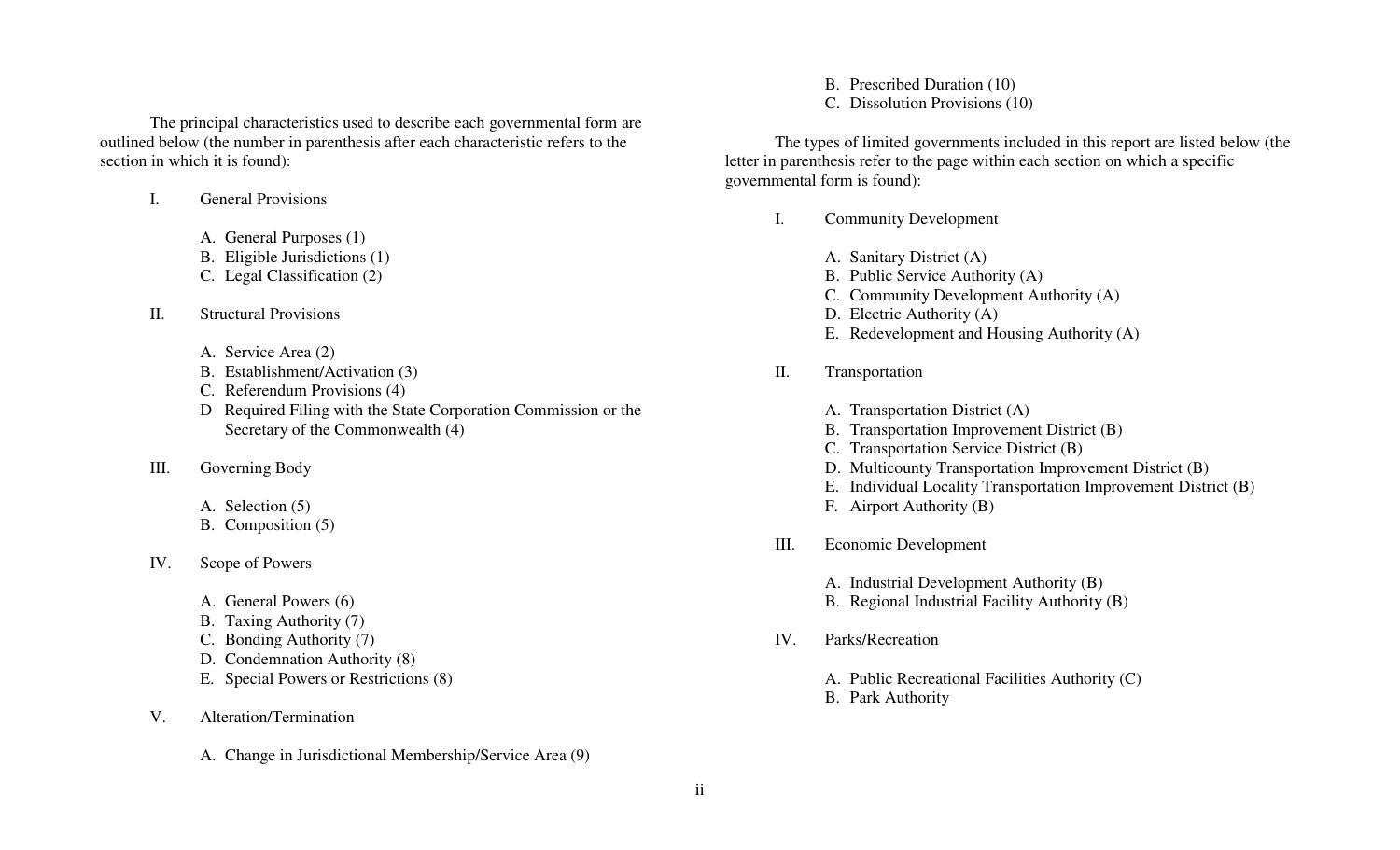#### V.Medical/Health

- A. Hospital Authority (C)
- B. Hospital or Health Center Commission (C)
- C. Behavioral Health Authority (C)
- D. Mosquito Control Authority (C)
- VI. Environmental
	- A. Soil and Water Conservation District (D)
	- B. Drainage District (D)
	- C. Sanitation District Tidal Waters (D)
	- D. Sanitation District Non-Tidal Waters (D)
- V. Criminal Justice
	- A. Jail Authority (D)
	- B. Regional Criminal Justice Training Academy (D)
	- C. Regional Juvenile Detention Commission (D)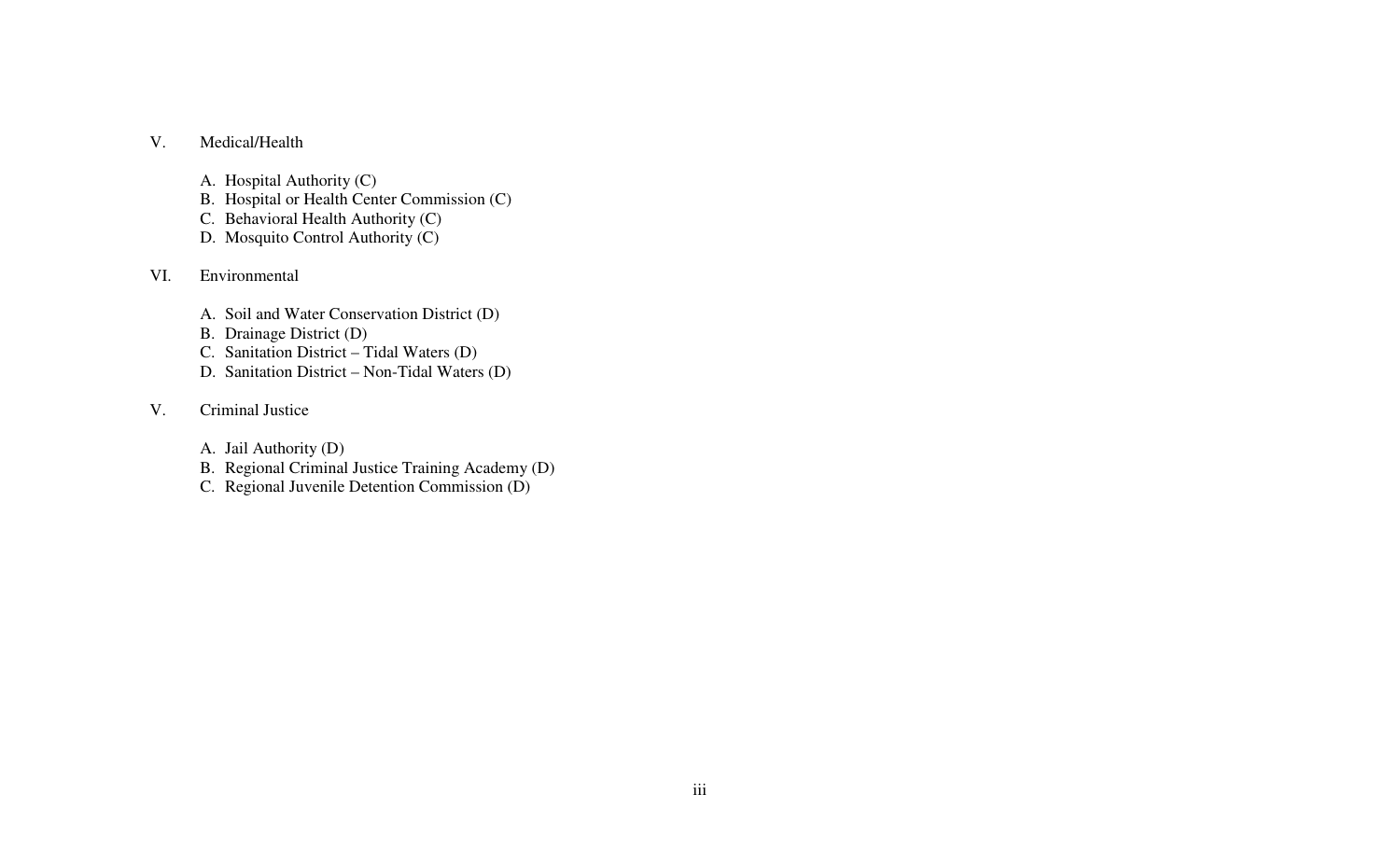|                                                      | <b>COMMUNITY DEVELOPMENT</b>                                                                                            |                                                                                                                                                                                                            |                                                                                                                                                                                                                      |                                                                                                                                                                                                                                                                                                                                                                                                             |                                                                                                                                                                                                                                                                                                                                                                                                 | <b>TRANSPORTATION</b>                                                                                                            |
|------------------------------------------------------|-------------------------------------------------------------------------------------------------------------------------|------------------------------------------------------------------------------------------------------------------------------------------------------------------------------------------------------------|----------------------------------------------------------------------------------------------------------------------------------------------------------------------------------------------------------------------|-------------------------------------------------------------------------------------------------------------------------------------------------------------------------------------------------------------------------------------------------------------------------------------------------------------------------------------------------------------------------------------------------------------|-------------------------------------------------------------------------------------------------------------------------------------------------------------------------------------------------------------------------------------------------------------------------------------------------------------------------------------------------------------------------------------------------|----------------------------------------------------------------------------------------------------------------------------------|
|                                                      | <b>Sanitary District</b><br>$(\$§21-112.22-21-140.3)$                                                                   | <b>Public Service Authority</b><br>$(\$§15.2-5100 - 15.2-5151)$                                                                                                                                            | Community<br><b>Development Authority</b><br>$(\S\S15.2 - 5251 - 15.2 - 5158)^1$                                                                                                                                     | <b>Electric Authority</b><br>$(\$§15.2-5400 - 15.2-5431)$                                                                                                                                                                                                                                                                                                                                                   | <b>Redevelopment and</b><br><b>Housing Authority</b><br>$(\$§36-1 - 36-55.1)$                                                                                                                                                                                                                                                                                                                   | <b>Transportation District</b><br>$(\$§15.2-4500 - 15.2-4534)$                                                                   |
| <b>GENERAL PROVISIONS</b><br><b>General Purposes</b> | To develop and deliver in<br>specified areas a large variety<br>of local services that are not<br>available county-wide | To develop, operate, and<br>maintain water, sewage,<br>stormwater control, solid waste<br>treatment and disposal systems<br>and to lease, or contract for, a<br>streetlight system in certain<br>counties. | To develop and operate, within To provide facilities for the<br>the public service authority<br>framework, additional<br>infrastructure improvements<br>and special services.                                        | generation and transmission of<br>electric power.                                                                                                                                                                                                                                                                                                                                                           | To establish redevelopment and To prepare a transportation<br>conservation areas in blighted<br>areas to promote their<br>revitalization. To acquire and<br>rehabilitate or demolish unsafe<br>housing and blighted properties<br>in these areas, to make such<br>land available for<br>redevelopment, and to provide<br>decent, safe, and sanitary<br>housing for persons with low<br>incomes. | plan for areas and to construct,<br>expand, improve, assist, and<br>operate transportation<br>improvements in the district.      |
| <b>Eligible Jurisdictions</b>                        | Counties (town may be<br>included if agreed to by county<br>and town). (§21-113)                                        | Counties, cities and towns,<br>singly or jointly. $(\S15.2-5102)$                                                                                                                                          | Cities; counties and towns may<br>become eligible by adopting<br>appropriate ordinance.<br>Districts may cross<br>jurisdictional lines if agreed to<br>by concurrent ordinances.<br>$(\$§15.2-5152$ and $15.2-5155)$ | (i) Any city or town engaged,<br>as of Jan. 1, 1979, in the<br>generation of electricity, (ii)<br>any city with a population of<br>200,000 or more on Jan. 1,<br>1979, and (iii) any county, city<br>or town authorized after Jan. 1<br>1979, by the General Assembly 47)<br>to participate in an authority; or<br>by agreement of two or more<br>such eligible localities. (§§15.2<br>$5402 - 15.2 - 5403$ | Counties, cities and towns; two Two or more counties or cities<br>or more contiguous counties<br>may form regional authority or<br>two or more municipalities,<br>whether or not contiguous, may contiguous jurisdiction wishes<br>form a consolidated authority.<br>(§§36-3, 36-4, 36-40 and 36-                                                                                               | or combinations thereof.<br>Single county or city may<br>constitute itself a district if not<br>to join with it. $(\$15.2-4504)$ |
|                                                      |                                                                                                                         |                                                                                                                                                                                                            | $1-A$                                                                                                                                                                                                                |                                                                                                                                                                                                                                                                                                                                                                                                             |                                                                                                                                                                                                                                                                                                                                                                                                 |                                                                                                                                  |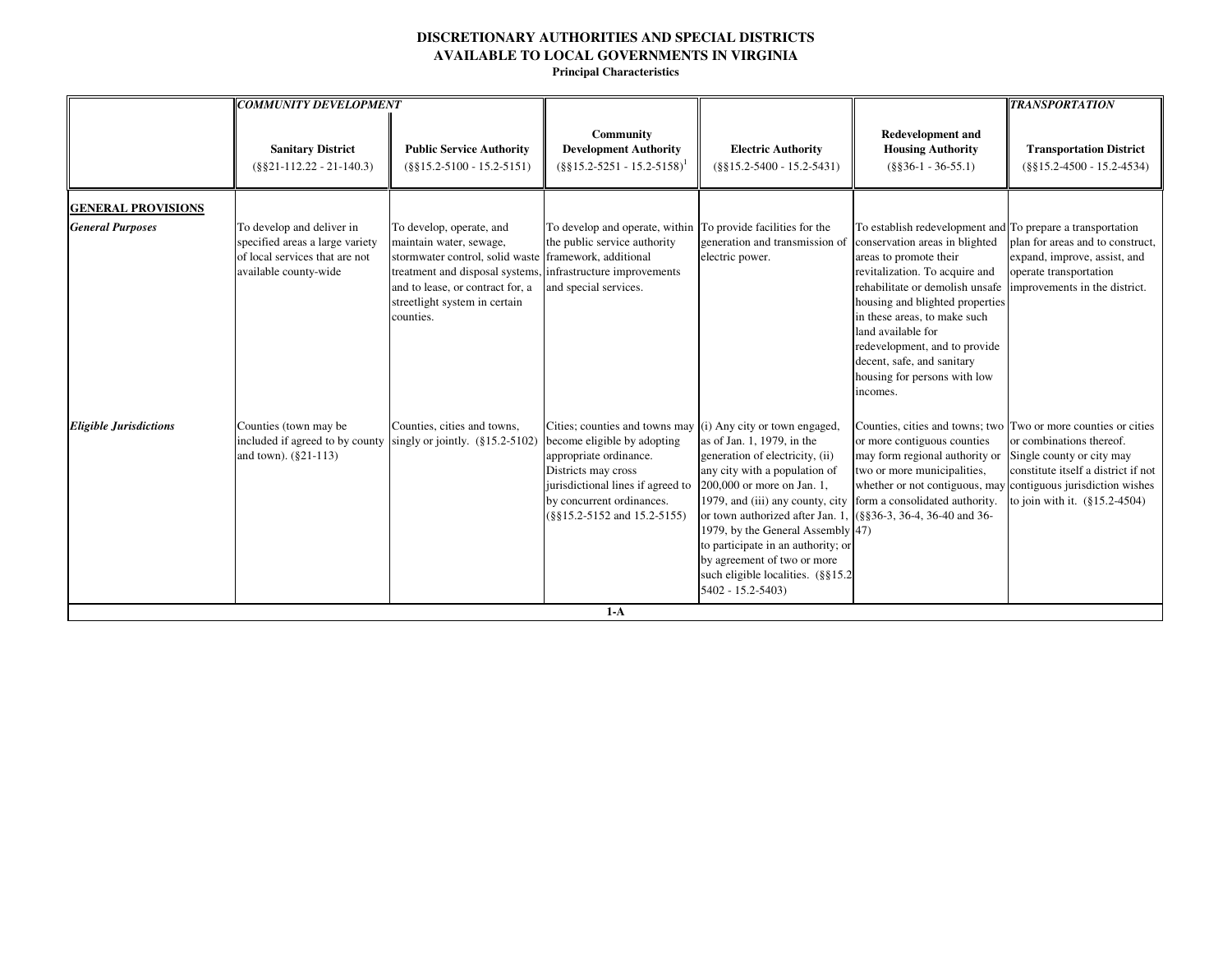|                                                      | <b>TRANSPORTATION</b> (cont'd.)                                                                        |                                                                                                                                                                                                                                                                                                                                                                                                               |                                                                                                                                                                             |                                                                                                                                                                                                                                                                                                                             |                                                                                              | <b>ECONOMIC DEVELOPMENT</b>                                                                                                                                        |                                                                                                                                                                                                                                                                                                                                    |
|------------------------------------------------------|--------------------------------------------------------------------------------------------------------|---------------------------------------------------------------------------------------------------------------------------------------------------------------------------------------------------------------------------------------------------------------------------------------------------------------------------------------------------------------------------------------------------------------|-----------------------------------------------------------------------------------------------------------------------------------------------------------------------------|-----------------------------------------------------------------------------------------------------------------------------------------------------------------------------------------------------------------------------------------------------------------------------------------------------------------------------|----------------------------------------------------------------------------------------------|--------------------------------------------------------------------------------------------------------------------------------------------------------------------|------------------------------------------------------------------------------------------------------------------------------------------------------------------------------------------------------------------------------------------------------------------------------------------------------------------------------------|
|                                                      | <b>Local Transportation</b><br><b>Improvement District</b><br>$(\$§33.1-409 - 33.1-425)$               | <b>Transportation</b><br><b>Service District</b><br>$($ §§15.2-4800 - 15.2-4815) <sup>2</sup>                                                                                                                                                                                                                                                                                                                 | <b>Multicounty</b><br>Transportation<br><b>Improvement District</b><br>$(\$§15.2-4600 - 15.2-4618)^2$                                                                       | <b>Individual Locality</b><br>Transportation<br><b>Improvement District</b><br>$(\frac{8815.2-4700-15.2-4715)^2}$                                                                                                                                                                                                           | <b>Airport Authority</b><br>$(\$§5.1-31 - 5.1-46)$                                           | <b>Industrial</b><br><b>Development Authority</b><br>$(\$§15.2-4900 - 15.2-4920)$                                                                                  | <b>Regional Industrial</b><br><b>Facility Authority</b><br>$(\$§15.2-6400 - 15.2-6416)$                                                                                                                                                                                                                                            |
| <b>GENERAL PROVISIONS</b><br><b>General Purposes</b> | To construct, expand,<br>improve, assist, and operate<br>in the district.                              | To construct, expand and<br>operate any public highway<br>transportation improvements or mass transit system within or primary highway located<br>district.                                                                                                                                                                                                                                                   | To construct, expand or<br>operate mass transit system<br>in both jurisdictions.                                                                                            | To construct, expand or<br>operate mass transit system<br>or primary highway located<br>in the district.                                                                                                                                                                                                                    | To acquire and operate<br>airport facilities.                                                | To promote and develop<br>industry and trade by<br>inducing manufacturing,<br>commercial and other types<br>of enterprises to locate or<br>remain in the locality. | To develop, own and operate<br>industrial parks.                                                                                                                                                                                                                                                                                   |
| <b>Eligible Jurisdictions</b>                        | Counties or cities, or two or<br>more contiguous counties<br>and cities. (§§33.1-409 -<br>$33.1 - 410$ | Any county with the urban<br>county executive form of<br>government (i.e., Fairfax);<br>any county adjoining such a<br>county; and any county with any adjoining county.<br>a population range of 32,000-(§§15.2-4602 - 15.2-4603)<br>36,000 (i.e., James City,<br>Pulaski, and Smyth). (§15.2-created under these<br>4801)<br>(No district allowed to be<br>created under these<br>provisions after June 30, | Any county with a<br>population of more than<br>500,000 persons (i.e.,<br>Fairfax) in conjunction with<br>(No district allowed to be<br>provisions after June 30,<br>1993.) | Prince William and<br>Chesterfield Counties and<br>the City of Richmond. The<br>definitions in the Code of<br>Virginia are general, but<br>effectively are limited to<br>these jurisdictions. $(\S$ §15.2-<br>4701 - 15.2-4702)<br>(No district allowed to be<br>created under these<br>provisions after June 30,<br>1993.) | Counties, cities and towns,<br>singly or jointly. $(\S$ §5.1-31<br>and $5.1 - 35 - 5.1 - 36$ | Counties, cities and towns,<br>singly or jointly. Two or<br>more authorities may act<br>jointly. (§§15.2-4903 and<br>$15.2 - 4916$                                 | Three or more counties,<br>cities or towns in Planning<br>Districts 4, 5, 13, 14, and 19;<br>two or more localities in<br>Planning Districts 3, 10, 11<br>and 12; Bland, Smyth and<br>Wythe Counties; and any<br>county with a population<br>between 36,000 and 39,565<br>persons. $(\frac{8}{5}15.2 - 6400)$ and<br>$15.2 - 6402$ |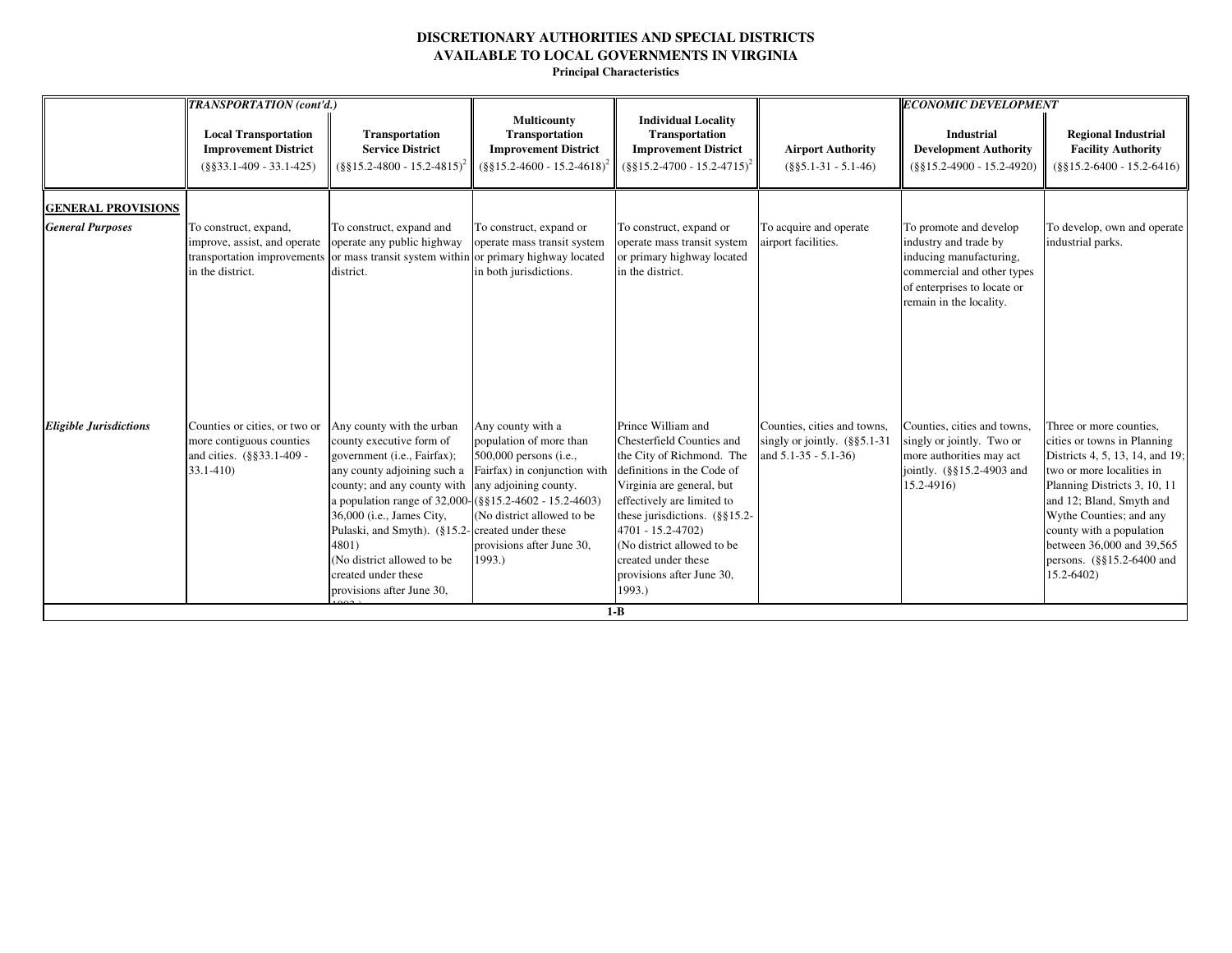|                                                      | <b>PARKS/RECREATIONAL</b>                                                                           |                                                                     | <b>MEDICAL/HEALTH</b>                                                                              |                                                                                                               |                                                                                                                                                                                                                                                                 |                                                                                                                                              |
|------------------------------------------------------|-----------------------------------------------------------------------------------------------------|---------------------------------------------------------------------|----------------------------------------------------------------------------------------------------|---------------------------------------------------------------------------------------------------------------|-----------------------------------------------------------------------------------------------------------------------------------------------------------------------------------------------------------------------------------------------------------------|----------------------------------------------------------------------------------------------------------------------------------------------|
|                                                      | <b>Public Recreational</b><br><b>Facilities Authority</b><br>$(\$§15.2-5600 - 15.2-5616)$           | <b>Park Authority</b><br>$(\$§15.2-5700 - 15.2-5714)$               | <b>Hospital Authority</b><br>$(\$§15.2-5300 - 15.2-5367)$                                          | <b>Hospital or Health</b><br><b>Center Commission</b><br>$(\$§15.2-5200 - 15.2-5218)$                         | <b>Behavioral Health</b><br><b>Authority</b><br>$(\$§37.1-242 - 37.1-253)$                                                                                                                                                                                      | <b>Mosquito Control</b><br><b>District</b><br>$(\$§32.1-187-32.1-197)$                                                                       |
| <b>GENERAL PROVISIONS</b><br><b>General Purposes</b> | To acquire, construct, and<br>operate any of several types<br>of public recreational<br>facilities. | To develop, operate and<br>maintain parks.                          | To provide hospital services<br>in areas where none exist.                                         | To construct and operate a<br>hospital, health center, or<br>other facility for the<br>treatment of the sick. | To provide mental health,<br>mental retardation,<br>development disabilities, and<br>substance abuse services.                                                                                                                                                  | To control and eliminate<br>mosquitoes.                                                                                                      |
| <b>Eligible Jurisdictions</b>                        | Counties, cities, and towns,<br>singly or jointly. $(\S 15.2 -$<br>5602)                            | Counties, cities, and towns,<br>singly or jointly. (§15.2-<br>5702) | Cities; no provision for<br>regional or<br>multijurisdictional authority. 5200)<br>$(\$15.2-5302)$ | Counties, cities, and towns,<br>singly or jointly. (§15.2-                                                    | Any city with a population<br>greater than 350,000 persons<br>(i.e., Virginia Beach), or<br>between 200,000 and<br>250,000 persons (i.e.,<br>Richmond), and any county<br>with a population between<br>200,000 and 210,000 (i.e.,<br>Chesterfield). (§37.1-244) | Counties, cities, or towns,<br>singly or jointly; district may<br>comprise all or part of the<br>jurisdiction creating it.<br>$(\$32.1-187)$ |
|                                                      |                                                                                                     |                                                                     | $1-C$                                                                                              |                                                                                                               |                                                                                                                                                                                                                                                                 |                                                                                                                                              |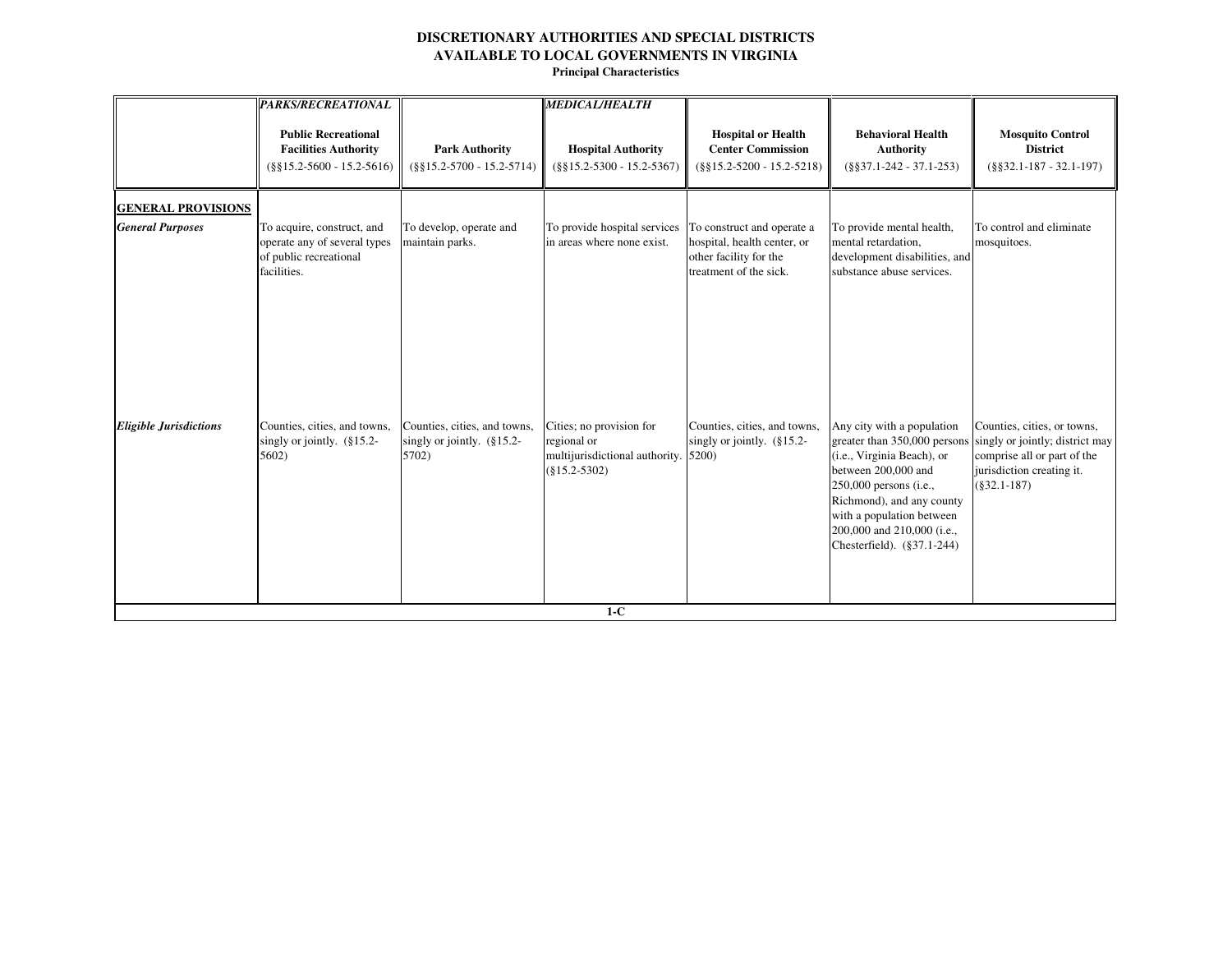|                               | <b>ENVIRONMENTAL</b>                                                                                                                                                                     |                                                                                                                                                                            |                                                                                                                                                                                                                                                                                                                        |                                                                                                                                                                                                                           | <b>CRIMINAL JUSTICE</b>                                     |                                                                                                                            |                                                                                                                                                                                                 |
|-------------------------------|------------------------------------------------------------------------------------------------------------------------------------------------------------------------------------------|----------------------------------------------------------------------------------------------------------------------------------------------------------------------------|------------------------------------------------------------------------------------------------------------------------------------------------------------------------------------------------------------------------------------------------------------------------------------------------------------------------|---------------------------------------------------------------------------------------------------------------------------------------------------------------------------------------------------------------------------|-------------------------------------------------------------|----------------------------------------------------------------------------------------------------------------------------|-------------------------------------------------------------------------------------------------------------------------------------------------------------------------------------------------|
|                               | <b>Soil and Water</b><br><b>Conservation District</b><br>$(\$§10.1-506 - 10.1-571)$                                                                                                      | <b>Drainage District</b><br>$(\$§21-292 - 21-426)$                                                                                                                         | <b>Sanitation District--</b><br><b>Tidal Waters</b><br>$(\$§21-141 - 21-223)$                                                                                                                                                                                                                                          | <b>Sanitation District--</b><br><b>Non-Tidal Waters</b><br>$(\$§21-224 - 21-290)$                                                                                                                                         | <b>Jail Authority</b><br>$(\$§53.1-95.2 - 53.1-95.24)$      | <b>Regional Criminal</b><br><b>Justice Training</b><br>Academy<br>$(\$§15.2-1747-15.2-1753)$                               | <b>Regional Juvenile</b><br><b>Detention Commission</b><br>$(\$§16.1-315 - 16.1-322)$                                                                                                           |
| <b>GENERAL PROVISIONS</b>     |                                                                                                                                                                                          |                                                                                                                                                                            |                                                                                                                                                                                                                                                                                                                        |                                                                                                                                                                                                                           |                                                             |                                                                                                                            |                                                                                                                                                                                                 |
| <b>General Purposes</b>       | To establish and implement<br>local soil erosion and<br>sedimentation control<br>program consistent with<br>State requirements; to<br>promote soil erosion and<br>flood control methods. | To develop and implement a To protect tidal waters,<br>plan for the construction of<br>ditches, levees, or other<br>facilities to improve the<br>drainage of the district. | public health, and natural<br>oyster beds, rocks, and<br>shoals from pollution<br>through the construction and<br>operation of sewage disposal<br>facilities.                                                                                                                                                          | To protect non-tidal waters,<br>public health, and natural<br>oyster beds, rocks, and<br>shoals from pollution<br>through the construction and<br>operation of sewage disposal<br>facilities.                             | To construct and operate<br>jails.                          | To establish and conduct<br>training for public law-<br>enforcement and correctional<br>officers.                          | To establish and operate a<br>regional detention home,<br>group home, or other<br>residential care facility for<br>juveniles arrested and<br>waiting court action or<br>placement by the court. |
| <b>Eligible Jurisdictions</b> | Counties and cities. (§10.1- Counties and cities. (§21-<br>507)                                                                                                                          | 292)                                                                                                                                                                       | Counties, cities, and towns,<br>singly or jointly, but may<br>consist only of integral body<br>of territory within which are<br>situated waters affected by<br>the ebb and flow of the tide<br>and not included in any other tide and not included in any<br>sanitation district. (§21-145) other sanitation district. | Counties, cities, and towns,<br>singly or jointly, but may<br>consist only of integral body $ 95.2\rangle$<br>of territory within which are<br>situated waters not affected<br>by the ebb and flow of the<br>$(\$21-228)$ | Any two or more counties,<br>cities, or towns. $(\S 53.1 -$ | Any two or more counties,<br>cities, towns, or other<br>political subdivisions or<br>other public bodies. (§15.2-<br>1747) | Any three or more counties,<br>cities, or towns. $(\S 16.1-315)$                                                                                                                                |
|                               |                                                                                                                                                                                          |                                                                                                                                                                            |                                                                                                                                                                                                                                                                                                                        | $1-D$                                                                                                                                                                                                                     |                                                             |                                                                                                                            |                                                                                                                                                                                                 |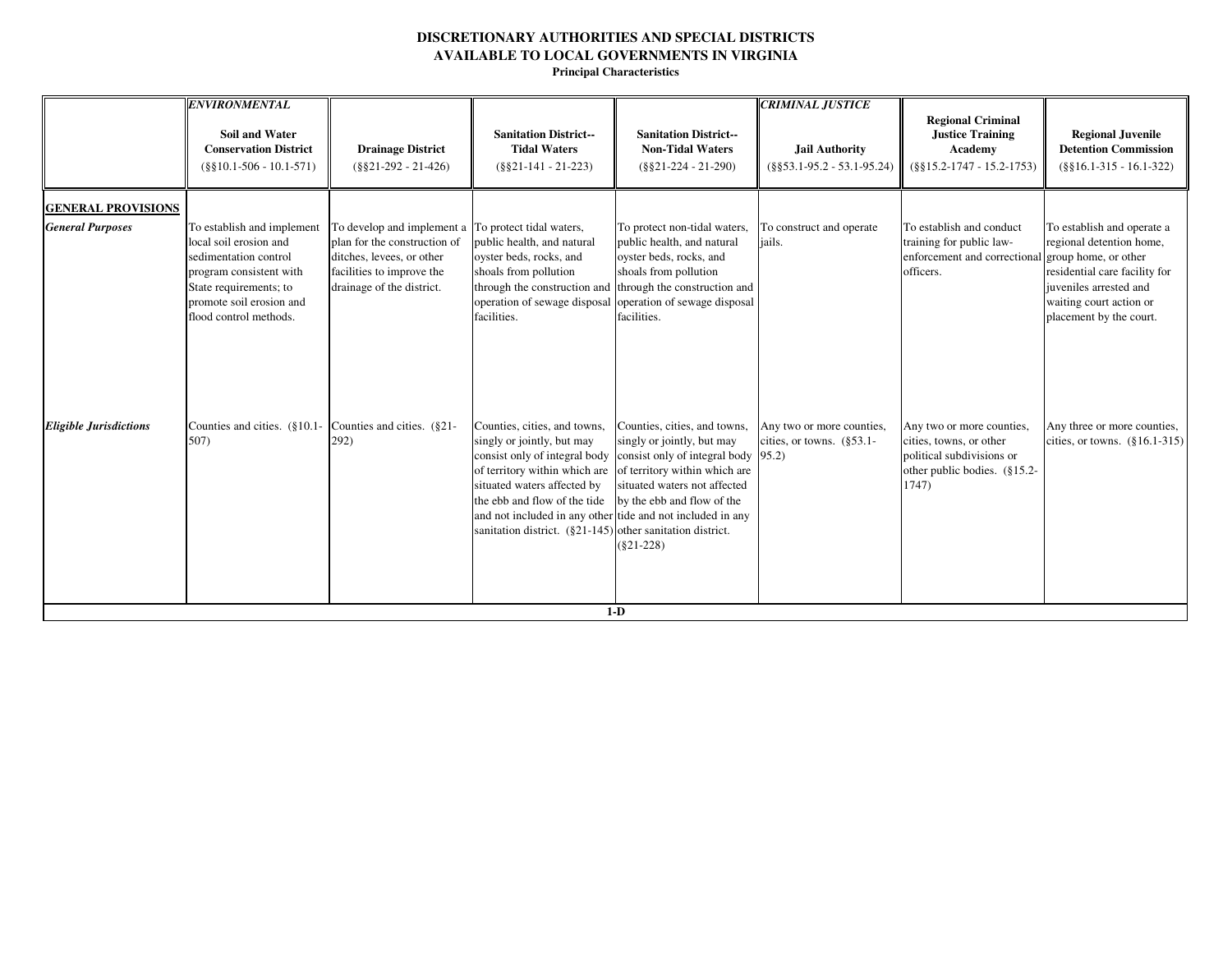|                                                     | <b>COMMUNITY DEVELOPMENT</b>                                                                                                                                                                    |                                                                                                                                                              |                                                                                                                                                                                                     |                                                                                                                                 |                                                                                                                                                                                                                                                                                                                                                                                                                                                | <b>TRANSPORTATION</b>                                                                                                                                                                                                  |
|-----------------------------------------------------|-------------------------------------------------------------------------------------------------------------------------------------------------------------------------------------------------|--------------------------------------------------------------------------------------------------------------------------------------------------------------|-----------------------------------------------------------------------------------------------------------------------------------------------------------------------------------------------------|---------------------------------------------------------------------------------------------------------------------------------|------------------------------------------------------------------------------------------------------------------------------------------------------------------------------------------------------------------------------------------------------------------------------------------------------------------------------------------------------------------------------------------------------------------------------------------------|------------------------------------------------------------------------------------------------------------------------------------------------------------------------------------------------------------------------|
|                                                     | <b>Sanitary District</b><br>$(\$§21-112.22-21-140.3)$                                                                                                                                           | <b>Public Service Authority</b><br>$(\$§15.2-5100 - 15.2-5151)$                                                                                              | Community<br><b>Development Authority</b><br>$($ §§15.2-5251 - 15.2-5158) <sup>1</sup>                                                                                                              | <b>Electric Authority</b><br>$(\$§15.2-5400 - 15.2-5431)$                                                                       | <b>Redevelopment and</b><br><b>Housing Authority</b><br>$(\$§36-1 - 36-55.1)$                                                                                                                                                                                                                                                                                                                                                                  | <b>Transportation District</b><br>$(\$§15.2-4500 - 15.2-4534)$                                                                                                                                                         |
| <b>Legal Classification</b>                         | Special taxing district (§21-<br>119); limited purpose<br>corporation (Marsh v.<br>Gainesville-Haymarket San.<br>Dist., 214 Va. 83)                                                             | "Public body politic and<br>corporate" and "instrumentality<br>exercising public and essential<br>governmental functions."<br>$(\$§15.2-5102$ and 15.2-5114) | Not specified.                                                                                                                                                                                      | Political subdivision; "body<br>politic and corporate." (§15.2-<br>5403)                                                        | Political subdivision. (§36-4<br>and $$36-19$ )                                                                                                                                                                                                                                                                                                                                                                                                | "Body corporate and politic."<br>$(\$15.2-4505)$                                                                                                                                                                       |
| <b>STRUCTURAL PROVISIONS</b><br><b>Service Area</b> | Restricted to one county;<br>service area defined by court<br>order establishing district, but<br>may contract to extend services<br>into territory outside district.<br>$(S§21-113, 21-118.4)$ | May provide services outside<br>boundaries of member<br>jurisdictions. $(\S15.2-5114)$                                                                       | Boundaries of district<br>established by ordinance;<br>however, statute sets out<br>minimum sizes for districts in<br>certain counties. (§§15.2-5153 non-governmental end users of<br>$15.2 - 5155$ | Principal service area is<br>member jurisdiction, but may<br>also sell to non-member<br>jurisdictions, although not to<br>5409) | Territorial boundaries of<br>locality in which established.<br>However, also may exercise<br>powers and undertake projects<br>in municipalities other than one counties adjoining district, and<br>electricity. $(\S\S15.2-5408 - 15.2)$ for which originally created, of<br>both governing body of the<br>other municipality and the<br>housing authority of the<br>municipality, if there is one,<br>consent. (§§36-3, 36-19, and<br>$36-23$ | Boundaries of district may<br>encompass all or parts of<br>member counties or cities.<br>May contract with cities and<br>within planning district, to<br>provide transit services.<br>$(\$§15.2-4504$ and $15.2-4515)$ |
|                                                     |                                                                                                                                                                                                 |                                                                                                                                                              | $2-A$                                                                                                                                                                                               |                                                                                                                                 |                                                                                                                                                                                                                                                                                                                                                                                                                                                |                                                                                                                                                                                                                        |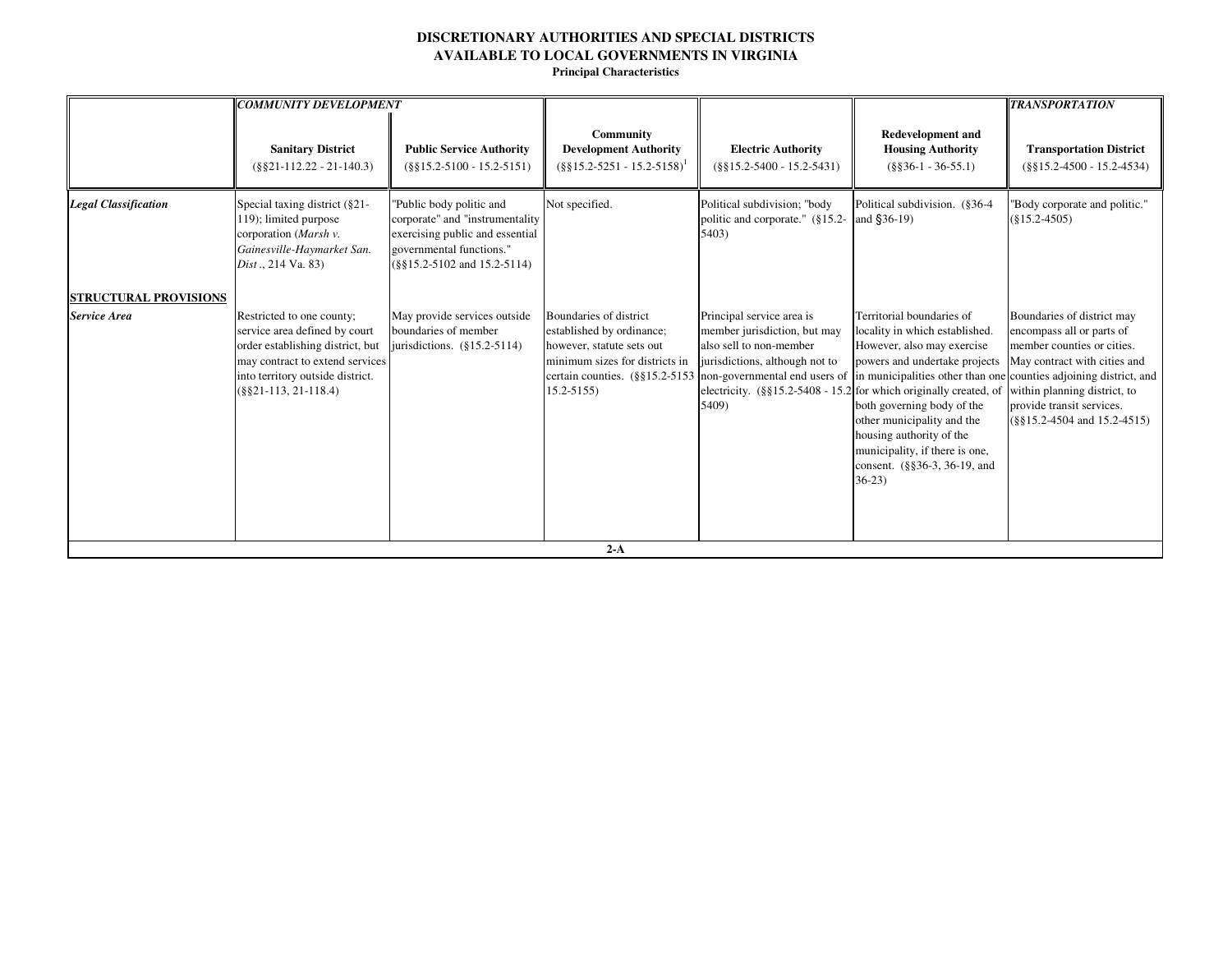|                                                     | TRANSPORTATION (cont'd.)                                                                                                                                                  |                                                                                                                      |                                                                                                                                                                                                                                                                            |                                                                                                                                                        |                                                                                                                                                                                                                                                                                                                           | <b>ECONOMIC DEVELOPMENT</b>                                                                                                                                                                                                                                  |                                                                                         |
|-----------------------------------------------------|---------------------------------------------------------------------------------------------------------------------------------------------------------------------------|----------------------------------------------------------------------------------------------------------------------|----------------------------------------------------------------------------------------------------------------------------------------------------------------------------------------------------------------------------------------------------------------------------|--------------------------------------------------------------------------------------------------------------------------------------------------------|---------------------------------------------------------------------------------------------------------------------------------------------------------------------------------------------------------------------------------------------------------------------------------------------------------------------------|--------------------------------------------------------------------------------------------------------------------------------------------------------------------------------------------------------------------------------------------------------------|-----------------------------------------------------------------------------------------|
|                                                     | <b>Local Transportation</b><br><b>Improvement District</b><br>$(\$§33.1-409 - 33.1-425)$                                                                                  | Transportation<br><b>Service District</b><br>$(\frac{8}{9}\frac{15.2 - 4800 - 15.2 - 4815}{2})^2$                    | <b>Multicounty</b><br>Transportation<br><b>Improvement District</b><br>$(\frac{8}{9}\frac{15.2 - 4600 - 15.2 - 4618)^2}{$                                                                                                                                                  | <b>Individual Locality</b><br><b>Transportation</b><br><b>Improvement District</b><br>$(\$§15.2-4700 - 15.2-4715)^2$                                   | <b>Airport Authority</b><br>$(\$§5.1-31 - 5.1-46)$                                                                                                                                                                                                                                                                        | <b>Industrial</b><br><b>Development Authority</b><br>$(\$§15.2-4900 - 15.2-4920)$                                                                                                                                                                            | <b>Regional Industrial</b><br><b>Facility Authority</b><br>$(\$§15.2-6400 - 15.2-6416)$ |
| <b>Legal Classification</b>                         | Not specified.                                                                                                                                                            | Not specified.                                                                                                       | Not specified.                                                                                                                                                                                                                                                             | Not specified                                                                                                                                          | Not explicitly delineated;<br>authorized to exercise same<br>powers as counties, cities<br>and towns. $(\$5.1-36)$                                                                                                                                                                                                        | Political subdivision; "body<br>politic and corporate."<br>$(S15.2-4902 - 15.2-4903)$                                                                                                                                                                        | Political subdivision; "body<br>corporate." $(\$15.2-6402$ and<br>$15.2 - 6405$         |
| <b>STRUCTURAL PROVISIONS</b><br><b>Service Area</b> | creating district. May enter<br>into agreement with political contract for extension and<br>subdivisions for joint or<br>cooperative action. (§§33.1<br>410 and 33.1-420) | creating district. May<br>use of any transportation<br>facility outside district.<br>(§§15.2-4802 and 15.2-<br>4805) | each county and could<br>include land in any town of<br>more than 1,000 persons and<br>located in either county.<br>May contract for extension<br>and use of any mass transit<br>facility or highway outside<br>district. $(\frac{8815.2 - 4603}{8})$ and<br>$15.2 - 4606$ | creating district. May<br>contract for extension and<br>use of any transit facility or<br>highway outside district.<br>(§§15.2-4702 and 15.2-<br>4705) | Boundaries specified in order Boundaries to be set by order District must include land in Boundaries to be set by order May establish airport within May finance facilities<br>or without boundaries of<br>jurisdictions comprising<br>authority. $(\S\S5.1-31$ and 5.1-authority, unless the locality<br>$35 - 5.1 - 36$ | outside boundaries of<br>jurisdiction creating<br>in which the facility is to be<br>located also has an authority;<br>in which case must have<br>consent of governing body of<br>locality where facility is to<br>be located. (§§15.2-4902<br>and 15.2-4905) | No specific provisions.                                                                 |
|                                                     |                                                                                                                                                                           |                                                                                                                      |                                                                                                                                                                                                                                                                            | $2 - B$                                                                                                                                                |                                                                                                                                                                                                                                                                                                                           |                                                                                                                                                                                                                                                              |                                                                                         |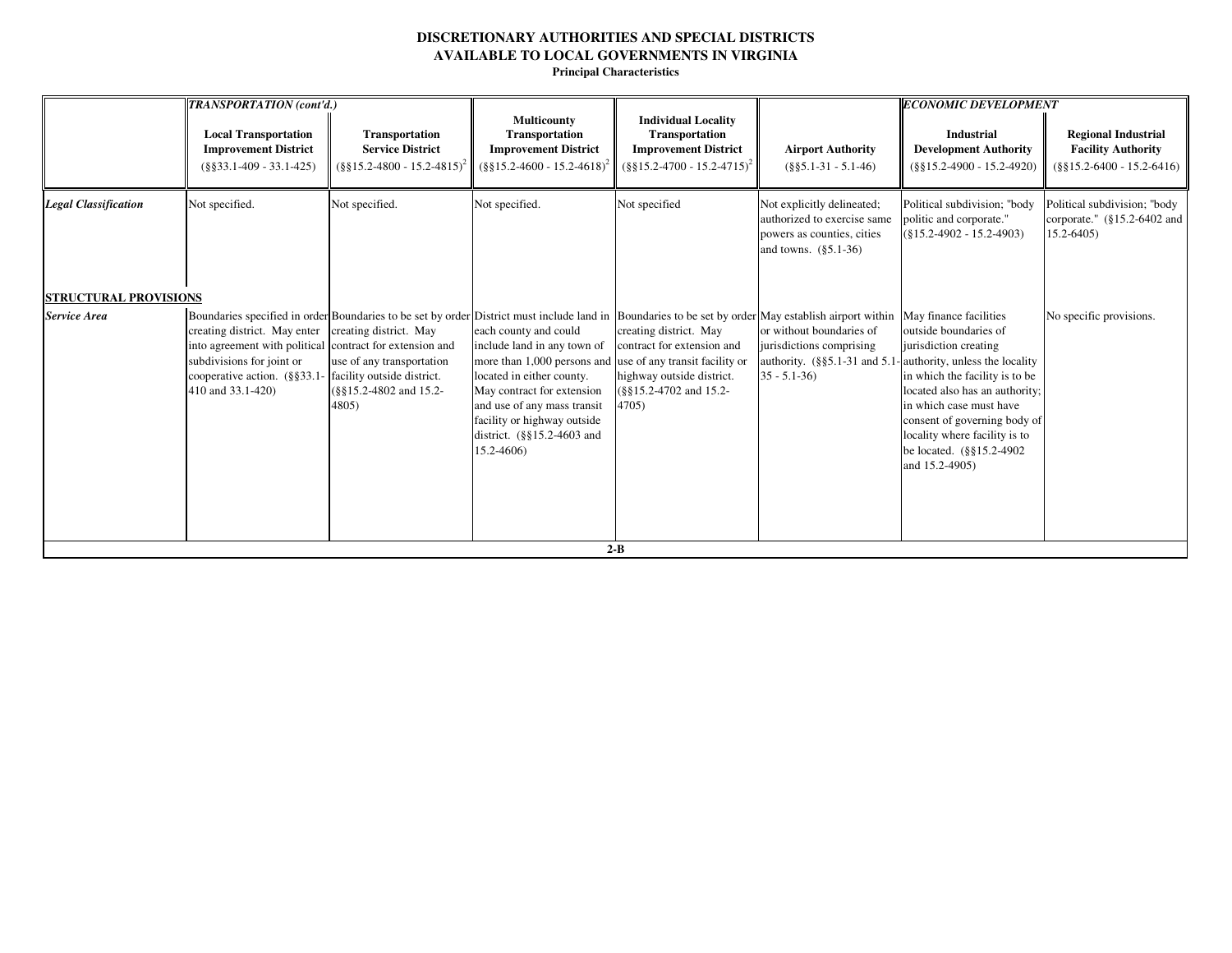|                                                     | PARKS/RECREATIONAL                                                                                                                             |                                                                                                                                                                              | <b>MEDICAL/HEALTH</b>                                                                                                                                                                                                              |                                                                                                                 |                                                                                               |                                                                                      |
|-----------------------------------------------------|------------------------------------------------------------------------------------------------------------------------------------------------|------------------------------------------------------------------------------------------------------------------------------------------------------------------------------|------------------------------------------------------------------------------------------------------------------------------------------------------------------------------------------------------------------------------------|-----------------------------------------------------------------------------------------------------------------|-----------------------------------------------------------------------------------------------|--------------------------------------------------------------------------------------|
|                                                     | <b>Public Recreational</b><br><b>Facilities Authority</b><br>$(\$§15.2-5600 - 15.2-5616)$                                                      | <b>Park Authority</b><br>$(\$§15.2-5700 - 15.2-5714)$                                                                                                                        | <b>Hospital Authority</b><br>$(\$§15.2-5300 - 15.2-5367)$                                                                                                                                                                          | <b>Hospital or Health</b><br><b>Center Commission</b><br>$(\$§15.2-5200 - 15.2-5218)$                           | <b>Behavioral Health</b><br><b>Authority</b><br>$(\$§37.1-242 - 37.1-253)$                    | <b>Mosquito Control</b><br><b>District</b><br>$(\$§32.1-187-32.1-197)$               |
| <b>Legal Classification</b>                         | Political subdivision;<br>"instrumentality exercising<br>public and essential<br>governmental functions."<br>$(\$15.2-5604)$                   | "Public body politic and<br>corporate;" "performing<br>essential governmental<br>functions." (§§15.2-5702)<br>and 15.2-5704)                                                 | Political subdivision; "body<br>corporate and politic."<br>(§§15.2-5302 and 15.2-<br>5322)                                                                                                                                         | 'Public body corporate;"<br>"body politic and corporate."<br>(§§15.2-5200 and 15.2-<br>5203)                    | "Body corporate and politic;"<br>"public instrumentality."<br>$(\$§37.1-243$ and $37.1-248$ ) | "Body politic and corporate."<br>$(\$32-190)$                                        |
| <b>STRUCTURAL PROVISIONS</b><br><b>Service Area</b> | May acquire and operate<br>recreational facilities outside outside the boundaries of<br>boundaries of member<br>jurisdictions. $(\S15.2-5604)$ | May establish parks partly<br>member jurisdictions, but<br>may not exercise power of<br>eminent domain outside the<br>boundaries of member<br>jurisdictions. $(\S15.2-5704)$ | May exercise powers in city<br>or county other than the one<br>in which the authority<br>established, except in<br>jurisdiction in which another $(815.2 - 5205)$<br>hospital authority has been<br>established. $(\S15.2 - 5324)$ | May acquire property only<br>within boundaries of the<br>political subdivisions the<br>comprise the commission. | No specific provisions.                                                                       | No provision for providing<br>services beyond boundaries<br>of member jurisdictions. |
|                                                     |                                                                                                                                                |                                                                                                                                                                              | $2-C$                                                                                                                                                                                                                              |                                                                                                                 |                                                                                               |                                                                                      |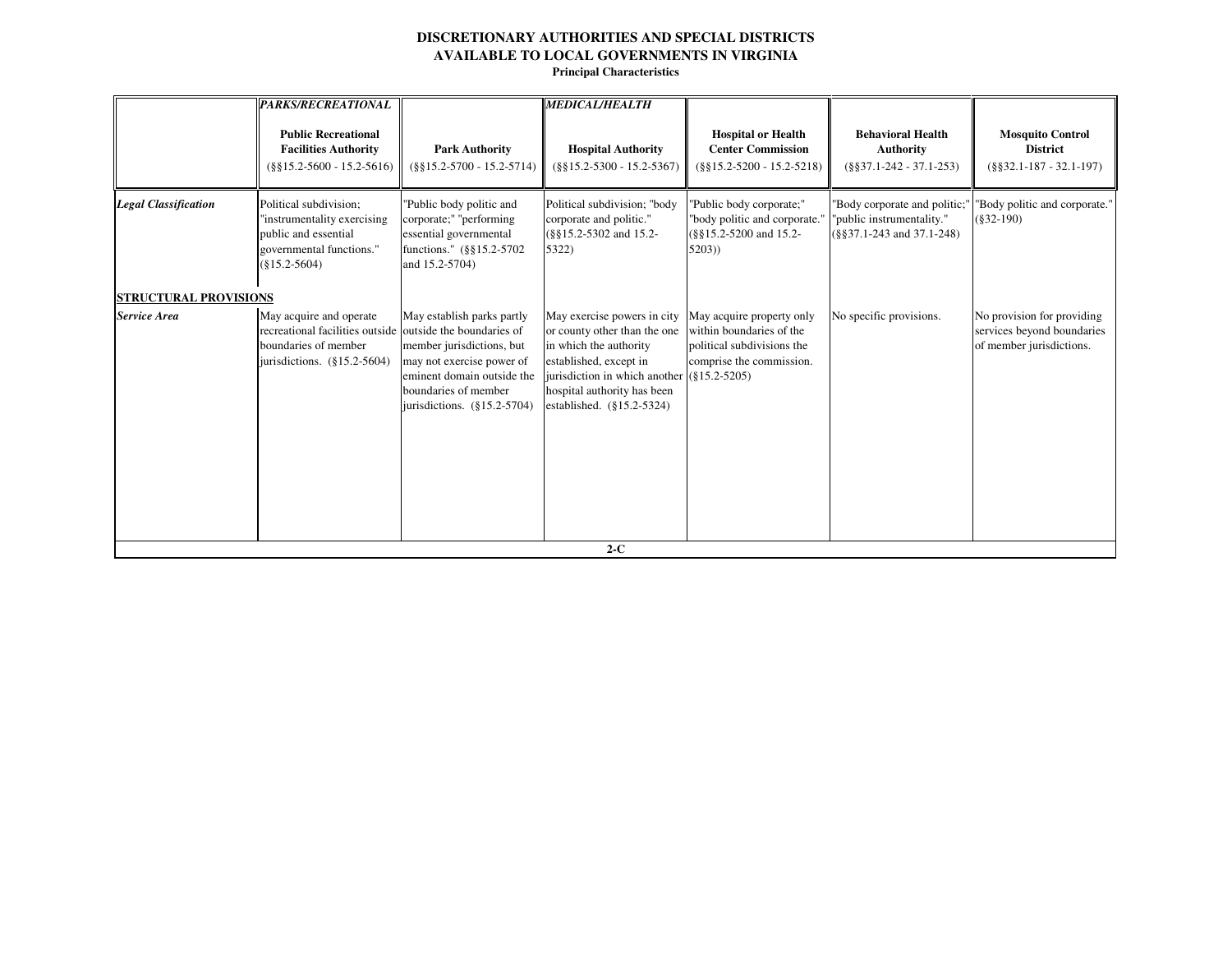|                                                             | <b>Conservation District</b><br>$(\$§10.1-506 - 10.1-571)$                                                            | <b>Drainage District</b><br>$(\$§21-292 - 21-426)$                                                                                                                                                                                                                                                                                                                                                                                                                                                   | <b>Sanitation District--</b><br><b>Tidal Waters</b><br>$(\$§21-141-21-223)$                                                                                                                                                             | <b>Sanitation District--</b><br><b>Non-Tidal Waters</b><br>$(\$821-224 - 21-290)$                                                                                                                                                                                                                                                                                                                                                                                                                                                                                               | Jail Authority<br>$(\$§53.1-95.2 - 53.1-95.24)$                                                                                                  | <b>Regional Criminal</b><br><b>Justice Training</b><br>Academy<br>$(\$§15.2-1747 - 15.2-1753)$                                                   | <b>Regional Juvenile</b><br><b>Detention Commission</b><br>$(\$§16.1-315 - 16.1-322)$ |
|-------------------------------------------------------------|-----------------------------------------------------------------------------------------------------------------------|------------------------------------------------------------------------------------------------------------------------------------------------------------------------------------------------------------------------------------------------------------------------------------------------------------------------------------------------------------------------------------------------------------------------------------------------------------------------------------------------------|-----------------------------------------------------------------------------------------------------------------------------------------------------------------------------------------------------------------------------------------|---------------------------------------------------------------------------------------------------------------------------------------------------------------------------------------------------------------------------------------------------------------------------------------------------------------------------------------------------------------------------------------------------------------------------------------------------------------------------------------------------------------------------------------------------------------------------------|--------------------------------------------------------------------------------------------------------------------------------------------------|--------------------------------------------------------------------------------------------------------------------------------------------------|---------------------------------------------------------------------------------------|
| <b>Legal Classification</b><br><b>STRUCTURAL PROVISIONS</b> | Political subdivision.<br>$(\$§10.1-518$ and $10.1-538$ )                                                             | Not a municipal corporation, Political subdivision. (§21-<br>but "a governmental agency, 155)<br>an unincorporated<br>community." (Strawberry<br>Hill Land Corp. v. Starbuck,<br>124 Va. 71)                                                                                                                                                                                                                                                                                                         |                                                                                                                                                                                                                                         | "Body corporate or politic."<br>$(\$21-237)$                                                                                                                                                                                                                                                                                                                                                                                                                                                                                                                                    | Instrumentality exercising<br>public and essential<br>governmental functions."<br>$(\$53.1-95.7)$                                                | "Public body politic and<br>corporate"; "governmental<br>entity exercising essential<br>governmental powers."<br>(§§15.2-1747 and 15.2-<br>1752) | "Public body corporate."<br>$(\$16.1-315)$                                            |
| Service Area<br>512)                                        | district created, need not be<br>coterminous with boundaries by drainage projects;<br>of county or city. $(\S 10.1 -$ | Boundaries established when Has jurisdiction over all land May include more than one<br>within boundaries affected<br>conversely, boundaries to be must either (i) coincide with must either (i) coincide with<br>established to include all<br>land affected by drainage<br>projects. District restricted<br>to drainage approved by<br>court. $(\frac{8821-292}{2}, \frac{21-292}{2}, \frac{1}{2})$ town, or (iv) connect two<br>21-312, 21-317, 21-322, and points lying on a county,<br>$21-339$ | county, city, or town, but<br>jurisdictional boundary, (ii)<br>(iii) be located within one<br>mile of a county, city, or<br>contract to provide services<br>to a county, city, or town<br>outside district. (§§21-145<br>and $21-216$ ) | May include more than one<br>county, city, or town, but<br>each part of district boundary each part of district boundary member of the authority<br>jurisdictional boundary, (ii)<br>bisect a county, city, or town, bisect a county, city, or town, $(\$53.1\n-106.1)$<br>(iii) be located within one<br>mile of a county, city, or<br>town, or (iv) connect two<br>points lying on a county,<br>city, or town boundary. May city, or town boundary. May<br>contract to provide services<br>to a county, city, or town<br>outside district. (§§21-228)<br>and 21-285)<br>$2-D$ | May not locate a jail facility<br>in a locality that is not a<br>unless governing body of non academy. (§15.2-1748)<br>member locality consents. | Not restricted to training<br>only personnel employed<br>only by members of the                                                                  | No specific provisions.                                                               |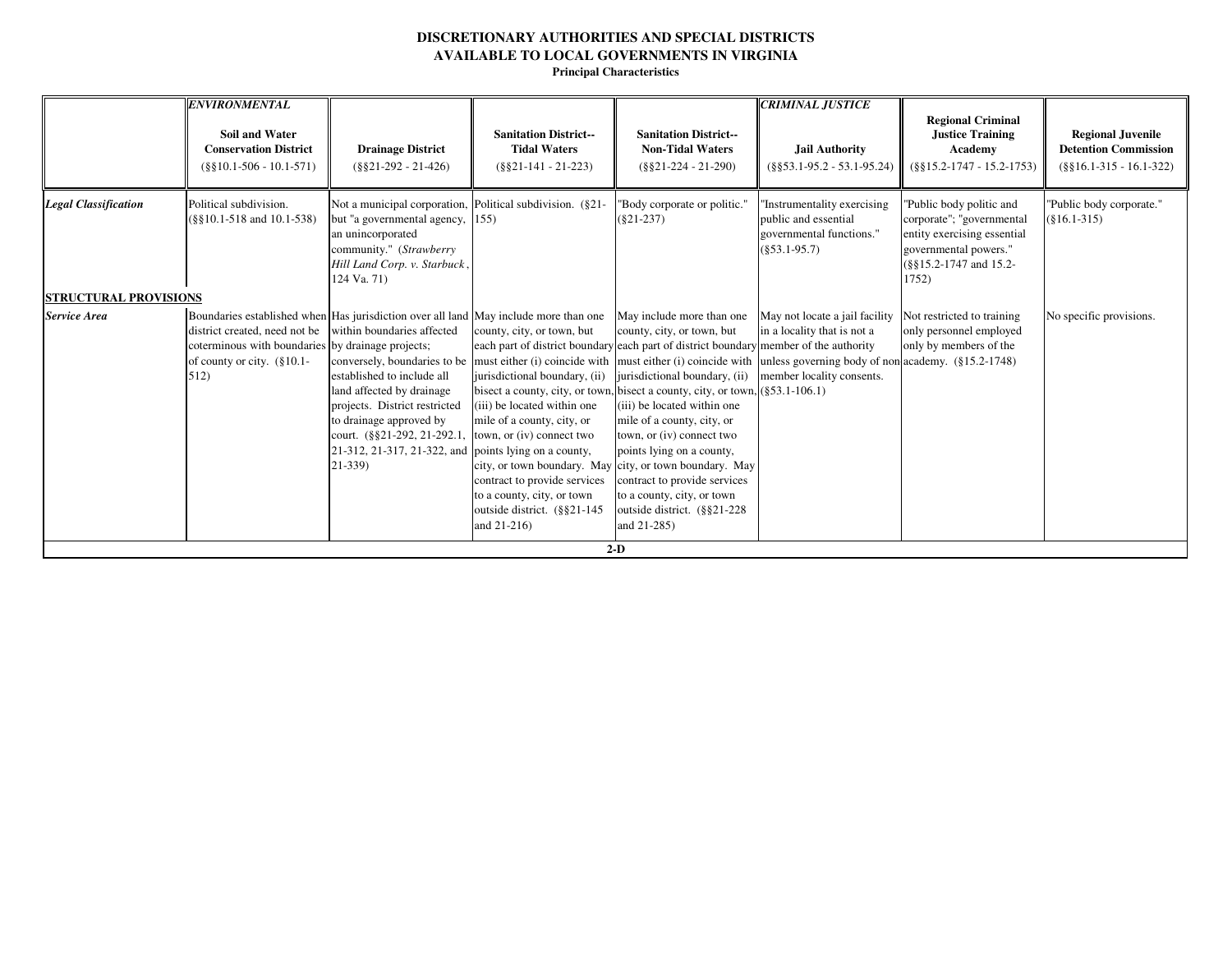|                                 | <b>COMMUNITY DEVELOPMENT</b>                                                                                                                                                                                                                                                                                                 |                                                                                                                                                                                                                                                                                                                                                                                                                                                                                                                               |                                                                                                                                                                                                                                                                                                                                                                                                                                                                                                                                  |                                                                                                                |                                                                                                                                                                                   | <b>TRANSPORTATION</b>                                                                                                                         |
|---------------------------------|------------------------------------------------------------------------------------------------------------------------------------------------------------------------------------------------------------------------------------------------------------------------------------------------------------------------------|-------------------------------------------------------------------------------------------------------------------------------------------------------------------------------------------------------------------------------------------------------------------------------------------------------------------------------------------------------------------------------------------------------------------------------------------------------------------------------------------------------------------------------|----------------------------------------------------------------------------------------------------------------------------------------------------------------------------------------------------------------------------------------------------------------------------------------------------------------------------------------------------------------------------------------------------------------------------------------------------------------------------------------------------------------------------------|----------------------------------------------------------------------------------------------------------------|-----------------------------------------------------------------------------------------------------------------------------------------------------------------------------------|-----------------------------------------------------------------------------------------------------------------------------------------------|
|                                 | <b>Sanitary District</b><br>$(\$§21-112.22-21-140.3)$                                                                                                                                                                                                                                                                        | <b>Public Service Authority</b><br>$(\$§15.2-5100 - 15.2-5151)$                                                                                                                                                                                                                                                                                                                                                                                                                                                               | Community<br><b>Development Authority</b><br>$(8815.2 - 5251 - 15.2 - 5158)^1$                                                                                                                                                                                                                                                                                                                                                                                                                                                   | <b>Electric Authority</b><br>$(\$§15.2-5400 - 15.2-5431)$                                                      | <b>Redevelopment and</b><br><b>Housing Authority</b><br>$(\$§36-1 - 36-55.1)$                                                                                                     | <b>Transportation District</b><br>$(\$§15.2-4500 - 15.2-4534)$                                                                                |
| <b>Establishment/Activation</b> | Circuit court--upon petition of<br>50 or more qualified voters of<br>proposed district (50% of<br>qualified voters if district<br>contains less than 100 voters)<br>to create district. If court feels<br>that property in proposed<br>district would benefit, may<br>issue order creating district.<br>$(\$§21-113-21-114)$ | Governing body--by ordinance<br>or resolution. Must hold public or resolution, after receipt of<br>hearing before adoption.<br>$(\$§15.2-5102)$ Also may be<br>initiated by citizen petition. If<br>10% of the voters of<br>jurisdiction file petition with<br>court asking that governing<br>body establish authority,<br>governing body has three<br>months to development<br>agreement or ordinance; if it<br>fails to do so, judge appoints<br>citizen committee to act in<br>place of governing body.<br>$(\$15.2-5106)$ | Governing body--by ordinance<br>petition requesting the creation<br>of the district and after public<br>hearing on the issue. The<br>petition must be from the<br>owners of at least 51% of either<br>the land area or the assessed<br>value of the land proposed to be<br>included in the district. The<br>petition must set forth the<br>boundaries, describe the<br>facilities and services proposed,<br>and describe a plan for<br>providing and financing such<br>facilities and services. (§§15.2-<br>$5153 - 15.2 - 5156$ | Governing body or bodies--by<br>ordinance. Participation must<br>be approved in referendum.<br>$(\$15.2-5403)$ | Referendum--initiated either by Governing bodies--by<br>resolution of the governing<br>body of the locality, or by<br>petition of 100 qualified voters may do so by following the | ordinance. If only one locality<br>desires to establish district, it<br>registered in the locality. $(\$36$ - same procedure. $(\$15.2-4504)$ |
|                                 |                                                                                                                                                                                                                                                                                                                              |                                                                                                                                                                                                                                                                                                                                                                                                                                                                                                                               | $3-A$                                                                                                                                                                                                                                                                                                                                                                                                                                                                                                                            |                                                                                                                |                                                                                                                                                                                   |                                                                                                                                               |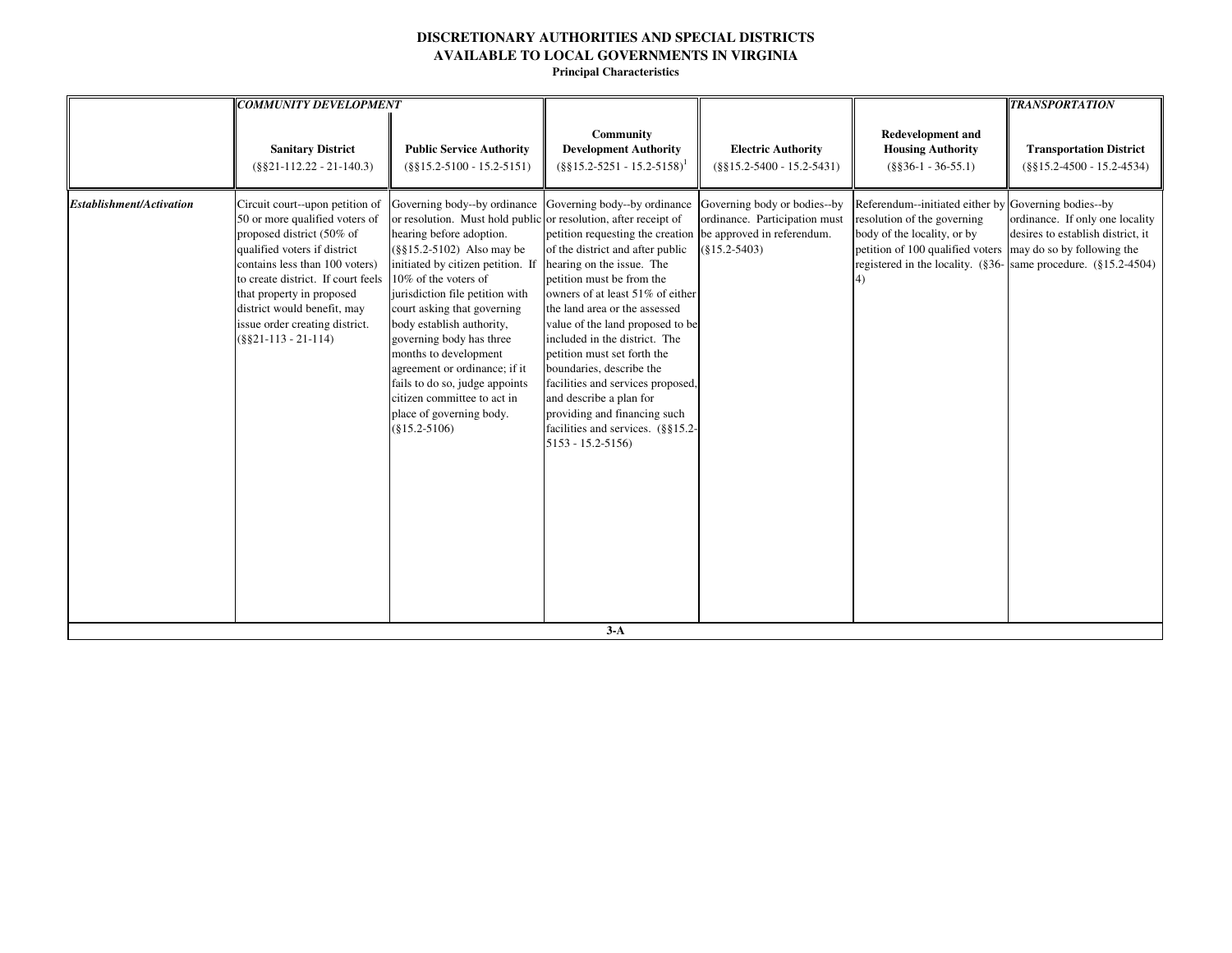|                                 | <b>TRANSPORTATION</b> (cont'd.)                                                                                                                                                                                                                                                                                                                                                                                                                                                                                                                                                                                                                                               |                                                                                                                                                                                                                                                                                                                                                                                                                                                                                                                                                                                                                                                      |                                                                                                                                                                                                                                                                                                                                                                                                                                                                                                                                                                                                                                                       |                                                                                                                                                                                                                                                                                                                                                                                                                                                                                                                                                                                                                                                                                                                                                                                                                                              |                                                                 | <b>ECONOMIC DEVELOPMENT</b>                                                       |                                                                                         |
|---------------------------------|-------------------------------------------------------------------------------------------------------------------------------------------------------------------------------------------------------------------------------------------------------------------------------------------------------------------------------------------------------------------------------------------------------------------------------------------------------------------------------------------------------------------------------------------------------------------------------------------------------------------------------------------------------------------------------|------------------------------------------------------------------------------------------------------------------------------------------------------------------------------------------------------------------------------------------------------------------------------------------------------------------------------------------------------------------------------------------------------------------------------------------------------------------------------------------------------------------------------------------------------------------------------------------------------------------------------------------------------|-------------------------------------------------------------------------------------------------------------------------------------------------------------------------------------------------------------------------------------------------------------------------------------------------------------------------------------------------------------------------------------------------------------------------------------------------------------------------------------------------------------------------------------------------------------------------------------------------------------------------------------------------------|----------------------------------------------------------------------------------------------------------------------------------------------------------------------------------------------------------------------------------------------------------------------------------------------------------------------------------------------------------------------------------------------------------------------------------------------------------------------------------------------------------------------------------------------------------------------------------------------------------------------------------------------------------------------------------------------------------------------------------------------------------------------------------------------------------------------------------------------|-----------------------------------------------------------------|-----------------------------------------------------------------------------------|-----------------------------------------------------------------------------------------|
|                                 | <b>Local Transportation</b><br><b>Improvement District</b><br>$(\$§33.1-409 - 33.1-425)$                                                                                                                                                                                                                                                                                                                                                                                                                                                                                                                                                                                      | <b>Transportation</b><br><b>Service District</b><br>$(\frac{8}{315.2} - 4800 - 15.2 - 4815)^2$                                                                                                                                                                                                                                                                                                                                                                                                                                                                                                                                                       | <b>Multicounty</b><br>Transportation<br><b>Improvement District</b><br>$(\$§15.2-4600 - 15.2-4618)$                                                                                                                                                                                                                                                                                                                                                                                                                                                                                                                                                   | <b>Individual Locality</b><br>Transportation<br><b>Improvement District</b><br>$(\S\S15.2 - 4700 - 15.2 - 4715)^2$                                                                                                                                                                                                                                                                                                                                                                                                                                                                                                                                                                                                                                                                                                                           | <b>Airport Authority</b><br>$(\$§5.1-31 - 5.1-46)$              | <b>Industrial</b><br><b>Development Authority</b><br>$(\$§15.2-4900 - 15.2-4920)$ | <b>Regional Industrial</b><br><b>Facility Authority</b><br>$(\$§15.2-6400 - 15.2-6416)$ |
| <b>Establishment/Activation</b> | Governing body--by<br>resolution, after receipt of<br>petition requesting the<br>creation of the district and<br>after public hearing on the<br>issue. The petition must be<br>from the owners of at least<br>51% of either the land area<br>or assessed value of land<br>proposed to be included in<br>the district and which has<br>been zoned for commercial<br>or industrial purposes or is<br>used for such. The petition<br>must set forth the<br>boundaries, describe the<br>transportation facilities<br>proposed, and describe a<br>plan from providing such<br>facilities, including proposed plan from providing such<br>zoning classifications.<br>$(\$33.1-410)$ | Governing body--by<br>resolution, after receipt of<br>petition requesting the<br>creation of the district and<br>after public hearing on the<br>issue. The petition must be<br>from the owners of at least<br>51% of either the land area<br>or assessed value of land<br>proposed to be included in<br>the district and which is<br>unimproved, or which has<br>been zoned for commercial<br>or industrial purposes or is<br>used for such. The petition<br>must set forth the<br>boundaries, describe the<br>transportation facilities<br>proposed, and describe a<br>facilities, including proposed<br>zoning classifications.<br>$(\$15.2-4802)$ | Governing body--by<br>resolution, after receipt of<br>petition requesting the<br>creation of the district and<br>after public hearing on the<br>issue. The petition must be<br>from the owners of at least<br>51% of either the land area<br>or assessed value of land<br>proposed to be included in<br>the district and which has<br>been zoned for commercial<br>or industrial purposes or is<br>used for such. The petition<br>must set forth the<br>boundaries, describe the<br>transportation facilities<br>proposed, and describe a<br>plan from providing such<br>facilities, including proposed<br>zoning classifications.<br>$(\$15.2-4603)$ | Governing body--by<br>resolution, after receipt of<br>petition requesting the<br>creation of the district and<br>after public hearing on the<br>issue. The petition must be<br>from the owners of at least<br>51% of either the land area<br>or assessed value of land<br>proposed to be included in<br>the district and which has<br>been zoned for commercial<br>or industrial purposes or is<br>used for such, or, in<br>Chesterfield County, from<br>51% of the owners of land<br>designated for such purposes<br>in the County's land use and<br>transportation plans and not<br>zoned residential. The<br>petition must set forth the<br>boundaries, describe the<br>transportation facilities<br>proposed, and describe a<br>plan from providing such<br>facilities, including proposed<br>zoning classifications.<br>$(\$15.2-4702)$ | Governing bodies--by joint<br>agreement. (§5.1-35 - 5.1-<br>36) | Governing body--by<br>ordinance. (§15.2-4903)                                     | Governing bodies--by<br>ordinance. (§15.2-6402)                                         |
|                                 |                                                                                                                                                                                                                                                                                                                                                                                                                                                                                                                                                                                                                                                                               |                                                                                                                                                                                                                                                                                                                                                                                                                                                                                                                                                                                                                                                      |                                                                                                                                                                                                                                                                                                                                                                                                                                                                                                                                                                                                                                                       | $3 - B$                                                                                                                                                                                                                                                                                                                                                                                                                                                                                                                                                                                                                                                                                                                                                                                                                                      |                                                                 |                                                                                   |                                                                                         |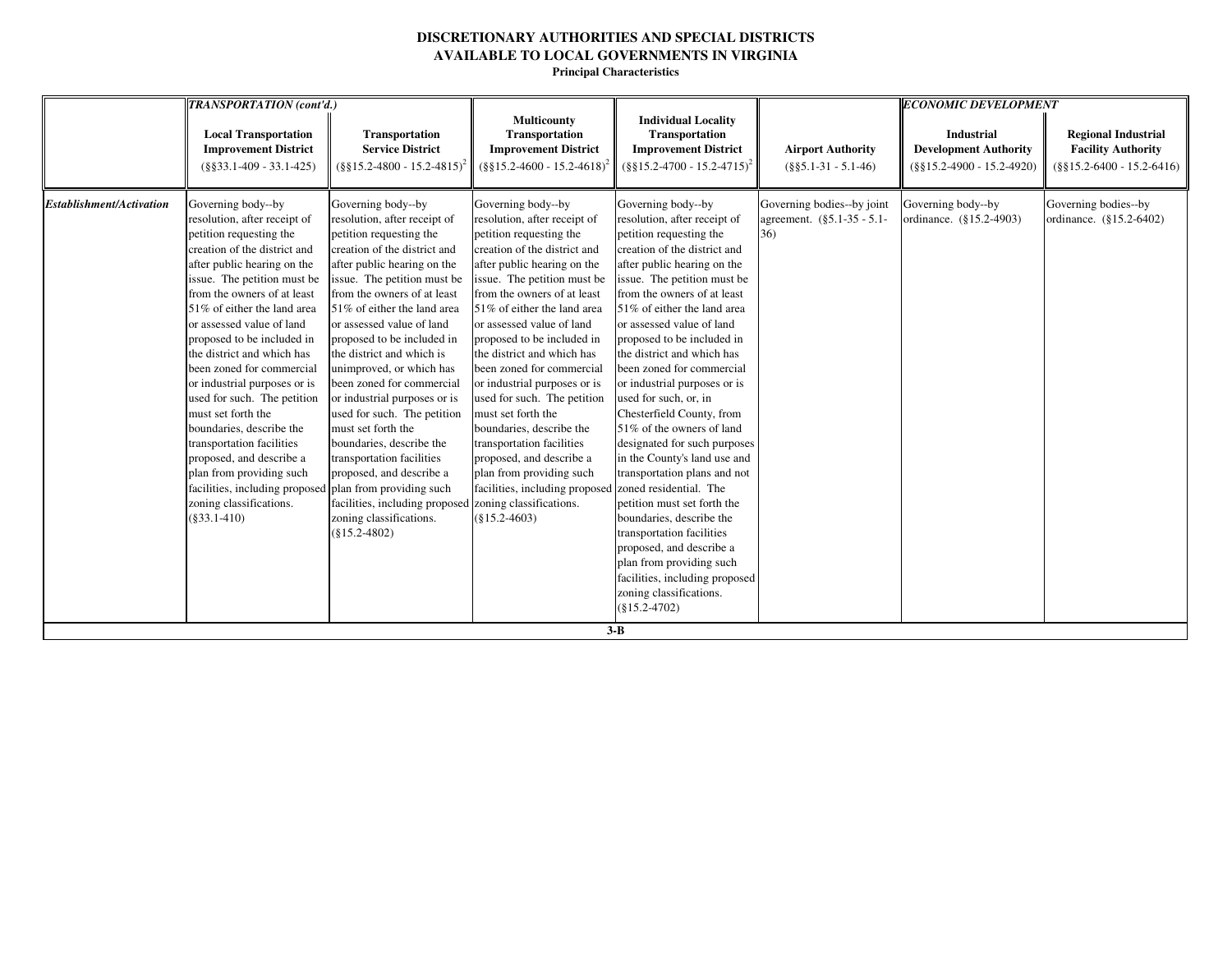|                                 | PARKS/RECREATIONAL                                                                                                                                                                                                                                                                 |                                                                                                                                                                                                                                                                                                                        | <b>MEDICAL/HEALTH</b>                                                                                                                                                                                                                                                                                              |                                                                                                                                                                                                          |                                                                            |                                                                        |
|---------------------------------|------------------------------------------------------------------------------------------------------------------------------------------------------------------------------------------------------------------------------------------------------------------------------------|------------------------------------------------------------------------------------------------------------------------------------------------------------------------------------------------------------------------------------------------------------------------------------------------------------------------|--------------------------------------------------------------------------------------------------------------------------------------------------------------------------------------------------------------------------------------------------------------------------------------------------------------------|----------------------------------------------------------------------------------------------------------------------------------------------------------------------------------------------------------|----------------------------------------------------------------------------|------------------------------------------------------------------------|
|                                 | <b>Public Recreational</b><br><b>Facilities Authority</b><br>$(\$§15.2-5600 - 15.2-5616)$                                                                                                                                                                                          | <b>Park Authority</b><br>$(\$§15.2-5700 - 15.2-5714)$                                                                                                                                                                                                                                                                  | <b>Hospital Authority</b><br>$(\$§15.2-5300 - 15.2-5367)$                                                                                                                                                                                                                                                          | <b>Hospital or Health</b><br><b>Center Commission</b><br>$(\$§15.2-5200 - 15.2-5218)$                                                                                                                    | <b>Behavioral Health</b><br><b>Authority</b><br>$(\$§37.1-242 - 37.1-253)$ | <b>Mosquito Control</b><br><b>District</b><br>$(\$§32.1-187-32.1-197)$ |
| <b>Establishment/Activation</b> | Governing body--by<br>ordinance or resolution, or<br>concurrent ordinances or<br>resolutions, in the case of a<br>regional authority, after a<br>public hearing for which<br>advance notice has been<br>given. The governing body<br>may call for a referendum.<br>$(\$15.2-5602)$ | Governing body--by<br>ordinance or resolution, or<br>concurrent ordinances or<br>resolutions, in the case of a<br>regional authority, after a<br>public hearing for which<br>advance notice has been<br>given. If there is substantial<br>opposition, the governing<br>body may call for a<br>referendum. (§15.2-5702) | Governing body--on its own<br>motion or upon petition of<br>100 voters. Need declared<br>through resolution stating (i)<br>there is a lack of adequate<br>hospital facilities and (ii)<br>public welfare requires<br>construction and operation of 15.2-5202)<br>public hospital. (§§15.2-<br>$5302 - 15.2 - 5305$ | Governing body--by<br>declaring need for authority.<br>Need declared through<br>resolution stating that public<br>welfare requires construction<br>and operation of public<br>hospital. (§§15.2-5200 and | Governing body--by<br>resolution. (§37.1-244)                              | Governing body. (§32.1-<br>187)                                        |
|                                 |                                                                                                                                                                                                                                                                                    |                                                                                                                                                                                                                                                                                                                        | $3-C$                                                                                                                                                                                                                                                                                                              |                                                                                                                                                                                                          |                                                                            |                                                                        |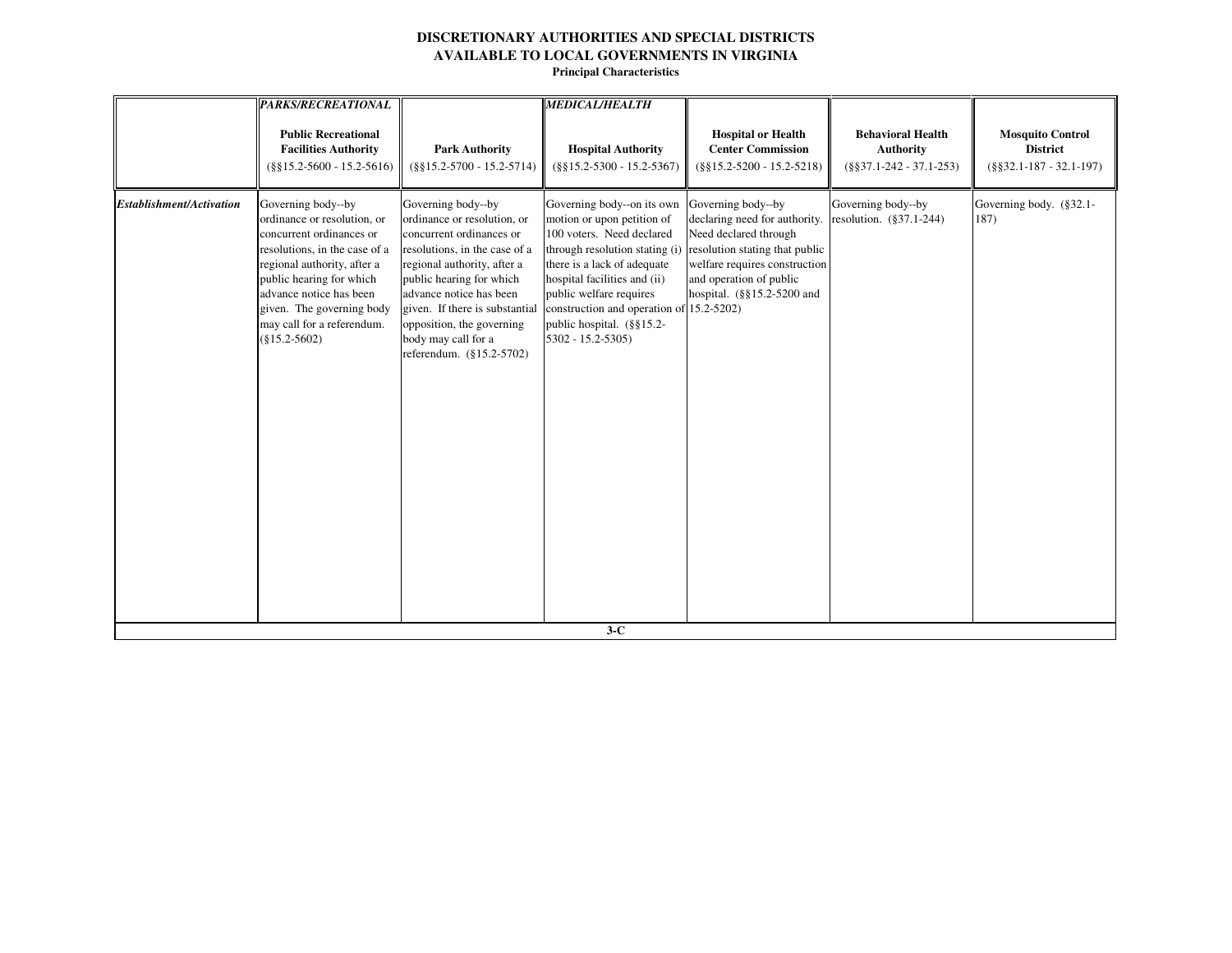|                          | <b>ENVIRONMENTAL</b><br><b>Soil and Water</b><br><b>Conservation District</b><br>$(\$§10.1-506 - 10.1-571)$                                                                                                                                                                                                                                                                                                      | <b>Drainage District</b><br>$(\$§21-292 - 21-426)$                                                                                                                                                                                                                                                                                                                                                                                                                                                                                                                                                                                                                                                                                                                           | <b>Sanitation District--</b><br><b>Tidal Waters</b><br>$(\$§21-141 - 21-223)$                                                                                                                                                                                                                                                                                                                                                                                                                                                                                                                                                                              | <b>Sanitation District--</b><br><b>Non-Tidal Waters</b><br>$(\$§21-224 - 21-290)$                                                                                                                                                                                                                                                                                                                                                                                                                                                                                                                                                                                                                                                                           | <b>CRIMINAL JUSTICE</b><br>Jail Authority<br>$(\$§53.1-95.2 - 53.1-95.24)$                                        | <b>Regional Criminal</b><br><b>Justice Training</b><br><b>Academy</b><br>$(\$§15.2-1747 - 15.2-1753)$    | <b>Regional Juvenile</b><br><b>Detention Commission</b><br>$(\$§16.1-315 - 16.1-322)$ |
|--------------------------|------------------------------------------------------------------------------------------------------------------------------------------------------------------------------------------------------------------------------------------------------------------------------------------------------------------------------------------------------------------------------------------------------------------|------------------------------------------------------------------------------------------------------------------------------------------------------------------------------------------------------------------------------------------------------------------------------------------------------------------------------------------------------------------------------------------------------------------------------------------------------------------------------------------------------------------------------------------------------------------------------------------------------------------------------------------------------------------------------------------------------------------------------------------------------------------------------|------------------------------------------------------------------------------------------------------------------------------------------------------------------------------------------------------------------------------------------------------------------------------------------------------------------------------------------------------------------------------------------------------------------------------------------------------------------------------------------------------------------------------------------------------------------------------------------------------------------------------------------------------------|-------------------------------------------------------------------------------------------------------------------------------------------------------------------------------------------------------------------------------------------------------------------------------------------------------------------------------------------------------------------------------------------------------------------------------------------------------------------------------------------------------------------------------------------------------------------------------------------------------------------------------------------------------------------------------------------------------------------------------------------------------------|-------------------------------------------------------------------------------------------------------------------|----------------------------------------------------------------------------------------------------------|---------------------------------------------------------------------------------------|
| Establishment/Activation | Virginia Soil and Water<br>Conservation Board--upon<br>petition from city or county<br>governing bodies or on<br>voters equal in number to<br>25% of the votes cast in the<br>last general election. Before to prepare report for court.<br>creating district, Board must Viewers shall report to court<br>hold public hearing, for<br>which advance notice has<br>been given. $(\S$ §10.1-506 -<br>$10.1 - 513$ | Circuit court--upon petition<br>of at least a majority of the<br>owners of a majority of the<br>land in the proposed district.<br>petition signed by registered The court shall appoint board<br>of three viewers, selected by<br>a majority of the landowners,<br>on whether the proposed<br>drainage projects are<br>practicable and would<br>benefit the general welfare of<br>the community. If the court<br>is satisfied, it shall order<br>viewers to prepare a drainage whether all property will be<br>plan, including maps and<br>costs estimates. Court shall<br>assess the plan and cost and<br>benefits, hear objections to<br>the plan, and shall establish<br>district if satisfied that<br>benefits not outweighed by<br>costs. $(\frac{8821-292-21-342}{8})$ | Circuit court--after hearing<br>on citizen petition and<br>referendum. Petition must<br>be signed by at least 200<br>voters (at least 50 from each<br>county, city, and town<br>included in proposed<br>district). State Health<br>Commissioner must approve<br>creation of district. Also,<br>each county, city, and town<br>in the district must approve<br>creation of district. At<br>hearing, court considers<br>benefited, public interest will<br>be served, and public health<br>protected. If court is<br>satisfied, then it must order<br>referendum, and if voters<br>approve, enter order<br>establishing district. (§§21-<br>$146 - 21 - 150$ | Circuit court--after hearing<br>on citizen petition and<br>referendum. Petition must<br>be signed by at least 100<br>voters (at least 25 from each<br>county, city, and town<br>included in proposed<br>district). State Health<br>Commissioner must approve<br>creation of district. Also,<br>each county, city, and town<br>included, in whole or in part, included, in whole or in part,<br>in the district must approve<br>creation of district. At<br>hearing, court considers<br>whether all property will be<br>benefited, public interest will<br>be served, and public health<br>protected. If court is<br>satisfied, then it must order<br>referendum, and if voters<br>approve, enter order<br>establishing district. (§§21-<br>$229 - 21 - 233$ | Governing bodies--by<br>concurrent ordinance<br>ordinances or resolutions, or<br>by agreement. $(\S 53.1 - 95.2)$ | Governing bodies--by<br>concurrent agreement<br>entered into by resolution or<br>ordinance. (§15.2-1747) | Governing bodies--by<br>concurrent resolutions or<br>ordinances. (§16.1-315)          |
|                          |                                                                                                                                                                                                                                                                                                                                                                                                                  |                                                                                                                                                                                                                                                                                                                                                                                                                                                                                                                                                                                                                                                                                                                                                                              |                                                                                                                                                                                                                                                                                                                                                                                                                                                                                                                                                                                                                                                            | $3-D$                                                                                                                                                                                                                                                                                                                                                                                                                                                                                                                                                                                                                                                                                                                                                       |                                                                                                                   |                                                                                                          |                                                                                       |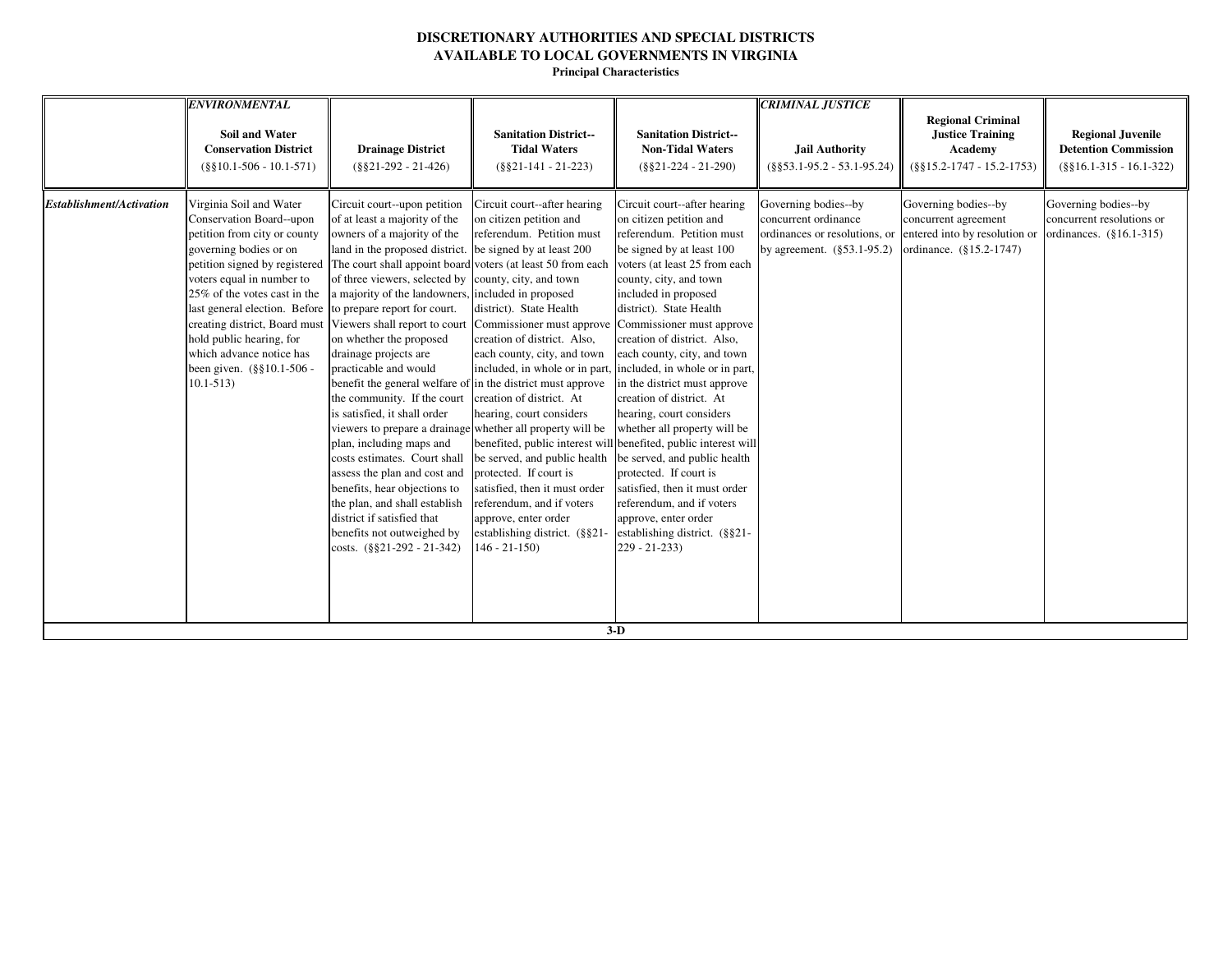|                                                                                                                       | <b>COMMUNITY DEVELOPMENT</b>                          |                                                                                                                                                                                                                                                                                                                      |                                                                                                                                                                                                                                                                              |                                                                                                                                                                                                                                                                        |                                                                                                                                                                                             | <b>TRANSPORTATION</b>                                                                                                                                                    |
|-----------------------------------------------------------------------------------------------------------------------|-------------------------------------------------------|----------------------------------------------------------------------------------------------------------------------------------------------------------------------------------------------------------------------------------------------------------------------------------------------------------------------|------------------------------------------------------------------------------------------------------------------------------------------------------------------------------------------------------------------------------------------------------------------------------|------------------------------------------------------------------------------------------------------------------------------------------------------------------------------------------------------------------------------------------------------------------------|---------------------------------------------------------------------------------------------------------------------------------------------------------------------------------------------|--------------------------------------------------------------------------------------------------------------------------------------------------------------------------|
|                                                                                                                       | <b>Sanitary District</b><br>$(\$§21-112.22-21-140.3)$ | <b>Public Service Authority</b><br>$(\$§15.2-5100 - 15.2-5151)$                                                                                                                                                                                                                                                      | Community<br><b>Development Authority</b><br>$($ §§15.2-5251 - 15.2-5158) <sup>1</sup>                                                                                                                                                                                       | <b>Electric Authority</b><br>$(\$§15.2-5400 - 15.2-5431)$                                                                                                                                                                                                              | <b>Redevelopment and</b><br><b>Housing Authority</b><br>$(\$§36-1 - 36-55.1)$                                                                                                               | <b>Transportation District</b><br>$(\$§15.2-4500 - 15.2-4534)$                                                                                                           |
| <b>Referendum Provisions</b>                                                                                          | None.                                                 | Governing body may call for<br>referendum; or, if 10% of<br>qualified voters file petition for<br>referendum, it must be held.<br>$(\$15.2-5105)$ If ordinance or<br>agreement establishing<br>authority originated from<br>citizens' petition, there must be<br>a referendum. (§15.2-5106)                          | None.                                                                                                                                                                                                                                                                        | Referendum required for<br>jurisdiction to participate in<br>authority. (§15.2-5403)                                                                                                                                                                                   | Required for establishment of<br>authority. May be initiated by<br>either governing body<br>resolution or by petition of 100<br>qualified voters registered in<br>the locality. $(\S 36-4)$ | None.                                                                                                                                                                    |
| <b>Required Filing with State</b><br><b>Corporation Commission (SCC)</b><br>or Secretary of the<br>Commonwealth (SOC) | None.                                                 | After ordinance or resolution<br>adopted, governing body must<br>file articles of incorporation<br>with SCC. If SCC is satisfied<br>that proposed service rates are<br>fair and equitable, it shall issue it shall issue certificate of<br>certificate of incorporation or<br>charter. (§§15.2-5107 - 15.2-<br>5108) | After ordinance or resolution<br>adopted, governing body must<br>file articles of incorporation<br>with SCC. If SCC is satisfied<br>that the articles conform to law, that the articles conform to law<br>incorporation or charter.<br>$(\$§15.2-5107 - 15.2-5108)$<br>$4-A$ | After ordinance or resolution<br>adopted, governing body must<br>file articles of incorporation<br>with SCC. If SCC is satisfied<br>and creation of authority is in<br>the public interest, it shall issue<br>certificate of incorporation or<br>charter. (§15.2-5105) | None.                                                                                                                                                                                       | Ordinances creating district<br>must be filed with SOC, who<br>must certify they meet<br>requirements set forth in the<br>Code for their adoption. $(\S 15.2 -$<br>4504) |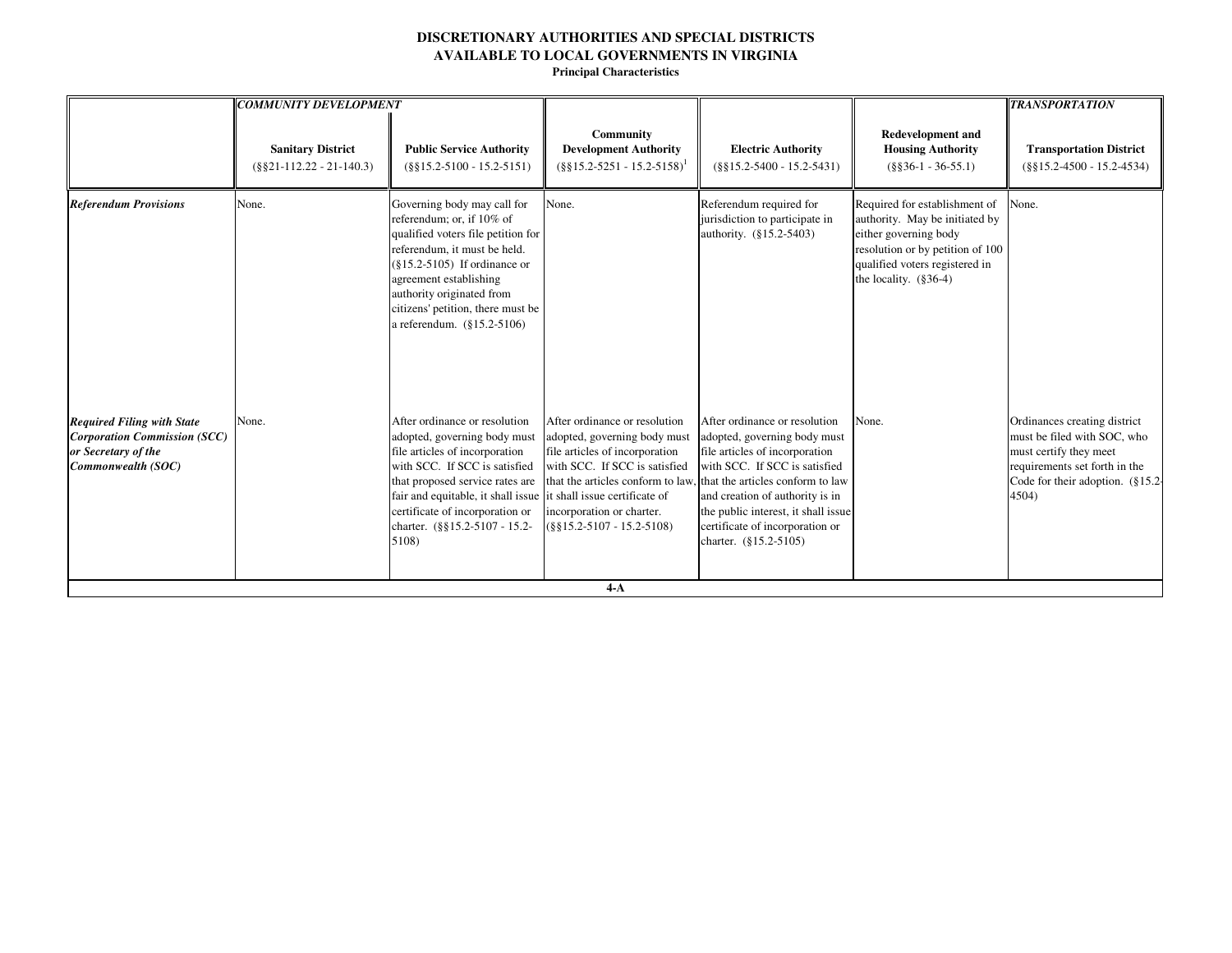|                                                                                                                       | <b>TRANSPORTATION</b> (cont'd.)                                                          |                                                                                         |                                                                                                                   |                                                                                                                           |                                                    | <b>ECONOMIC DEVELOPMENT</b>                                                       |                                                                                                                                                                                            |  |
|-----------------------------------------------------------------------------------------------------------------------|------------------------------------------------------------------------------------------|-----------------------------------------------------------------------------------------|-------------------------------------------------------------------------------------------------------------------|---------------------------------------------------------------------------------------------------------------------------|----------------------------------------------------|-----------------------------------------------------------------------------------|--------------------------------------------------------------------------------------------------------------------------------------------------------------------------------------------|--|
|                                                                                                                       | <b>Local Transportation</b><br><b>Improvement District</b><br>$(\$§33.1-409 - 33.1-425)$ | Transportation<br><b>Service District</b><br>$(\frac{8}{9}15.2 - 4800 - 15.2 - 4815)^2$ | <b>Multicounty</b><br>Transportation<br><b>Improvement District</b><br>$(\frac{8}{315.2} - 4600 - 15.2 - 4618)^2$ | <b>Individual Locality</b><br>Transportation<br><b>Improvement District</b><br>$(\frac{8}{9}15.2 - 4700 - 15.2 - 4715)^2$ | <b>Airport Authority</b><br>$(\$§5.1-31 - 5.1-46)$ | <b>Industrial</b><br><b>Development Authority</b><br>$(\$§15.2-4900 - 15.2-4920)$ | <b>Regional Industrial</b><br><b>Facility Authority</b><br>$(\$§15.2-6400 - 15.2-6416)$                                                                                                    |  |
| <b>Referendum Provisions</b>                                                                                          | None.                                                                                    | None.                                                                                   | None.                                                                                                             | None.                                                                                                                     | None.                                              | None.                                                                             | None.                                                                                                                                                                                      |  |
| <b>Required Filing with State</b><br><b>Corporation Commission</b><br>(SCC) or Secretary of the<br>Commonwealth (SOC) | None.                                                                                    | None.                                                                                   | None.                                                                                                             | None.                                                                                                                     | None.                                              | None.                                                                             | Ordinances creating<br>authority must be filed with<br>SOC. Upon certification by<br>the SOC that statutory<br>requirements have been met,<br>the authority is created.<br>$(\$15.2-6402)$ |  |
|                                                                                                                       |                                                                                          |                                                                                         |                                                                                                                   | $4-B$                                                                                                                     |                                                    |                                                                                   |                                                                                                                                                                                            |  |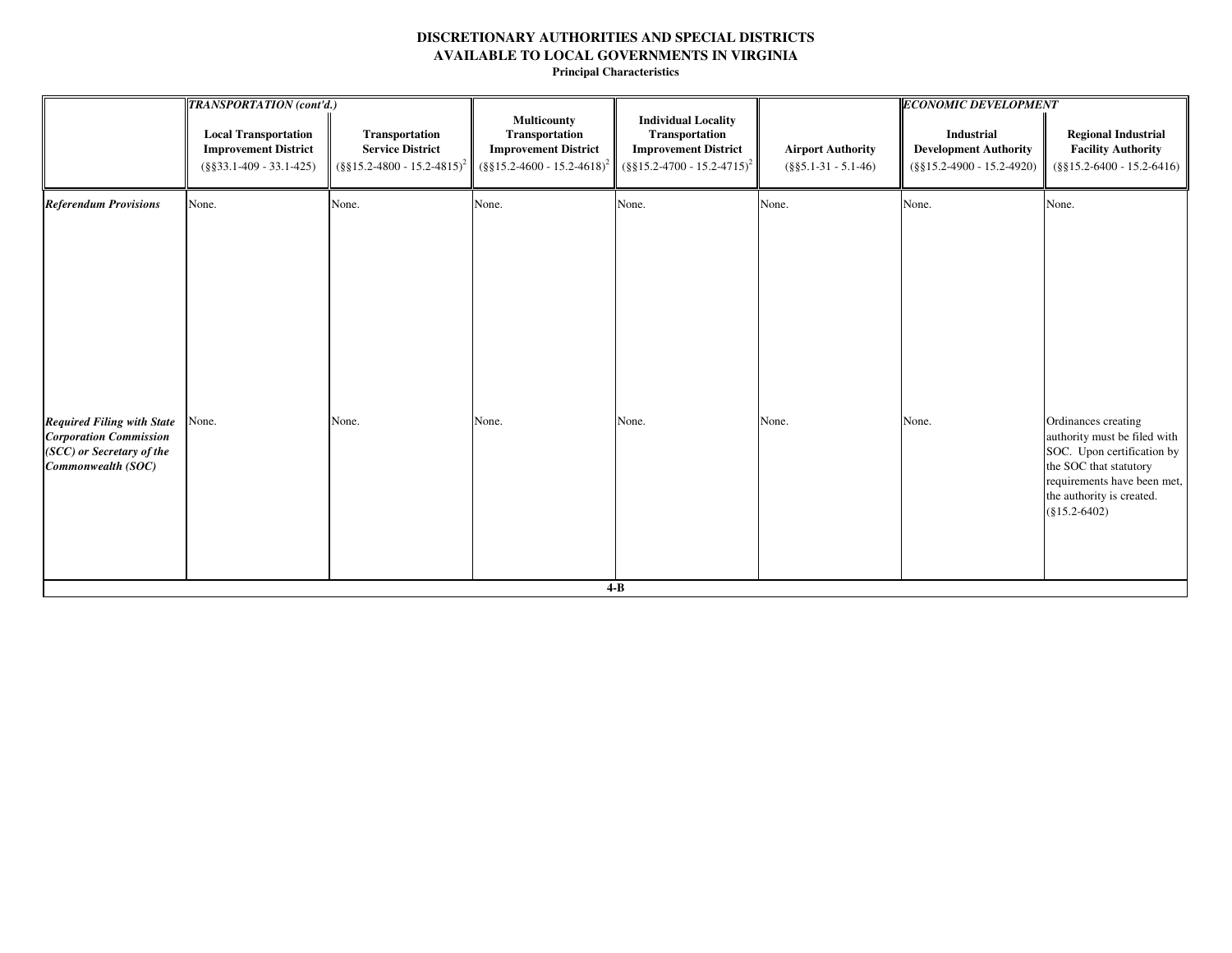| <b>PARKS/RECREATIONAL</b>                                                                 |                                                                                                                                                                                                                                                                                                            | <b>MEDICAL/HEALTH</b>                                                                 |                                                                                       |                                                                                                                                                            |                                                                        |
|-------------------------------------------------------------------------------------------|------------------------------------------------------------------------------------------------------------------------------------------------------------------------------------------------------------------------------------------------------------------------------------------------------------|---------------------------------------------------------------------------------------|---------------------------------------------------------------------------------------|------------------------------------------------------------------------------------------------------------------------------------------------------------|------------------------------------------------------------------------|
| <b>Public Recreational</b><br><b>Facilities Authority</b><br>$(\$§15.2-5600 - 15.2-5616)$ | <b>Park Authority</b><br>$(\$§15.2-5700 - 15.2-5714)$                                                                                                                                                                                                                                                      | <b>Hospital Authority</b><br>$(\$§15.2-5300 - 15.2-5367)$                             | <b>Hospital or Health</b><br><b>Center Commission</b><br>$(\$§15.2-5200 - 15.2-5218)$ | <b>Behavioral Health</b><br><b>Authority</b><br>$(\$§37.1-242 - 37.1-253)$                                                                                 | <b>Mosquito Control</b><br><b>District</b><br>$(\$§32.1-187-32.1-197)$ |
| May be called for by<br>governing body. (§15.2-<br>5602)                                  | governing body if substantial<br>opposition to creation of<br>authority is voiced at public<br>hearing. Must be held if<br>10% of the qualified voters<br>hearing. May also be held<br>question of authorizing<br>authority to acquire parks in<br>addition to those originally<br>specified. (§15.2-5702) | None.                                                                                 | Referendum required for<br>jurisdiction to participate in<br>authority. (§15.2-5403)  | Required for establishment<br>of authority. May be<br>initiated by either governing<br>body resolution or by<br>petition of 100 freeholders.<br>$(\$36-4)$ | None.                                                                  |
| None.                                                                                     | None.                                                                                                                                                                                                                                                                                                      | None.                                                                                 | None.                                                                                 | None.                                                                                                                                                      | None.                                                                  |
|                                                                                           |                                                                                                                                                                                                                                                                                                            | May be called for by<br>file petition at the public<br>after creation of authority on | $4-C$                                                                                 |                                                                                                                                                            |                                                                        |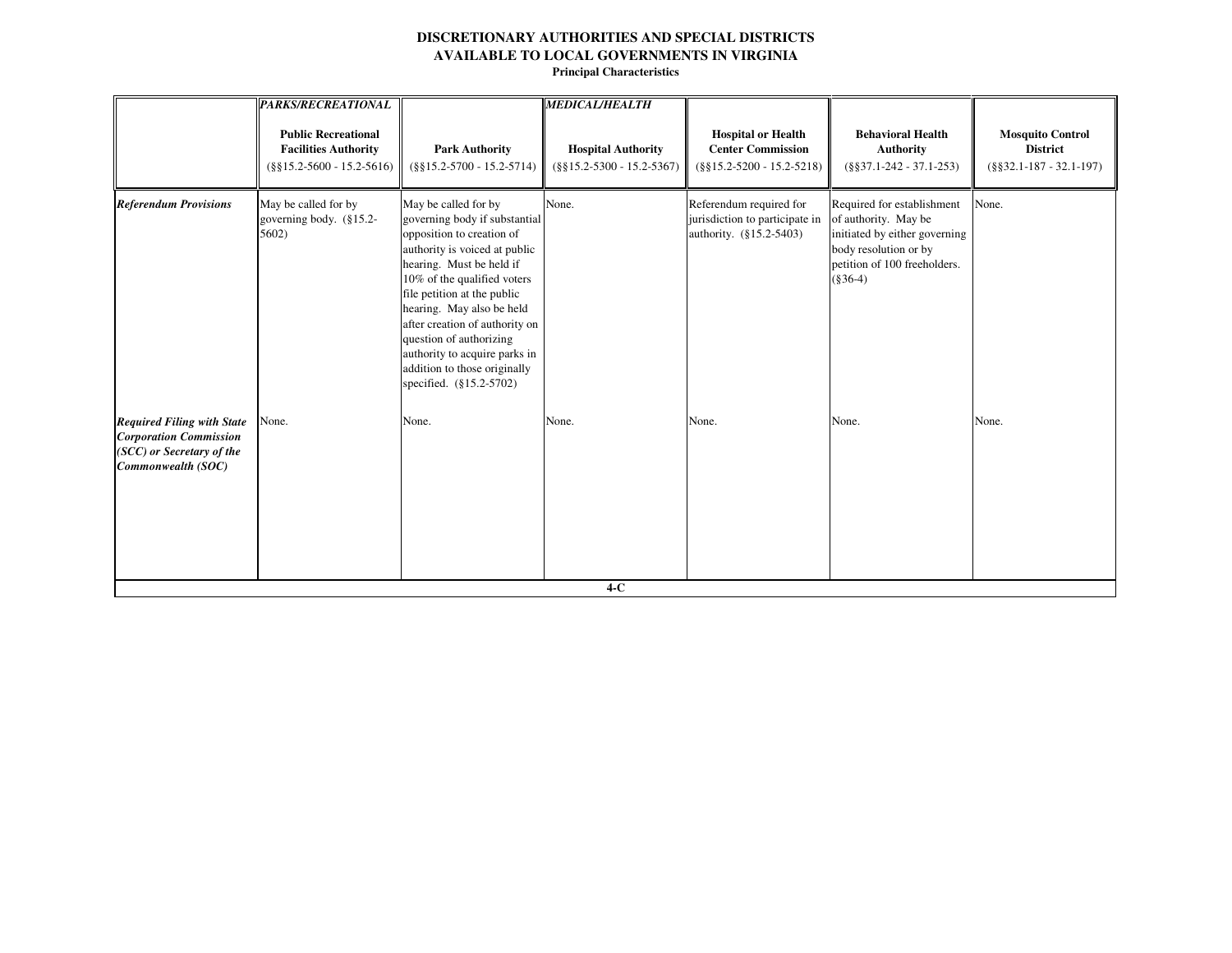|                                                                                                                       | <b>ENVIRONMENTAL</b><br><b>Soil and Water</b><br><b>Conservation District</b><br>$(\$§10.1-506 - 10.1-571)$                                                                                                                                          | <b>Drainage District</b><br>$(\$§21-292 - 21-426)$ | <b>Sanitation District--</b><br><b>Tidal Waters</b><br>$(\$§21-141 - 21-223)$                                                                                                                                                                                                         | <b>Sanitation District--</b><br><b>Non-Tidal Waters</b><br>$(\$§21-224 - 21-290)$                                                                                                                                                                                                                                                                                                                                                                                                             | <b>CRIMINAL JUSTICE</b><br><b>Jail Authority</b><br>$(\$§53.1-95.2 - 53.1-95.24)$ | <b>Regional Criminal</b><br><b>Justice Training</b><br>Academy<br>$(\$§15.2-1747 - 15.2-1753)$ | <b>Regional Juvenile</b><br><b>Detention Commission</b><br>$(\$§16.1-315 - 16.1-322)$ |
|-----------------------------------------------------------------------------------------------------------------------|------------------------------------------------------------------------------------------------------------------------------------------------------------------------------------------------------------------------------------------------------|----------------------------------------------------|---------------------------------------------------------------------------------------------------------------------------------------------------------------------------------------------------------------------------------------------------------------------------------------|-----------------------------------------------------------------------------------------------------------------------------------------------------------------------------------------------------------------------------------------------------------------------------------------------------------------------------------------------------------------------------------------------------------------------------------------------------------------------------------------------|-----------------------------------------------------------------------------------|------------------------------------------------------------------------------------------------|---------------------------------------------------------------------------------------|
| <b>Referendum Provisions</b>                                                                                          | None.                                                                                                                                                                                                                                                | None.                                              | hearing on petition. If the<br>overall vote on establishing<br>majority of the voters of any<br>county, city, or town vote<br>against establishing the<br>district, then any territory of<br>that jurisdictions shall be<br>excluded from the district.<br>$(\$§21-149$ and $21-151)$ | Must be held if court upholds Must be held if court upholds None.<br>establishment of district after establishment of district after<br>hearing on petition. If the<br>overall vote on establishing<br>the district is favorable, but a the district is favorable, but a<br>majority of the voters of any<br>county, city, or town vote<br>against establishing the<br>district, then any territory of<br>that jurisdictions shall be<br>excluded from the district.<br>(§§21-232 and 21-234) |                                                                                   | None.                                                                                          | None.                                                                                 |
| <b>Required Filing with State</b><br><b>Corporation Commission</b><br>(SCC) or Secretary of the<br>Commonwealth (SOC) | Directors must present<br>application to the Secretary<br>of the Commonwealth setting<br>forth specified facts<br>concerning the creation of<br>the district. Secretary shall<br>officially record the<br>application. (§§10.1-517 -<br>$10.1 - 518$ | None.                                              | None.                                                                                                                                                                                                                                                                                 | None.<br>$4-D$                                                                                                                                                                                                                                                                                                                                                                                                                                                                                | None.                                                                             | None.                                                                                          | None.                                                                                 |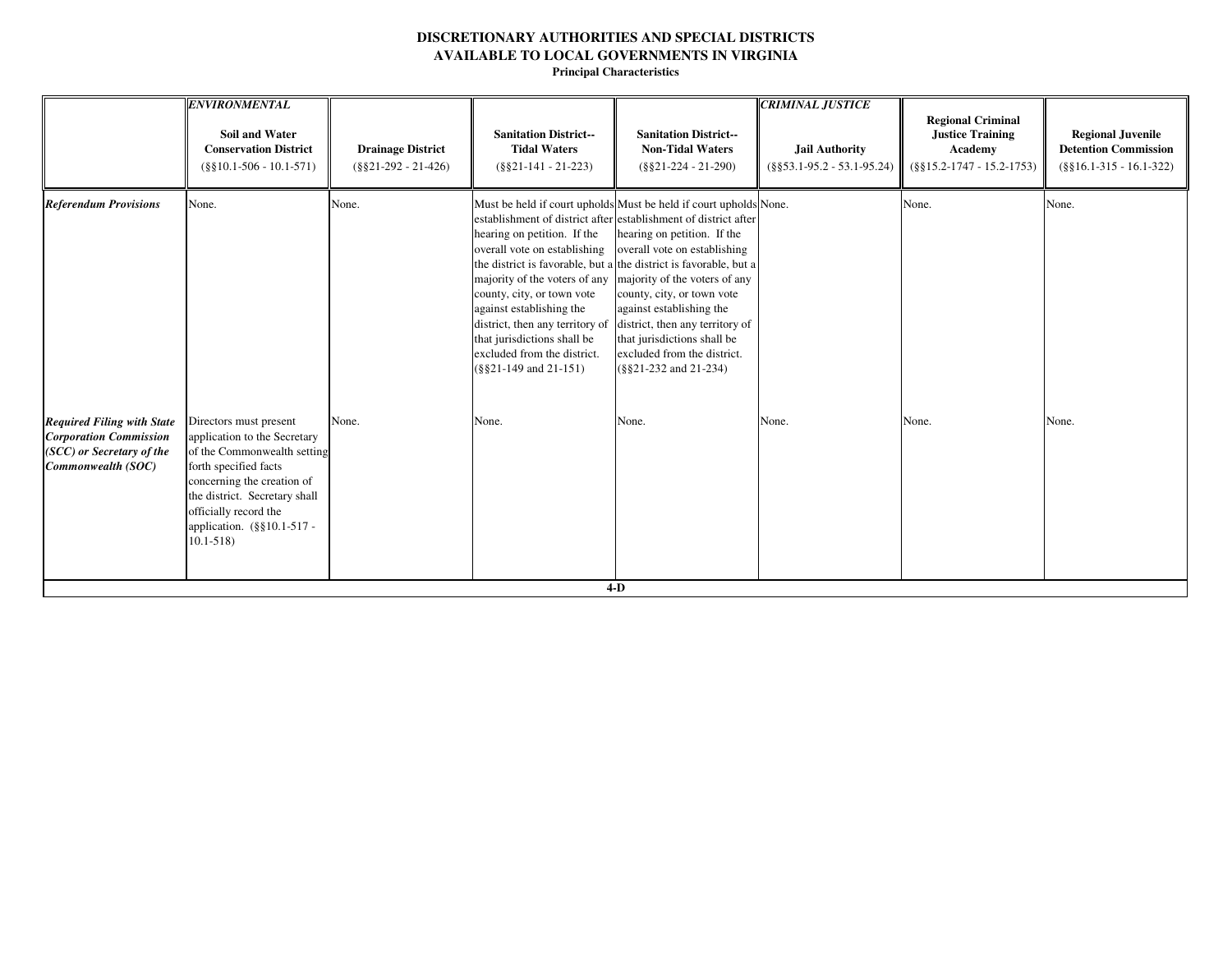|                                           | <b>COMMUNITY DEVELOPMENT</b>                                                         |                                                                                                                                                                                                                                                                                                                                                                                                                                                                                                                                                                                                              |                                                                                                                                                                                                                                                                                                                                                                                                                                                                     |                                                                                                                                                                                                                                                                                                                                                                                                                                                                                                                                                                        |                                                                                                                                                                                                                                                                                                                                                                                                                                                                                                | <b>TRANSPORTATION</b>                                                                                                                                                                                                                                                                                                                                                                                                                                                                                                                                                                                                                                                                                                                               |
|-------------------------------------------|--------------------------------------------------------------------------------------|--------------------------------------------------------------------------------------------------------------------------------------------------------------------------------------------------------------------------------------------------------------------------------------------------------------------------------------------------------------------------------------------------------------------------------------------------------------------------------------------------------------------------------------------------------------------------------------------------------------|---------------------------------------------------------------------------------------------------------------------------------------------------------------------------------------------------------------------------------------------------------------------------------------------------------------------------------------------------------------------------------------------------------------------------------------------------------------------|------------------------------------------------------------------------------------------------------------------------------------------------------------------------------------------------------------------------------------------------------------------------------------------------------------------------------------------------------------------------------------------------------------------------------------------------------------------------------------------------------------------------------------------------------------------------|------------------------------------------------------------------------------------------------------------------------------------------------------------------------------------------------------------------------------------------------------------------------------------------------------------------------------------------------------------------------------------------------------------------------------------------------------------------------------------------------|-----------------------------------------------------------------------------------------------------------------------------------------------------------------------------------------------------------------------------------------------------------------------------------------------------------------------------------------------------------------------------------------------------------------------------------------------------------------------------------------------------------------------------------------------------------------------------------------------------------------------------------------------------------------------------------------------------------------------------------------------------|
|                                           | <b>Sanitary District</b><br>$(\$§21-112.22 - 21-140.3)$                              | <b>Public Service Authority</b><br>$(\$§15.2-5100 - 15.2-5151)$                                                                                                                                                                                                                                                                                                                                                                                                                                                                                                                                              | Community<br><b>Development Authority</b><br>$(\S \S 15.2 - 5251 - 15.2 - 5158)^1$                                                                                                                                                                                                                                                                                                                                                                                  | <b>Electric Authority</b><br>$(\$§15.2-5400 - 15.2-5431)$                                                                                                                                                                                                                                                                                                                                                                                                                                                                                                              | <b>Redevelopment and</b><br><b>Housing Authority</b><br>$(\$§36-1 - 36-55.1)$                                                                                                                                                                                                                                                                                                                                                                                                                  | <b>Transportation District</b><br>$(\$§15.2-4500 - 15.2-4534)$                                                                                                                                                                                                                                                                                                                                                                                                                                                                                                                                                                                                                                                                                      |
| <b>GOVERNING BODY</b><br><b>Selection</b> | Board of Supervisors of county<br>serves as governing body of<br>district. (§21-118) | Selection in accordance with<br>the ordinance or resolution<br>establishing authority. (§15.2-<br>5113)                                                                                                                                                                                                                                                                                                                                                                                                                                                                                                      | Selection in accordance with<br>ordinance or resolution<br>establishing the authority.<br>$(\frac{8}{315.2} - 5113, 15.2 - 5154 - 15.2 - (\frac{8}{315.2} - 5405))$<br>5155)                                                                                                                                                                                                                                                                                        | Selection in accordance with<br>ordinance or agreement<br>establishing the authority.                                                                                                                                                                                                                                                                                                                                                                                                                                                                                  | Appointed by governing body.<br>$(§36-11)$                                                                                                                                                                                                                                                                                                                                                                                                                                                     | Appointed by the governing<br>body of each participating<br>county or city. (§15.2-4507)                                                                                                                                                                                                                                                                                                                                                                                                                                                                                                                                                                                                                                                            |
| Composition                               | Same as for Board of<br>Supervisors. $(\S 21 - 118)$                                 | Five members, or a number<br>equal to the number of<br>members of the county or city<br>governing body. If two or more governing body. Petitioning<br>localities create authority,<br>articles of incorporation shall<br>specify the size of governing<br>body, but it shall include at<br>least one member from each<br>jurisdiction and a total of at<br>least five members. Terms of<br>the members of the authority<br>shall be set out in articles of<br>incorporation, but may not<br>exceed four years. Members of<br>local governing bodies may be<br>appointed to the authority.<br>$(\$15.2-5113)$ | Five members, or a number<br>equal to the number of<br>members of the county or city<br>landowners or their designees<br>may constitute a majority.<br>Terms of the members of the<br>authority shall be set out in the<br>articles of incorporation, but<br>may not exceed four years.<br>Members of the local governing from each jurisdiction and a<br>body may be appointed to the<br>authority. $(\frac{8815.2 - 5113}{9})$ and<br>$15.2 - 5154 - 15.2 - 5155$ | Five members, or a number<br>equal to the number of<br>members on the local<br>governing body. In the case of<br>an authority created by two or<br>more localities, size of the<br>authority's governing body is<br>determined by agreement<br>establishing authority, but shall<br>include at least one member<br>total of at least five members.<br>Terms of the members to be<br>specified in the ordinance or<br>agreement, but may not exceed<br>four years. No elected official<br>of a member locality may be<br>appointed to the authority.<br>$(\$15.2-5405)$ | Five to nine members,<br>appointed for four-year terms.<br>Unless specifically provided by<br>city or town charter, member of<br>governing body and local<br>government employees are not<br>eligible to be appointed to the<br>authority. For regional or<br>consolidated authorities, each<br>member jurisdiction appoints<br>one commissioner. If there is<br>an even number of members,<br>appointed commissioners shall<br>choose an additional member.<br>$(\$§36-11, 36-45, and 36-47)$ | Number of members as agreed<br>upon by participating localities.<br>Member of local governing<br>bodies may be appointed to the<br>authority. Members serve at<br>the pleasure of the appointing<br>authority. Chairman of the<br>Commonwealth Transportation<br>Board, or designee, shall be ex<br>officio member. For Potomac<br>and Rappahannock and the<br><b>Tidewater Transportation</b><br>Districts, commission members<br>shall include two members of<br>the House of Delegates and one<br>Senator from the legislative<br>districts located within the<br>boundaries of the respective<br>districts. The commission for<br>the Peninsula Transportation<br>District may include one<br>Delegate or one Senator, or<br>both. (§15.2-4507) |
|                                           |                                                                                      |                                                                                                                                                                                                                                                                                                                                                                                                                                                                                                                                                                                                              | $5-A$                                                                                                                                                                                                                                                                                                                                                                                                                                                               |                                                                                                                                                                                                                                                                                                                                                                                                                                                                                                                                                                        |                                                                                                                                                                                                                                                                                                                                                                                                                                                                                                |                                                                                                                                                                                                                                                                                                                                                                                                                                                                                                                                                                                                                                                                                                                                                     |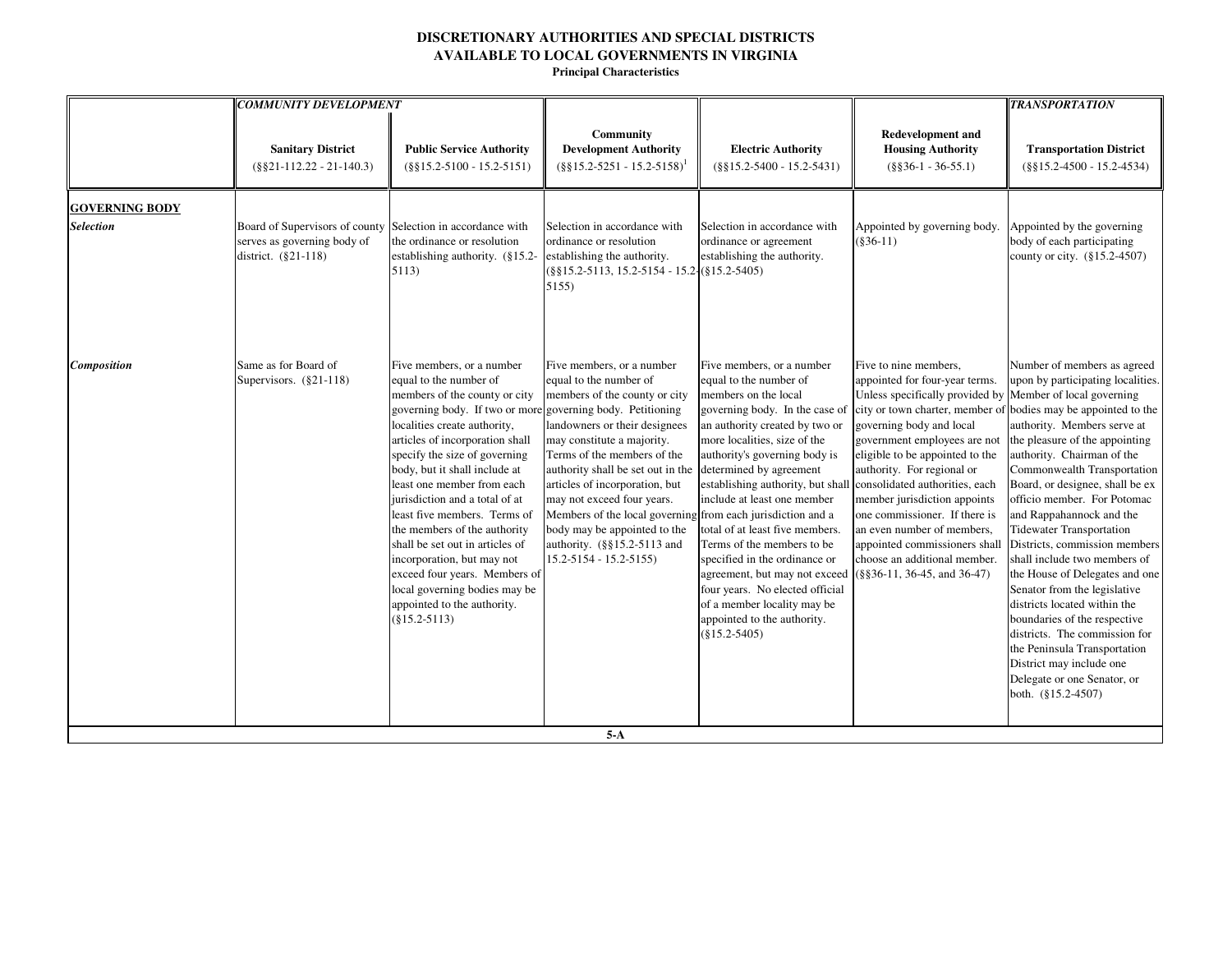|                       | TRANSPORTATION (cont'd.)                                                                                                                                                                                        |                                                                                                                                                                                                                                         |                                                                                                                                                          |                                                                                                                                                          |                                                                                                                             | <b>ECONOMIC DEVELOPMENT</b>                                                                                                                                                                                                                                                                                                                                                                                                                                                                             |                                                                                                                                   |
|-----------------------|-----------------------------------------------------------------------------------------------------------------------------------------------------------------------------------------------------------------|-----------------------------------------------------------------------------------------------------------------------------------------------------------------------------------------------------------------------------------------|----------------------------------------------------------------------------------------------------------------------------------------------------------|----------------------------------------------------------------------------------------------------------------------------------------------------------|-----------------------------------------------------------------------------------------------------------------------------|---------------------------------------------------------------------------------------------------------------------------------------------------------------------------------------------------------------------------------------------------------------------------------------------------------------------------------------------------------------------------------------------------------------------------------------------------------------------------------------------------------|-----------------------------------------------------------------------------------------------------------------------------------|
|                       | <b>Local Transportation</b><br><b>Improvement District</b><br>$(\$§33.1-409 - 33.1-425)$                                                                                                                        | Transportation<br><b>Service District</b><br>$(\frac{8}{315.2} - 4800 - 15.2 - 4815)^2$                                                                                                                                                 | <b>Multicounty</b><br>Transportation<br><b>Improvement District</b><br>$(\$§15.2-4600 - 15.2-4618)$                                                      | <b>Individual Locality</b><br>Transportation<br><b>Improvement District</b><br>$(\frac{8815.2 - 4700 - 15.2 - 4715)^2}{$                                 | <b>Airport Authority</b><br>$(\$§5.1-31 - 5.1-46)$                                                                          | Industrial<br><b>Development Authority</b><br>$(\$§15.2-4900 - 15.2-4920)$                                                                                                                                                                                                                                                                                                                                                                                                                              | <b>Regional Industrial</b><br><b>Facility Authority</b><br>$(\$§15.2-6400 - 15.2-6416)$                                           |
| <b>GOVERNING BODY</b> |                                                                                                                                                                                                                 |                                                                                                                                                                                                                                         |                                                                                                                                                          |                                                                                                                                                          |                                                                                                                             |                                                                                                                                                                                                                                                                                                                                                                                                                                                                                                         |                                                                                                                                   |
| <b>Selection</b>      | Appointed by the governing Appointed by the board of<br>body of each participating<br>county or city. (§33.1-411)                                                                                               | supervisors of the county in<br>which the district is located.<br>$(\$15.2-4803)$                                                                                                                                                       | Appointed by the boards of<br>supervisors of the counties in<br>which the district is located.<br>$(\$15.2-4604)$                                        | Appointed by the governing As provided in the<br>body of the locality in which<br>the district is located. $(\S 15.2$ authority. $(\S 5.1-36)$<br>4703)  | agreement establishing the                                                                                                  | Appointed by the governing<br>body of the county, city or<br>town. (§15.2-4904)                                                                                                                                                                                                                                                                                                                                                                                                                         | Appointed by the governing<br>bodies of the member<br>localities. (§15.2-6403))                                                   |
| Composition           | Four members of the<br>governing body of each<br>locality in which the district<br>is located; chairman of<br>Commonwealth<br>Transportation Board, or<br>designee, serves as ex officio<br>member. (§33.1-411) | Five members of the board of Four members of each of the<br>supervisors; chairman of the board of supervisors of the<br>Commonwealth<br>Transportation Board, or<br>designee, serves as ex officio Commonwealth<br>member. (§15.2-4803) | participating counties;<br>chairman of the<br>Transportation Board, or<br>designee, serves as ex officio member. $(\S15.2-4703)$<br>member. (§15.2-4604) | Three members of the<br>governing body of the<br>locality; chairman of the<br>Commonwealth<br>Transportation Board, or<br>designee, serves as ex officio | As provided in the<br>agreement establishing the<br>authority; may include<br>members of local governing<br>body. (§5.1-36) | Seven members appointed<br>for terms of four years.<br>Members must be residents<br>of the jurisdiction served by<br>the authority or of adjoining<br>jurisdictions. Officers or<br>employees of jurisdiction<br>may not serve on the<br>authority, except in the case<br>of towns with populations<br>under 3,500 persons. In<br>latter case, members of the<br>town council may serve on<br>the authority, but may not<br>comprise majority of the<br>authority's governing board.<br>$(\$15.2-4904)$ | Two members from each<br>participating locality. Each<br>member must be resident of<br>appointing locality. $(\S 15.2 -$<br>6403) |
|                       |                                                                                                                                                                                                                 |                                                                                                                                                                                                                                         |                                                                                                                                                          | $5 - B$                                                                                                                                                  |                                                                                                                             |                                                                                                                                                                                                                                                                                                                                                                                                                                                                                                         |                                                                                                                                   |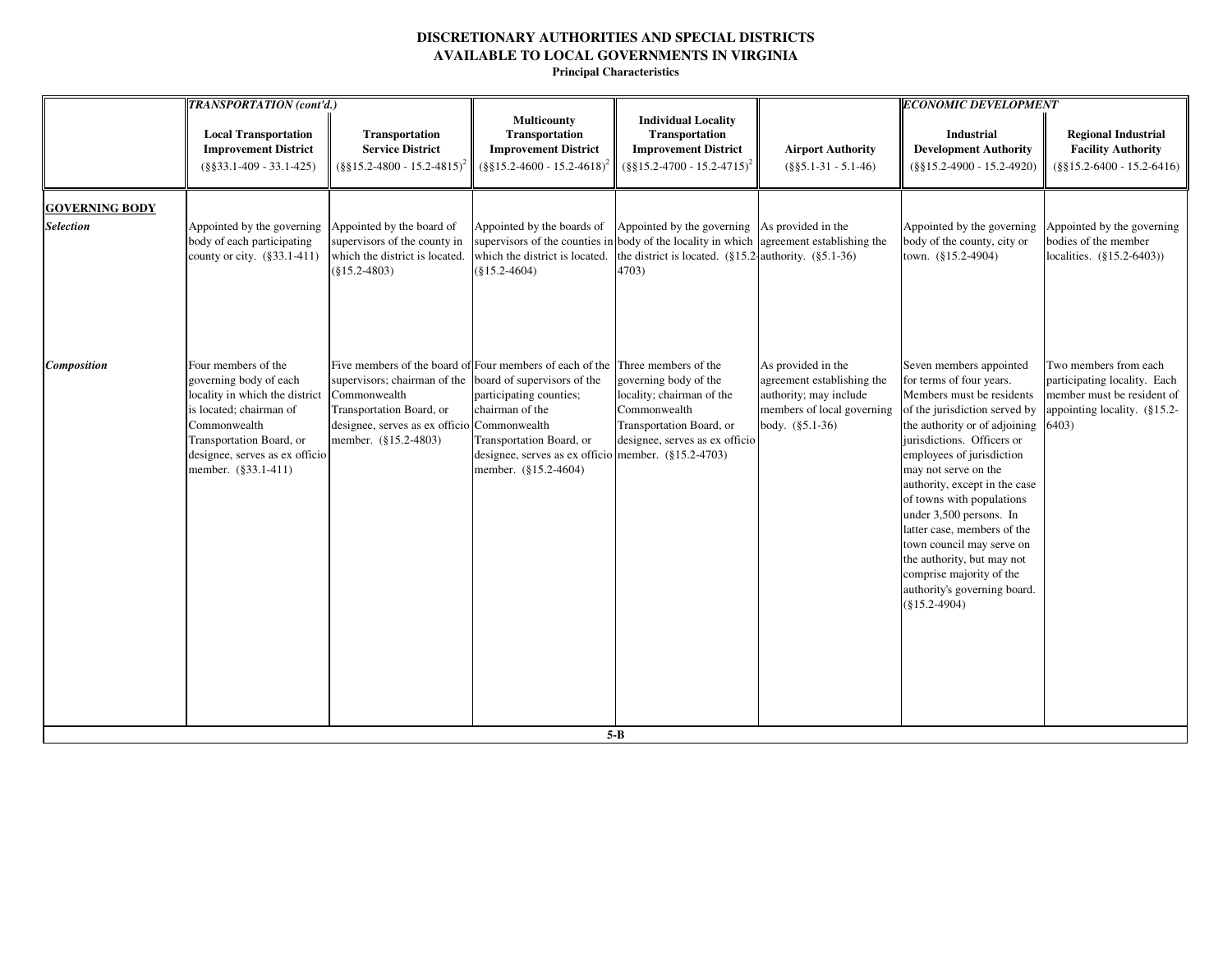|                                           | <b>PARKS/RECREATIONAL</b>                                                                                                                                                                                                                                                                                               |                                                                                                                                                                                                                                                                             | <b>MEDICAL/HEALTH</b>                                                                                                                                                                                                                                                                                                                                                                                                                                                                                                                                                                                                                                                                                       |                                                                                                                                                                                                                                                                                                                                                                                                                                                                                 |                                                                                                                                                                                                                                                                                                     |                                                                                                                                                                                                                                                                                                                                                                                                                                                                                                                                   |
|-------------------------------------------|-------------------------------------------------------------------------------------------------------------------------------------------------------------------------------------------------------------------------------------------------------------------------------------------------------------------------|-----------------------------------------------------------------------------------------------------------------------------------------------------------------------------------------------------------------------------------------------------------------------------|-------------------------------------------------------------------------------------------------------------------------------------------------------------------------------------------------------------------------------------------------------------------------------------------------------------------------------------------------------------------------------------------------------------------------------------------------------------------------------------------------------------------------------------------------------------------------------------------------------------------------------------------------------------------------------------------------------------|---------------------------------------------------------------------------------------------------------------------------------------------------------------------------------------------------------------------------------------------------------------------------------------------------------------------------------------------------------------------------------------------------------------------------------------------------------------------------------|-----------------------------------------------------------------------------------------------------------------------------------------------------------------------------------------------------------------------------------------------------------------------------------------------------|-----------------------------------------------------------------------------------------------------------------------------------------------------------------------------------------------------------------------------------------------------------------------------------------------------------------------------------------------------------------------------------------------------------------------------------------------------------------------------------------------------------------------------------|
|                                           | <b>Public Recreational</b><br><b>Facilities Authority</b><br>$(\$§15.2-5600 - 15.2-5616)$                                                                                                                                                                                                                               | <b>Park Authority</b><br>$(\$§15.2-5700 - 15.2-5714)$                                                                                                                                                                                                                       | <b>Hospital Authority</b><br>$(\$§15.2-5300 - 15.2-5367)$                                                                                                                                                                                                                                                                                                                                                                                                                                                                                                                                                                                                                                                   | <b>Hospital or Health</b><br><b>Center Commission</b><br>$(\$§15.2-5200 - 15.2-5218)$                                                                                                                                                                                                                                                                                                                                                                                           | <b>Behavioral Health</b><br><b>Authority</b><br>$(\$§37.1-242-37.1-253)$                                                                                                                                                                                                                            | <b>Mosquito Control</b><br><b>District</b><br>$(\$§32.1-187-32.1-197)$                                                                                                                                                                                                                                                                                                                                                                                                                                                            |
| <b>GOVERNING BODY</b><br><b>Selection</b> | Appointed by governing<br>bodies of participating<br>jurisdictions. $(\S15.2-5603)$                                                                                                                                                                                                                                     | Appointed by governing<br>body or bodies of<br>participating locality or<br>localities. (§15.2-5703)                                                                                                                                                                        | Appointed by mayor. $(\S 15.2$ -Appointed by governing<br>5307)                                                                                                                                                                                                                                                                                                                                                                                                                                                                                                                                                                                                                                             | body or bodies of<br>participating locality or<br>localities. (§15.2-5204)                                                                                                                                                                                                                                                                                                                                                                                                      | Appointed by governing<br>body of locality. $(\frac{837.1-245}{\text{Commissioner of Health or}})$                                                                                                                                                                                                  | Appointed by the State<br>governing bodies of<br>localities. (See below.)<br>$(\$32.1-189)$                                                                                                                                                                                                                                                                                                                                                                                                                                       |
| <b>Composition</b>                        | Five to seventeen members--<br>exact number, manner of<br>appointment, and terms to be Members of governing body<br>provided for in ordinances or<br>resolutions creating<br>authority. Members of local<br>governing bodies and local<br>employees eligible to serve<br>and may constitute a<br>majority. (§15.2-5603) | At least six members, but<br>always an even number.<br>may serve, but may not<br>comprise majority. Where<br>there is more than one<br>participating jurisdiction,<br>each shall appoint at least<br>two representatives.<br>Appointed for four-year<br>terms. (§15.2-5703) | Up to fifteen members, no<br>more than three of which can on number of participating<br>be practicing physicians. No jurisdictions:<br>officer or employee of the<br>city, except the director of<br>the local health department,<br>may be appointed. No<br>director of the local health<br>department may serve as<br>chairman of the hospital or<br>serve simultaneously on the<br>regional health planning<br>agency board. No practicing of local governing bodies<br>physical may be appointed to may be members of<br>an authority in a city with a<br>population between 17,500<br>and 18,000 persons and<br>bordered by one county and<br>two rivers. Term of office is<br>six years. (§15.2-5307) | Number of members based<br>1 locality = $5$ members;<br>2 localities = $6$ members;<br>$3$ localities = 6 members;<br>$4$ localities = 8 members;<br>more than 4 localities $= 1$<br>members for each locality.<br>Members must be residents<br>of locality of appointing<br>governing body. Members<br>commission. Members<br>appointed for such terms as<br>designated by appointing<br>governing body; may be<br>removed at any time by<br>appointing body. (§15.2-<br>5204) | Six to eighteen members,<br>broadly representative of the<br>community, including<br>consumers and family<br>members of consumers of<br>authority services. Board of<br>directors may not have more<br>than two local government<br>officials as members. (§37.1-localities, each governing<br>245) | Three members, one of<br>which shall be the State<br>Commissioner of Health or<br>his designee. If district<br>encompasses only one<br>locality, the other two<br>members shall be appointed<br>by the governing body; if two<br>body shall appoint one each;<br>if district includes territory in<br>more than two jurisdictions,<br>the State Health<br>Commissioner shall appoint<br>remaining two members<br>from residents of district.<br>Terms of appointed members<br>shall be for four years.<br>$(\$32.1-189-32.1-190)$ |
|                                           |                                                                                                                                                                                                                                                                                                                         |                                                                                                                                                                                                                                                                             | $5-C$                                                                                                                                                                                                                                                                                                                                                                                                                                                                                                                                                                                                                                                                                                       |                                                                                                                                                                                                                                                                                                                                                                                                                                                                                 |                                                                                                                                                                                                                                                                                                     |                                                                                                                                                                                                                                                                                                                                                                                                                                                                                                                                   |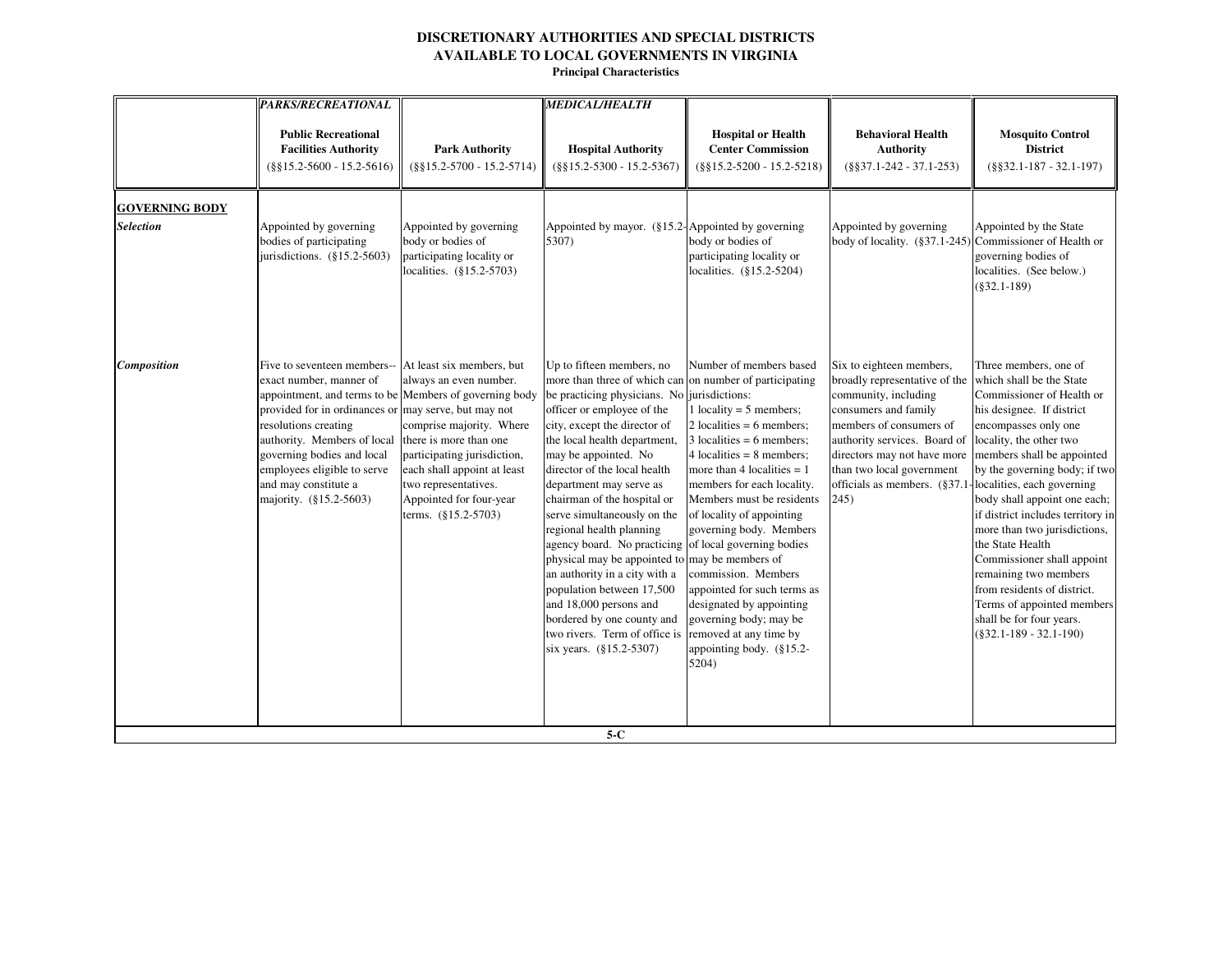|                       | <b>ENVIRONMENTAL</b>                                                                                                                                                                                                                                                                                                                                                                                                                                                                                              |                                                                                                   |                                                                                                                                                                   |                                                                                                                                                                                                                                                                                                                                                                                                                                           |                                                                                                                                                                                                                                                                                                                                                                                                                                                                                                                                            |                                                                                                                                                                                                                                                    |                                                                                                                                                                                                                                                               |
|-----------------------|-------------------------------------------------------------------------------------------------------------------------------------------------------------------------------------------------------------------------------------------------------------------------------------------------------------------------------------------------------------------------------------------------------------------------------------------------------------------------------------------------------------------|---------------------------------------------------------------------------------------------------|-------------------------------------------------------------------------------------------------------------------------------------------------------------------|-------------------------------------------------------------------------------------------------------------------------------------------------------------------------------------------------------------------------------------------------------------------------------------------------------------------------------------------------------------------------------------------------------------------------------------------|--------------------------------------------------------------------------------------------------------------------------------------------------------------------------------------------------------------------------------------------------------------------------------------------------------------------------------------------------------------------------------------------------------------------------------------------------------------------------------------------------------------------------------------------|----------------------------------------------------------------------------------------------------------------------------------------------------------------------------------------------------------------------------------------------------|---------------------------------------------------------------------------------------------------------------------------------------------------------------------------------------------------------------------------------------------------------------|
|                       | <b>Soil and Water</b><br><b>Conservation District</b><br>$(\$§10.1-506 - 10.1-571)$                                                                                                                                                                                                                                                                                                                                                                                                                               | <b>Drainage District</b><br>$(\$§21-292 - 21-426)$                                                | <b>Sanitation District--</b><br><b>Tidal Waters</b><br>$(\$§21-141 - 21-223)$                                                                                     | <b>Sanitation District--</b><br><b>Non-Tidal Waters</b><br>$(\$§21-224 - 21-290)$                                                                                                                                                                                                                                                                                                                                                         | <b>CRIMINAL JUSTICE</b><br><b>Jail Authority</b><br>$(\$§53.1-95.2 - 53.1-95.24)$                                                                                                                                                                                                                                                                                                                                                                                                                                                          | <b>Regional Criminal</b><br><b>Justice Training</b><br>Academy<br>$(\$§15.2-1747 - 15.2-1753)$                                                                                                                                                     | <b>Regional Juvenile</b><br><b>Detention Commission</b><br>$(\$§16.1-315 - 16.1-322)$                                                                                                                                                                         |
| <b>GOVERNING BODY</b> |                                                                                                                                                                                                                                                                                                                                                                                                                                                                                                                   |                                                                                                   |                                                                                                                                                                   |                                                                                                                                                                                                                                                                                                                                                                                                                                           |                                                                                                                                                                                                                                                                                                                                                                                                                                                                                                                                            |                                                                                                                                                                                                                                                    |                                                                                                                                                                                                                                                               |
| <b>Selection</b>      | Combination of election by<br>registered voters and<br>appointment by Soil and<br>Water Conservation Board.<br>$(\$10.1-515)$                                                                                                                                                                                                                                                                                                                                                                                     | By circuit court, after<br>election by petitioners for<br>creation of the district. (§21-<br>297) | Appointed by the Governor. Appointed by the State<br>$(\$21-157)$                                                                                                 | Health Commissioner. (§21)<br>237)                                                                                                                                                                                                                                                                                                                                                                                                        | Appointed by governing<br>- bodies of participating<br>localities. $(\frac{6553.1-95.6}{95.0})$ and<br>$53.1 - 106$                                                                                                                                                                                                                                                                                                                                                                                                                        | As provided for in the<br>agreement adopted by the<br>participating localities.<br>$(\$15.2-1747)$                                                                                                                                                 | Appointed by the governing<br>bodies of the participating<br>localities, after consultation<br>with the chief judge of the<br>juvenile and domestic<br>relations district court.<br>$(\$16.1-313)$                                                            |
| Composition           | Five members, if district<br>restricted to one county or<br>city--three elected and two<br>appointed. If district<br>embraces more than one<br>county or city, board shall<br>have two members elected<br>from each jurisdiction and<br>two members appointed at<br>large. Members of local<br>governing body are eligible<br>to serve. Members serve for<br>three-year terms. Extension<br>agent for county or city shall<br>be one of the appointed<br>members. (§§10.1-515, 10.1-<br>526, 10.1-529 - 10.1-530) | Three owners of property in<br>which the district is<br>proposed. (§21-297)                       | Five members, residents of<br>the district. Members serve<br>for four-year terms, but may<br>be removed by Governor at<br>his pleasure. (§§21-157 and<br>$21-162$ | Seven members, residents of Total number of members,<br>the district. Representation<br>must be apportioned among<br>jurisdictions represented in<br>the district on the basis of<br>population to the extend<br>possible, but each<br>jurisdiction to have at least<br>one member. Appointments<br>to be made from lists of one<br>to five names furnished by<br>governing bodies. Members<br>serve for four-year terms.<br>$(\$21-237)$ | number from each<br>jurisdiction, and terms of<br>office established by<br>agreement, with at least one<br>member from each<br>jurisdiction. Sheriff and<br>members of local governing<br>body eligible for<br>appointment. If locality<br>appoints more than one<br>member, sheriff shall be one<br>of those appointed. If each<br>jurisdiction appoints only<br>one member, and no sheriff<br>is appointed, the board itself<br>shall elect one sheriff from<br>region to serve on board.<br>(§§53.1-95.4, 53.1-95.6 and<br>$53.1 - 106$ | Size, composition of board,<br>and terms of office<br>determined by agreement<br>among localities. Sheriffs,<br>members of local governing<br>bodies, and other public<br>officials may serve on board. appointed for four-year<br>$(\$15.2-1747)$ | Size and composition of<br>board determined by<br>agreement, but each<br>participating jurisdiction<br>entitled to at least one<br>member. Members<br>terms. Juvenile and<br>domestic relations district<br>judges ineligible for<br>appointment. (§16.1-316) |
|                       |                                                                                                                                                                                                                                                                                                                                                                                                                                                                                                                   |                                                                                                   |                                                                                                                                                                   | $5-D$                                                                                                                                                                                                                                                                                                                                                                                                                                     |                                                                                                                                                                                                                                                                                                                                                                                                                                                                                                                                            |                                                                                                                                                                                                                                                    |                                                                                                                                                                                                                                                               |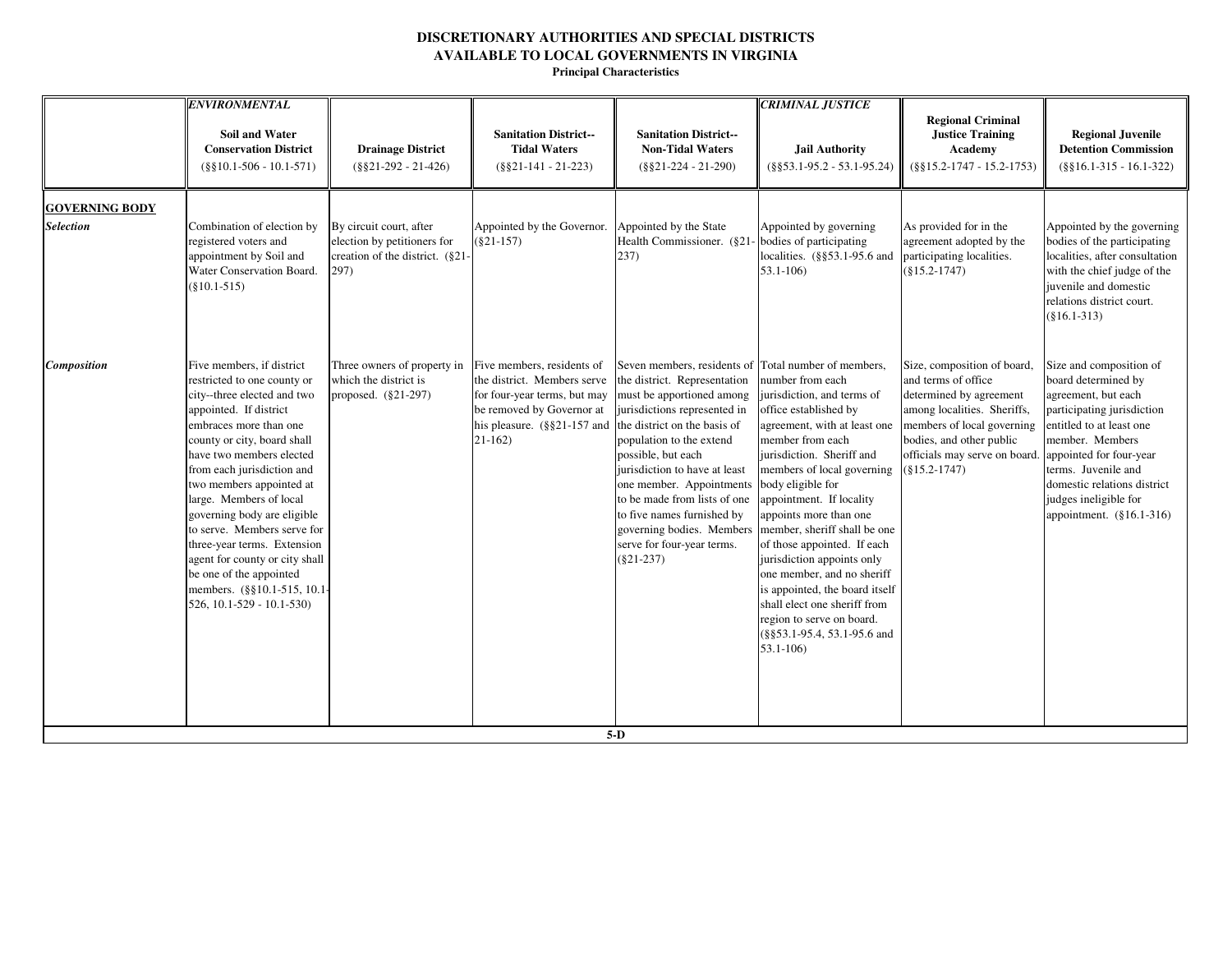|                        | <b>COMMUNITY DEVELOPMENT</b>                                                                                                                                                                                                                                                                                                                                                                                                                                                                                                                                                                                                                                                                                                                |                                                                                                                                                                                                                                                                                                                                                                                                                                                                                                                                                                                                                                                                                                                                                                                                                                                                |                                                                                                                                                                                                                                                                                                                                                                                                                                                                                                                                                                                                                                                                                                                                                                                                                                                                                                                                                      |                                                                                                                                                                                                                                                                                                                                                                                   |                                                                                                                                                                                                                                                                                                                                                                                                                                                                                                                                                                                                                                                                                                                                                                                                                                                               | <b>TRANSPORTATION</b>                                                                                                                                                                                                                                                                                                                                                                                                                                                                                                 |
|------------------------|---------------------------------------------------------------------------------------------------------------------------------------------------------------------------------------------------------------------------------------------------------------------------------------------------------------------------------------------------------------------------------------------------------------------------------------------------------------------------------------------------------------------------------------------------------------------------------------------------------------------------------------------------------------------------------------------------------------------------------------------|----------------------------------------------------------------------------------------------------------------------------------------------------------------------------------------------------------------------------------------------------------------------------------------------------------------------------------------------------------------------------------------------------------------------------------------------------------------------------------------------------------------------------------------------------------------------------------------------------------------------------------------------------------------------------------------------------------------------------------------------------------------------------------------------------------------------------------------------------------------|------------------------------------------------------------------------------------------------------------------------------------------------------------------------------------------------------------------------------------------------------------------------------------------------------------------------------------------------------------------------------------------------------------------------------------------------------------------------------------------------------------------------------------------------------------------------------------------------------------------------------------------------------------------------------------------------------------------------------------------------------------------------------------------------------------------------------------------------------------------------------------------------------------------------------------------------------|-----------------------------------------------------------------------------------------------------------------------------------------------------------------------------------------------------------------------------------------------------------------------------------------------------------------------------------------------------------------------------------|---------------------------------------------------------------------------------------------------------------------------------------------------------------------------------------------------------------------------------------------------------------------------------------------------------------------------------------------------------------------------------------------------------------------------------------------------------------------------------------------------------------------------------------------------------------------------------------------------------------------------------------------------------------------------------------------------------------------------------------------------------------------------------------------------------------------------------------------------------------|-----------------------------------------------------------------------------------------------------------------------------------------------------------------------------------------------------------------------------------------------------------------------------------------------------------------------------------------------------------------------------------------------------------------------------------------------------------------------------------------------------------------------|
|                        | <b>Sanitary District</b><br>$(\$§21-112.22-21-140.3)$                                                                                                                                                                                                                                                                                                                                                                                                                                                                                                                                                                                                                                                                                       | <b>Public Service Authority</b><br>$(\$§15.2-5100 - 15.2-5151)$                                                                                                                                                                                                                                                                                                                                                                                                                                                                                                                                                                                                                                                                                                                                                                                                | Community<br><b>Development Authority</b><br>$($ §§15.2-5251 - 15.2-5158) <sup>1</sup>                                                                                                                                                                                                                                                                                                                                                                                                                                                                                                                                                                                                                                                                                                                                                                                                                                                               | <b>Electric Authority</b><br>$(\$§15.2-5400 - 15.2-5431)$                                                                                                                                                                                                                                                                                                                         | <b>Redevelopment and</b><br><b>Housing Authority</b><br>$(\$§36-1 - 36-55.1)$                                                                                                                                                                                                                                                                                                                                                                                                                                                                                                                                                                                                                                                                                                                                                                                 | <b>Transportation District</b><br>$(\$§15.2-4500 - 15.2-4534)$                                                                                                                                                                                                                                                                                                                                                                                                                                                        |
| <b>SCOPE OF POWERS</b> |                                                                                                                                                                                                                                                                                                                                                                                                                                                                                                                                                                                                                                                                                                                                             |                                                                                                                                                                                                                                                                                                                                                                                                                                                                                                                                                                                                                                                                                                                                                                                                                                                                |                                                                                                                                                                                                                                                                                                                                                                                                                                                                                                                                                                                                                                                                                                                                                                                                                                                                                                                                                      |                                                                                                                                                                                                                                                                                                                                                                                   |                                                                                                                                                                                                                                                                                                                                                                                                                                                                                                                                                                                                                                                                                                                                                                                                                                                               |                                                                                                                                                                                                                                                                                                                                                                                                                                                                                                                       |
| <b>General Powers</b>  | *To construct, maintain, and<br>operate, either itself or by<br>contracting, parking lots; water<br>supply, drainage, sewerage,<br>garbage disposal, heat, light,<br>power, gas, street, and<br>firefighting systems; and<br>sidewalks, curbs, gutters, and<br>recreational facilities.<br>*To construct school buildings.<br>*To buy, lease, and sell real<br>estate in connection with such<br>activities.<br>*To employ special policemen. estate in connection with such<br>*To require property owners to<br>connect to our use such<br>systems.<br>*To set and collect user fees<br>and charges for use of district<br>services.<br>*To hire personnel.<br>*To borrow money in<br>anticipation of revenue.<br>(§§21-118 and 21-118.4) | *To construct, maintain and<br>operate water, stormwater<br>control, sewer, sewage<br>disposal, garbage collection and<br>disposal, and electric power<br>generation systems.<br>*To lease, or contract for, a<br>streetlighting system in King<br>George County, and to operate<br>a refuse-to-energy conversion<br>system for Fairfax County and<br>Alexandria.<br>*To buy, lease, and sell real<br>activities.<br>*To fix, charge and collect<br>rates, fees, and charges for<br>services rendered.<br>*To require, with concurrence<br>of local governing body,<br>property owners to connect<br>with such systems or to pay<br>non-user fees.<br>*To enter into contracts or<br>agreements with other<br>governing bodies; to hire<br>personnel; and to sue and be<br>sued.<br>(§§15.2-5114, 15.2-5117 - 15.2-to finance services.<br>5120 and 15.2-5137) | *To exercise the same general<br>powers accorded public service construct, operate, and<br>authorities.<br>1 *To fund, acquire, operate, and generation or transmission of<br>maintain infrastructure<br>improvements related to roads<br>and street systems, parks and<br>recreational programs and<br>facilities, fire prevention and<br>control systems, age-restricted<br>active adult communities, and<br>school buildings and related<br>structures.<br>*To provide special services,<br>such as garbage and trash<br>removal, street cleaning, snow<br>removal, extra security<br>personnel, recreational<br>management, and grounds<br>keeping.<br>*To request local governing<br>body to levy a special tax on<br>real property within authority's<br>jurisdiction with revenue used<br>to support authority's activities.<br>*To use revenue from a special<br>assessment on abutting<br>property, imposed by locality,<br>$(\$15.2-5158)$ | *To develop, acquire,<br>maintain any system for the<br>electric power.<br>*To acquire and dispose of<br>property.<br>*To sue and be sued.<br>*To generate, purchase and sell<br>electricity at wholesale.<br>*To enter into contracts.<br>*To employ personnel.<br>*To sell excess electricity to<br>non-member jurisdictions or<br>parties.<br>$(\$§15.2-5406$ and $15.2-5409)$ | *To construct, acquire, operate<br>and maintain housing projects.<br>*To sue and be sued.<br>*To employ personnel.<br>*To enter into contracts.<br>*To acquire and dispose of<br>property.<br>*To lease dwelling units and<br>other structures.<br>*To charge and collect rents.<br>*To construct or renovate any<br>public building or facility if<br>requested to do so by the<br>governing body of a locality.<br>*To make loans to assist in the<br>acquisition or construction,<br>repair or rehabilitation of<br>commercial or residential<br>buildings.<br>*To investigate housing<br>conditions in the community<br>and to make recommendations.<br>*To form corporations, joint<br>ventures or other legal entities.<br>*To acquire blighted areas and<br>to clear them, repair facilities<br>or construct new facilities.<br>$(\$§36-19$ and 36-49) | *To prepare transportation<br>plans.<br>*To construct or acquire<br>transportation facilities.<br>*To operate, either itself or<br>through contract with a private<br>company, transportation<br>facilities.<br>*To hire personnel.<br>*To regulate fares, schedules,<br>franchising agreements, and<br>routing of transit facilities.<br>*To sue and be sued.<br>*To do all things necessary,<br>convenient or desirable to carry<br>out purposes of the district.<br>(§§15.2-4515 - 15.2-4516, and<br>$15.2 - 4518$ |
|                        |                                                                                                                                                                                                                                                                                                                                                                                                                                                                                                                                                                                                                                                                                                                                             |                                                                                                                                                                                                                                                                                                                                                                                                                                                                                                                                                                                                                                                                                                                                                                                                                                                                | $6-A$                                                                                                                                                                                                                                                                                                                                                                                                                                                                                                                                                                                                                                                                                                                                                                                                                                                                                                                                                |                                                                                                                                                                                                                                                                                                                                                                                   |                                                                                                                                                                                                                                                                                                                                                                                                                                                                                                                                                                                                                                                                                                                                                                                                                                                               |                                                                                                                                                                                                                                                                                                                                                                                                                                                                                                                       |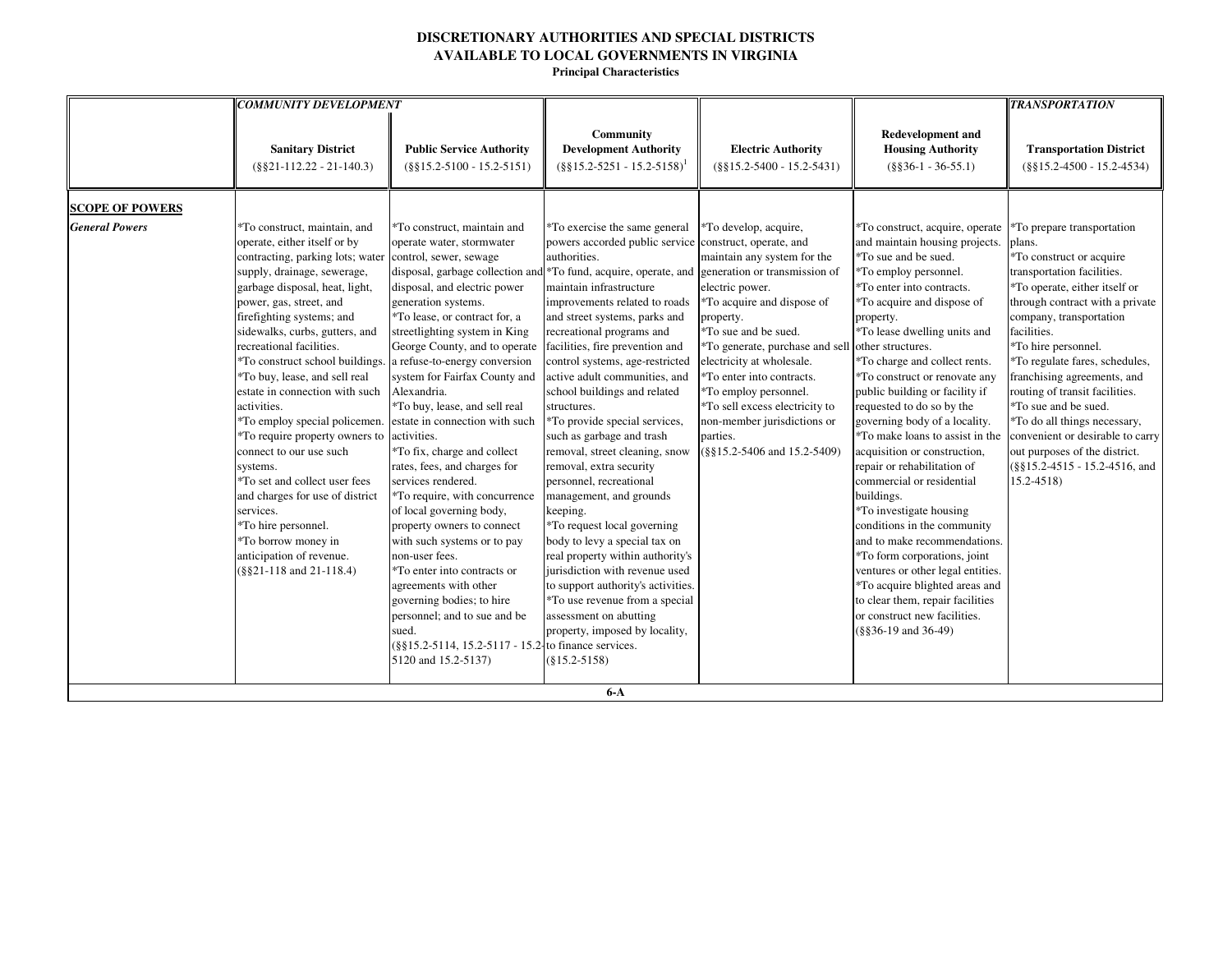|                        | TRANSPORTATION (cont'd.)                                                                                                                                                                                                                                                                                                                                                                           |                                                                                                                                                                                                                                                                                                                                                                                                                                                                                                                                                                                           |                                                                                                                                                                                                                                                                                                                                                                                                                                                                                                                    |                                                                                                                                                                                                                                                                                                                                                                                                                                                                                                                                                                                                                |                                                                                                                                                                                                                                                                    | <b>ECONOMIC DEVELOPMENT</b>                                                                                                                                                                                                                                                                                                                                                                                                                                                                                                                                       |                                                                                                                                                                                                                                                                                       |
|------------------------|----------------------------------------------------------------------------------------------------------------------------------------------------------------------------------------------------------------------------------------------------------------------------------------------------------------------------------------------------------------------------------------------------|-------------------------------------------------------------------------------------------------------------------------------------------------------------------------------------------------------------------------------------------------------------------------------------------------------------------------------------------------------------------------------------------------------------------------------------------------------------------------------------------------------------------------------------------------------------------------------------------|--------------------------------------------------------------------------------------------------------------------------------------------------------------------------------------------------------------------------------------------------------------------------------------------------------------------------------------------------------------------------------------------------------------------------------------------------------------------------------------------------------------------|----------------------------------------------------------------------------------------------------------------------------------------------------------------------------------------------------------------------------------------------------------------------------------------------------------------------------------------------------------------------------------------------------------------------------------------------------------------------------------------------------------------------------------------------------------------------------------------------------------------|--------------------------------------------------------------------------------------------------------------------------------------------------------------------------------------------------------------------------------------------------------------------|-------------------------------------------------------------------------------------------------------------------------------------------------------------------------------------------------------------------------------------------------------------------------------------------------------------------------------------------------------------------------------------------------------------------------------------------------------------------------------------------------------------------------------------------------------------------|---------------------------------------------------------------------------------------------------------------------------------------------------------------------------------------------------------------------------------------------------------------------------------------|
|                        | <b>Local Transportation</b><br><b>Improvement District</b><br>$(\$§33.1-409 - 33.1-425)$                                                                                                                                                                                                                                                                                                           | <b>Transportation</b><br><b>Service District</b><br>$(\frac{8}{315.2} - 4800 - 15.2 - 4815)^2$                                                                                                                                                                                                                                                                                                                                                                                                                                                                                            | <b>Multicounty</b><br><b>Transportation</b><br><b>Improvement District</b><br>$(\frac{8815.2 - 4600 - 15.2 - 4618)^2}{$                                                                                                                                                                                                                                                                                                                                                                                            | <b>Individual Locality</b><br>Transportation<br><b>Improvement District</b><br>$(\frac{8815.2-4700-15.2-4715)^2}{8815.2-4700}$                                                                                                                                                                                                                                                                                                                                                                                                                                                                                 | <b>Airport Authority</b><br>$(\$§5.1-31 - 5.1-46)$                                                                                                                                                                                                                 | <b>Industrial</b><br><b>Development Authority</b><br>$(\$§15.2-4900 - 15.2-4920)$                                                                                                                                                                                                                                                                                                                                                                                                                                                                                 | <b>Regional Industrial</b><br><b>Facility Authority</b><br>$(\$§15.2-6400 - 15.2-6416)$                                                                                                                                                                                               |
| <b>SCOPE OF POWERS</b> |                                                                                                                                                                                                                                                                                                                                                                                                    |                                                                                                                                                                                                                                                                                                                                                                                                                                                                                                                                                                                           |                                                                                                                                                                                                                                                                                                                                                                                                                                                                                                                    |                                                                                                                                                                                                                                                                                                                                                                                                                                                                                                                                                                                                                |                                                                                                                                                                                                                                                                    |                                                                                                                                                                                                                                                                                                                                                                                                                                                                                                                                                                   |                                                                                                                                                                                                                                                                                       |
| <b>General Powers</b>  | *To construct, expand, fund.<br>and operate transportation<br>improvements.<br>*To acquire and dispose of<br>any mass transit system or<br>highway into the territory<br>outside the district.<br>*To employ personnel.<br>*To contract with the<br>Commonwealth<br>Transportation Board to<br>perform any purposes of the service contract for the<br>district.<br>$(\$§33.1-414$ and $33.1-416)$ | To construct, expand, fund, <sup>*</sup> To construct, expand, fund,<br>and operate public highways<br>or public mass transit<br>systems.<br>transportation improvements. <sup>*</sup> To contract with any private jurisdictions and which is<br>To contract for expansion of person or corporation or any<br>state or federal agency to<br>perform any of the purposes<br>of the district.<br>*To set and enforce rates or<br>fees for the use of<br>transportation facilities.<br>*To enter into a continuing<br>purposes of the district.<br>*To employ personnel.<br>$(\$15.2-4805)$ | and operate any mass transit<br>system or two-lane primary<br>highway located in both<br>not included in the State's<br>transportation bond program<br>person or corporation or any<br>state or federal agency to<br>perform any of the purposes<br>of the district.<br>*To enter into a continuing<br>service contract for the<br>purposes of the district.<br>*To extend any mass transit<br>system or primary highway<br>into territory outside of the<br>district.<br>*To employ personnel.<br>$(\$15.2-4606)$ | *To construct, expand, fund,<br>and operate any mass transit<br>system or highway located in airport.<br>the district and which is not<br>included in the State's<br><i>*To contract with any private</i> \$2.00.<br>*To contract with any private person or corporation or any<br>state or federal agency to<br>perform any of the purposes<br>of the district.<br>*To enter into a continuing<br>service contract for the<br>purposes of the district.<br>*To extend any mass transit<br>system or primary highway<br>into territory outside of the<br>district.<br>*To employ personnel.<br>$(\$15.2-4705)$ | *To establish, construct,<br>manage, and operate an<br>wishing to operate an airport. and commercial.<br>transportation bond program. *To charge a board fee, up to<br>*To charge fees for use of the<br>airport.<br>$(\$§5.1-36, 5.1-40, 5.1-41.1$<br>and 5.1-44) | lease various types of<br>facilities and property,<br>*To lease property to persons including medical, industrial,<br>*To enter into contracts.<br>*To sue and be sued.<br>*To employ personnel.<br>*To make loans to any<br>person, business,<br>corporation, or governmental (§15.2-6405)<br>entity in order to further<br>industrial development.<br>*To make loans for housing<br>projects in localities without<br>a housing authority.<br>*To acquire, own, develop,<br>and operate an industrial<br>park.<br>$(\$§15.2-4901 - 15.2-4902$<br>and 15.2-4905) | To acquire, operate, sell, and To develop, own and operate<br>industrial parks.<br>*To sue and be sued.<br>*To enter into contracts.<br>*To employ personnel.<br>*To acquire and dispose of<br>property.<br>*To charge rents or fees for<br>the use of its services or<br>facilities. |
|                        |                                                                                                                                                                                                                                                                                                                                                                                                    |                                                                                                                                                                                                                                                                                                                                                                                                                                                                                                                                                                                           |                                                                                                                                                                                                                                                                                                                                                                                                                                                                                                                    | $6-B$                                                                                                                                                                                                                                                                                                                                                                                                                                                                                                                                                                                                          |                                                                                                                                                                                                                                                                    |                                                                                                                                                                                                                                                                                                                                                                                                                                                                                                                                                                   |                                                                                                                                                                                                                                                                                       |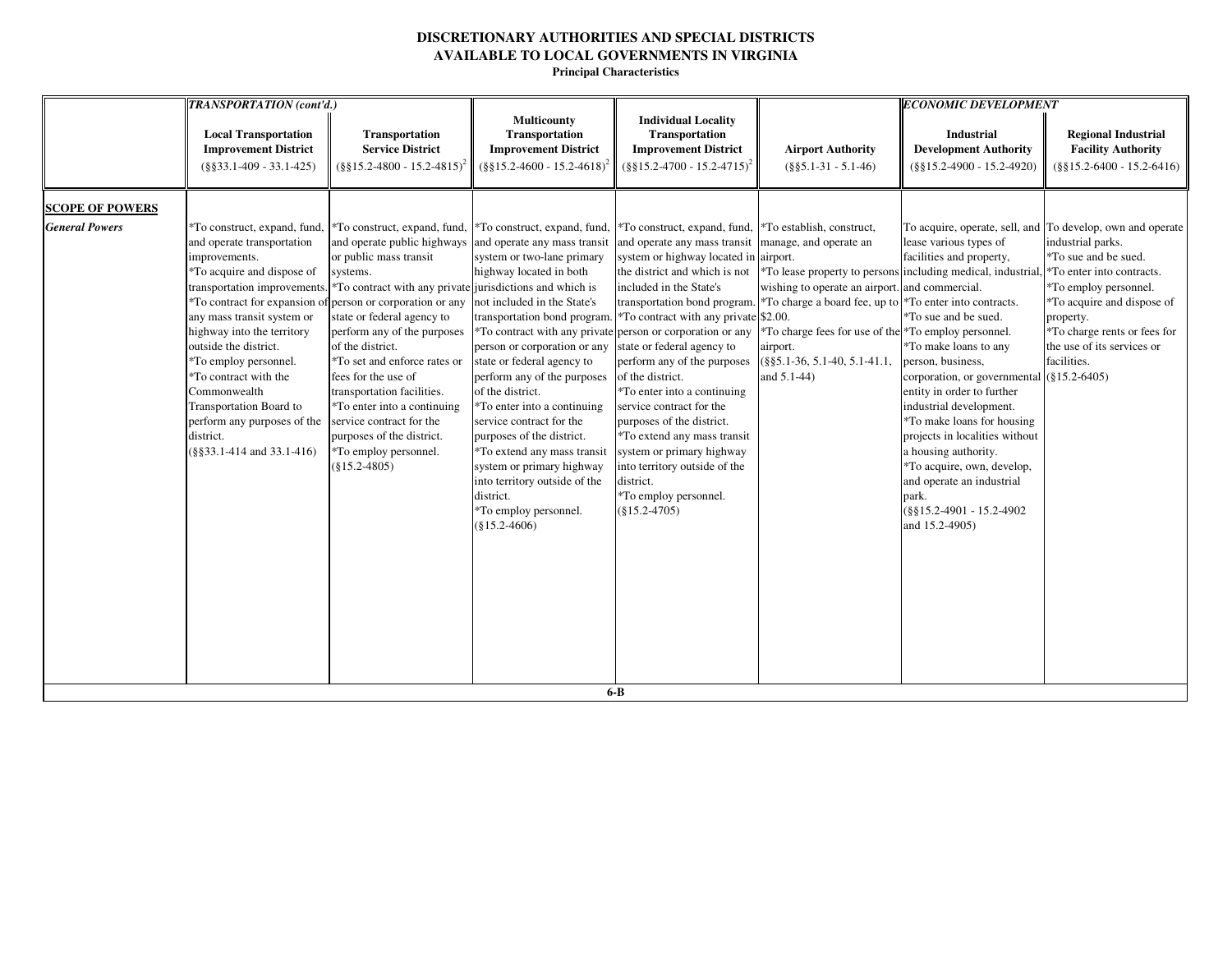|                        | <b>PARKS/RECREATIONAL</b>                                                                                                                                                                                                                                                                                                                                                                                                                                                                                            |                                                                                                                                                                                                                                                                                                                                                                                                                                                                                | <b>MEDICAL/HEALTH</b>                                                                                                                                                                                                                                                                                                                                                                                            |                                                                                                                                                                                                                                                                  |                                                                                                                                                                                                                                                                                                                                                                                                                                                                                                                                                                |                                                                                                    |
|------------------------|----------------------------------------------------------------------------------------------------------------------------------------------------------------------------------------------------------------------------------------------------------------------------------------------------------------------------------------------------------------------------------------------------------------------------------------------------------------------------------------------------------------------|--------------------------------------------------------------------------------------------------------------------------------------------------------------------------------------------------------------------------------------------------------------------------------------------------------------------------------------------------------------------------------------------------------------------------------------------------------------------------------|------------------------------------------------------------------------------------------------------------------------------------------------------------------------------------------------------------------------------------------------------------------------------------------------------------------------------------------------------------------------------------------------------------------|------------------------------------------------------------------------------------------------------------------------------------------------------------------------------------------------------------------------------------------------------------------|----------------------------------------------------------------------------------------------------------------------------------------------------------------------------------------------------------------------------------------------------------------------------------------------------------------------------------------------------------------------------------------------------------------------------------------------------------------------------------------------------------------------------------------------------------------|----------------------------------------------------------------------------------------------------|
|                        | <b>Public Recreational</b><br><b>Facilities Authority</b><br>$(\$§15.2-5600 - 15.2-5616)$                                                                                                                                                                                                                                                                                                                                                                                                                            | <b>Park Authority</b><br>$(\$§15.2-5700 - 15.2-5714)$                                                                                                                                                                                                                                                                                                                                                                                                                          | <b>Hospital Authority</b><br>$(\$§15.2-5300 - 15.2-5367)$                                                                                                                                                                                                                                                                                                                                                        | <b>Hospital or Health</b><br><b>Center Commission</b><br>$(\$§15.2-5200 - 15.2-5218)$                                                                                                                                                                            | <b>Behavioral Health</b><br><b>Authority</b><br>$(\$§37.1-242 - 37.1-253)$                                                                                                                                                                                                                                                                                                                                                                                                                                                                                     | <b>Mosquito Control</b><br><b>District</b><br>$(\$§32.1-187 - 32.1-197)$                           |
| <b>SCOPE OF POWERS</b> |                                                                                                                                                                                                                                                                                                                                                                                                                                                                                                                      |                                                                                                                                                                                                                                                                                                                                                                                                                                                                                |                                                                                                                                                                                                                                                                                                                                                                                                                  |                                                                                                                                                                                                                                                                  |                                                                                                                                                                                                                                                                                                                                                                                                                                                                                                                                                                |                                                                                                    |
| <b>General Powers</b>  | *To acquire, construct,<br>operate, and maintain any of<br>various specified types of<br>recreational facilities.<br>*To participate in a land<br>conservation project,<br>including the holding of a<br>conservation easement.<br>*To enter into contracts.<br>*To contract with another<br>public agency or private<br>entity regarding the<br>management of recreational<br>facility.<br>*To sue and be sued.<br>*To charge fees and charges<br>for the use of its facilities.<br>(§§15.2-5601 and 15.2-<br>5604) | *To acquire, construct,<br>operate, and maintain parks.<br>*To enter into contracts.<br>*To contract with any State,<br>federal, or local government<br>agency or corporation<br>relating to park services or<br>facilities.<br>*To sue and be sued.<br>*To acquire and dispose of<br>property.<br>*To regulate the use of all<br>lands and facilities under its<br>control.<br>*To charge fees for the use of property.<br>its facilities.<br>(§§15.2-5704 and 15.2-<br>5709) | *To establish and operate<br>hospitals, clinics, and other<br>medical facilities.<br>*To employ physicians and<br>other personnel.<br>*To sue and be sued.<br>*To enter into contracts.<br>*To establish conditions<br>under which physicians may<br>practice in facilities operated property.<br>by authority.<br>*To establish schools of<br>nursing.<br>*To own and dispose of<br>$(\$15.2-5322 - 15.2-5345)$ | *To establish and operate<br>hospitals, clinics, and other<br>medical facilities, including<br>nursing homes.<br>*To employ physicians and<br>other personnel.<br>*To sue and be sued.<br>*To enter into contracts.<br>*To own and dispose of<br>$(\$15.2-5205)$ | *To establish and operate<br>mental health, mental<br>retardation, development<br>disabilities, and substance<br>abuse treatment services and $(§32.1-192)$<br>facilities.<br>*To fulfill all duties of<br>community service boards.<br>*To receive allocation of<br>State funds for mental health,<br>mental retardation, and<br>substance abuse services.<br>*To enter into contracts.<br>*To employ an executive<br>director and other personnel.<br>*To own and dispose of<br>property.<br>*To establish a fee schedule<br>for services.<br>$(\$37.1-248)$ | *To perform all acts<br>necessary to control and<br>eliminate mosquitoes.<br>*To employ personnel. |
|                        |                                                                                                                                                                                                                                                                                                                                                                                                                                                                                                                      |                                                                                                                                                                                                                                                                                                                                                                                                                                                                                | $6-C$                                                                                                                                                                                                                                                                                                                                                                                                            |                                                                                                                                                                                                                                                                  |                                                                                                                                                                                                                                                                                                                                                                                                                                                                                                                                                                |                                                                                                    |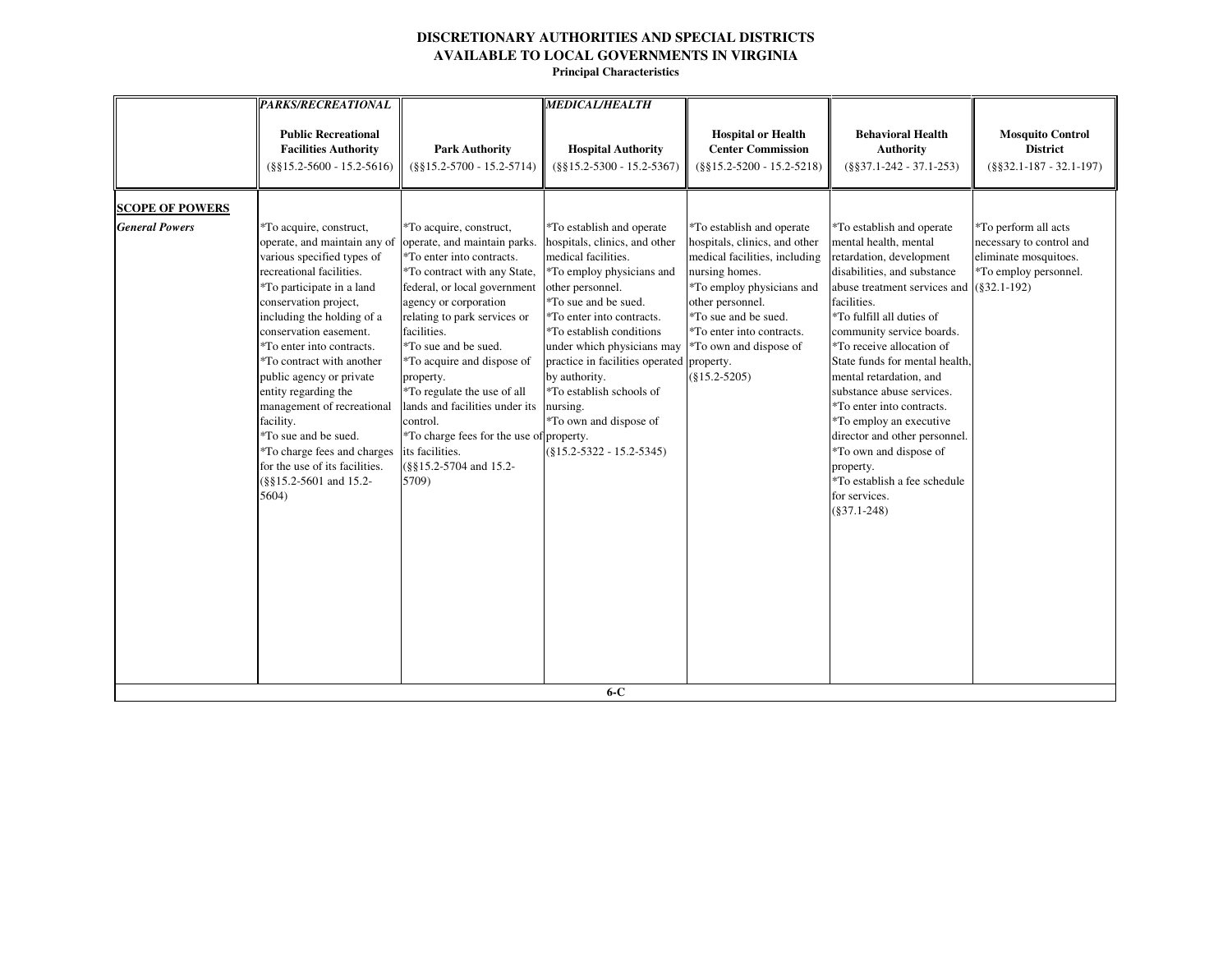**Principal Characteristics**

| <b>Soil and Water</b><br><b>Conservation District</b><br>$(\$§10.1-506 - 10.1-571)$                                                                                                                                                                                                                                                                                                                                                                                                                                                                                                                                                                                                                                                                       | <b>Drainage District</b><br>$(\$§21-292 - 21-426)$                                                                                                                                                                                                                                                                                                                                                                                                                                                                          | <b>Sanitation District--</b><br><b>Tidal Waters</b><br>$(\$§21-141 - 21-223)$                                                                                                                                                                                                                                                                                                                                                                          | <b>Sanitation District--</b><br><b>Non-Tidal Waters</b><br>$(\$§21-224 - 21-290)$                                                                                                                                                                                                                                                                                                                                                                                                                                                                                                      | <b>CRIMINAL JUSTICE</b><br><b>Jail Authority</b><br>$(\$§53.1-95.2 - 53.1-95.24)$                                                                                                                                                                                                                                                                                                                                                                                                                                                                              | <b>Regional Criminal</b><br><b>Justice Training</b><br>Academy<br>$(\$§15.2-1747 - 15.2-1753)$                                                                                                                                                                                                                                  | <b>Regional Juvenile</b><br><b>Detention Commission</b><br>$(\$§16.1-315 - 16.1-322)$                                                                                                                                                                     |
|-----------------------------------------------------------------------------------------------------------------------------------------------------------------------------------------------------------------------------------------------------------------------------------------------------------------------------------------------------------------------------------------------------------------------------------------------------------------------------------------------------------------------------------------------------------------------------------------------------------------------------------------------------------------------------------------------------------------------------------------------------------|-----------------------------------------------------------------------------------------------------------------------------------------------------------------------------------------------------------------------------------------------------------------------------------------------------------------------------------------------------------------------------------------------------------------------------------------------------------------------------------------------------------------------------|--------------------------------------------------------------------------------------------------------------------------------------------------------------------------------------------------------------------------------------------------------------------------------------------------------------------------------------------------------------------------------------------------------------------------------------------------------|----------------------------------------------------------------------------------------------------------------------------------------------------------------------------------------------------------------------------------------------------------------------------------------------------------------------------------------------------------------------------------------------------------------------------------------------------------------------------------------------------------------------------------------------------------------------------------------|----------------------------------------------------------------------------------------------------------------------------------------------------------------------------------------------------------------------------------------------------------------------------------------------------------------------------------------------------------------------------------------------------------------------------------------------------------------------------------------------------------------------------------------------------------------|---------------------------------------------------------------------------------------------------------------------------------------------------------------------------------------------------------------------------------------------------------------------------------------------------------------------------------|-----------------------------------------------------------------------------------------------------------------------------------------------------------------------------------------------------------------------------------------------------------|
| <b>SCOPE OF POWERS</b><br><b>General Powers</b><br>*To employ personnel.<br>$(\$10.1-532)$<br>*To conduct surveys and<br>research relating to soil<br>erosion and flood water<br>damages. (§10.1-539)<br>*To improve soil<br>conservation and flood<br>control through a variety of<br>347)<br>measures, including<br>demonstration projects,<br>financial aid, planning, and<br>operation of actual projects.<br>$(\$§10.1-540 - 10.1-547)$<br>*To acquire and dispose of<br>property. $(\S 10.1 - 543)$<br>*To enter into contracts.<br>$(\$10.1-548)$<br>*To promulgate regulations.<br>$(\$10.1-548)$<br>*To adopt and administer<br>erosion and sediment control<br>program if local government<br>does not have an approved<br>program. (§10.1-562) | *To survey lands proposed<br>for drainage projects and to<br>prepare plans for projects.<br>$(\$§21-325$ and $21-331)$<br>*To operate, manage, and<br>administer drainage projects<br>(levees, drains, ditches,<br>watercourses, etc.) (§21-<br>*To employ a<br>superintendent, engineer,<br>and other personnel to<br>oversee work. (§§21-326<br>and 21-348)<br>*To contract for the<br>construction of drainage<br>projects. $(\S21-349)$<br>*To keep levees, ditches, or<br>watercourses in good repair.<br>$(\$21-364)$ | *To acquire and dispose of,<br>in the name of the<br>commission but for the<br>counties, cities, and towns<br>embraced within the district,<br>real and personal property.<br>*To construct, maintain, and<br>operate sewage collection,<br>treatment, and disposal<br>systems.<br>*To charge and collect fees,<br>rents, and other charges for<br>system.<br>*To hire personnel.<br>*To sue and be sued.<br>(§§21-168, 21-170, 21-177,<br>and 21-180) | *To acquire and dispose of,<br>in the name of the<br>commission but for the<br>counties, cities, and towns<br>embraced within the district<br>real and personal property.<br>*To construct, maintain, and<br>operate sewage collection,<br>treatment, and disposal<br>systems.<br>*To charge and collect fees,<br>rents, and other charges for<br>the use of its sewage disposal the use of its sewage disposal government or with any State training services provided.<br>system.<br>*To hire personnel.<br>*To sue and be sued.<br>(§§21-248, 21-250, 21-257.<br>and 21-260)<br>6.5 | *To construct, maintain,<br>operate, and manage a jail or<br>jail farm.<br>*To contract with a private<br>corporation for the<br>construction and operation of property.<br>a regional jail.<br>*To acquire and dispose of<br>property.<br>*To employ personnel.<br>*To sue and be sued.<br>*To contract with any local<br>or federal agency for the use<br>of the jail to house prisoners.<br>*To charge fees for housing<br>prisoners from member<br>localities and from other<br>localities and agencies.<br>(§§53.1-71.1, 53.1-95.7, and<br>$53.1 - 95.12$ | *To establish and conduct<br>training for public law<br>enforcement and correctional juvenile detention facility.<br>officers.<br>*To acquire and dispose of<br>*To enter into contracts.<br>*To accept and administer<br>grants.<br>*To employ personnel.<br>*To sue and be sued.<br>*To establish fees for<br>$(\$15.2-1748)$ | *To establish, construct,<br>maintain, and operate a<br>*To make contracts.<br>*To acquire and dispose of<br>property.<br>*To employ personnel.<br>*To adopt regulations and<br>policies regarding the care of<br>juveniles in custody.<br>$(\$16.1-318)$ |

**6-D**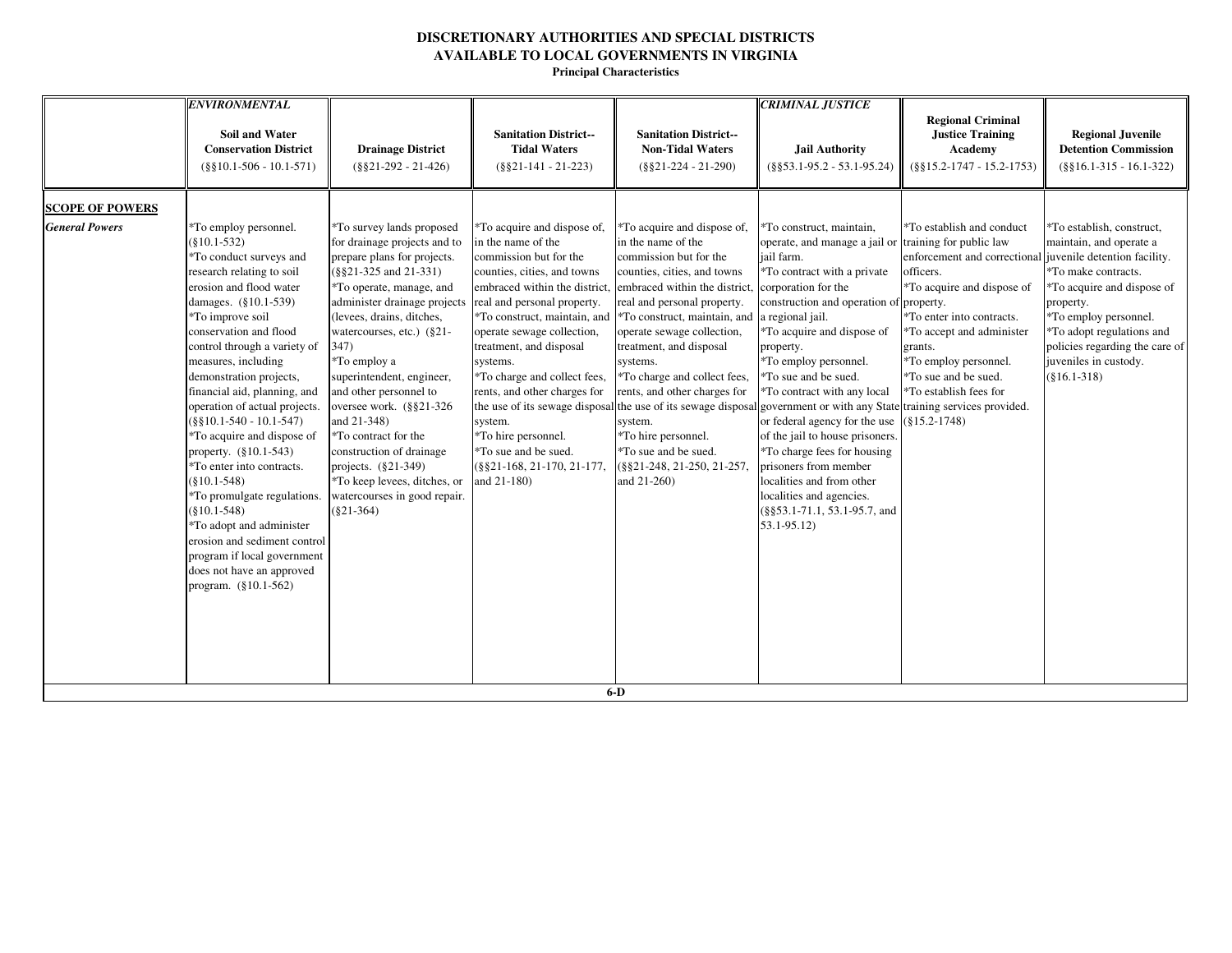|                          | <b>COMMUNITY DEVELOPMENT</b>                                                                                                                                                                                                                                                                                                                                                                                                                   |                                                                                                                                                         |                                                                                                                                                                                                                                                                                                                                                     |                                                                                                                                                                                                                     |                                                                                                                                                       | <b>TRANSPORTATION</b>                                                                                                                                                                                                                                                          |
|--------------------------|------------------------------------------------------------------------------------------------------------------------------------------------------------------------------------------------------------------------------------------------------------------------------------------------------------------------------------------------------------------------------------------------------------------------------------------------|---------------------------------------------------------------------------------------------------------------------------------------------------------|-----------------------------------------------------------------------------------------------------------------------------------------------------------------------------------------------------------------------------------------------------------------------------------------------------------------------------------------------------|---------------------------------------------------------------------------------------------------------------------------------------------------------------------------------------------------------------------|-------------------------------------------------------------------------------------------------------------------------------------------------------|--------------------------------------------------------------------------------------------------------------------------------------------------------------------------------------------------------------------------------------------------------------------------------|
|                          | <b>Sanitary District</b><br>$(\$§21-112.22 - 21-140.3)$                                                                                                                                                                                                                                                                                                                                                                                        | <b>Public Service Authority</b><br>$(\$§15.2-5100 - 15.2-5151)$                                                                                         | <b>Community</b><br><b>Development Authority</b><br>$($ §§15.2-5251 - 15.2-5158) <sup>1</sup>                                                                                                                                                                                                                                                       | <b>Electric Authority</b><br>$(\$§15.2-5400 - 15.2-5431)$                                                                                                                                                           | <b>Redevelopment and</b><br><b>Housing Authority</b><br>$(\$§36-1 - 36-55.1)$                                                                         | <b>Transportation District</b><br>$(\$§15.2-4500 - 15.2-4534)$                                                                                                                                                                                                                 |
| <b>Taxing Authority</b>  | May levy tax on property in<br>district. (§21-118)                                                                                                                                                                                                                                                                                                                                                                                             | No taxing authority.                                                                                                                                    | No taxing authority itself, but<br>may request local governing<br>body to levy special tax on real<br>property and to impose special<br>assessment on abutting<br>property. Unless requested<br>otherwise by every property in<br>district, any such tax is limited<br>to a maximum of \$0.25 per<br>$$100$ of assessed value. ( $$15.2$ )<br>5158) | No taxing authority.                                                                                                                                                                                                | No taxing authority                                                                                                                                   | No taxing authority. However,<br>in both the Northern Virginia<br>Transportation District and a<br>district contiguous to that<br>District, State law imposes an<br>additional gasoline tax of 2% to<br>be used for transportation<br>purposes. (§§58.1-1720 and<br>58.1-1724) |
| <b>Bonding Authority</b> | Board of Supervisors may issue May issue revenue bonds<br>bonds for district purposes in<br>an amount not to exceed 18%<br>of assessed value of property in of the authority. Full faith and<br>the district, subject to approval<br>by referendum. District may<br>issue revenue bonds, without<br>having to hold referendum, to<br>finance water or sewerage<br>systems mandated by State<br>Water Control Board. (§§21-<br>$122 - 21 - 123$ | payable from revenues derived<br>from fees charged for services<br>credit of locality may not be<br>pledged. (§§15.2-5114, 15.2-<br>5125 and 15.2-5131) | May issue revenue bonds<br>payable from revenues derived<br>from fees charged for services<br>of the authority. Full faith and<br>credit of locality may not be<br>pledged. (§§15.2-5125 and<br>$15.2 - 5158$                                                                                                                                       | May issue revenue bonds,<br>repayable solely from revenues<br>derived from projects. Bonds<br>shall not constitute any<br>obligation on the part of the<br>State or any localities. (§§15.2-<br>5412 and 15.2-5414) | May issue revenue bonds<br>secured by revenues of the<br>authority. Bonds shall not<br>impose any liability on the<br>State or any locality. (§36-29) | May issue bonds backed by<br>district revenues. Full faith and<br>credit of localities or the State<br>may not be pledged, nor shall<br>bonds constitute any liability<br>on the part of localities or the<br>State.                                                           |
|                          |                                                                                                                                                                                                                                                                                                                                                                                                                                                |                                                                                                                                                         | $7 - A$                                                                                                                                                                                                                                                                                                                                             |                                                                                                                                                                                                                     |                                                                                                                                                       |                                                                                                                                                                                                                                                                                |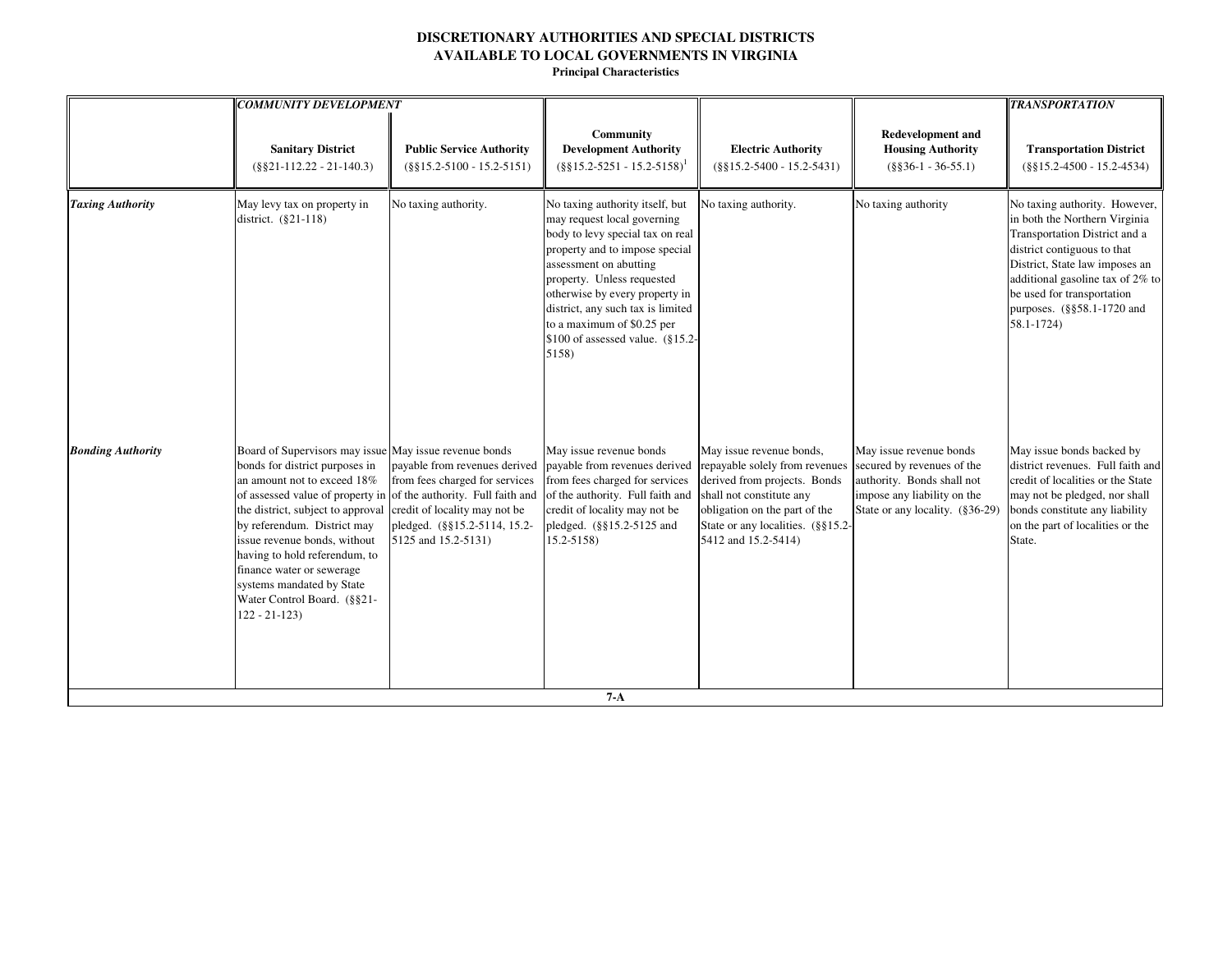|                          | <b>TRANSPORTATION</b> (cont'd.)                                                                                                                                                                                                                                                                                                                                                                                                                                                                                               |                                                                                                                                                                                                                                                                                                                                                                                                                                                                                                                                                                     |                                                                                                                                                                                                                                                                                                                                                                                                                                                                                                            |                                                                                                                                                                                                                                                                                                                                                                             |                                                                                                                                                                                                                                                                                                                       | <b>ECONOMIC DEVELOPMENT</b>                                                                                                                                                                                                                                                   |                                                                                                                                                                                                                                                                                       |
|--------------------------|-------------------------------------------------------------------------------------------------------------------------------------------------------------------------------------------------------------------------------------------------------------------------------------------------------------------------------------------------------------------------------------------------------------------------------------------------------------------------------------------------------------------------------|---------------------------------------------------------------------------------------------------------------------------------------------------------------------------------------------------------------------------------------------------------------------------------------------------------------------------------------------------------------------------------------------------------------------------------------------------------------------------------------------------------------------------------------------------------------------|------------------------------------------------------------------------------------------------------------------------------------------------------------------------------------------------------------------------------------------------------------------------------------------------------------------------------------------------------------------------------------------------------------------------------------------------------------------------------------------------------------|-----------------------------------------------------------------------------------------------------------------------------------------------------------------------------------------------------------------------------------------------------------------------------------------------------------------------------------------------------------------------------|-----------------------------------------------------------------------------------------------------------------------------------------------------------------------------------------------------------------------------------------------------------------------------------------------------------------------|-------------------------------------------------------------------------------------------------------------------------------------------------------------------------------------------------------------------------------------------------------------------------------|---------------------------------------------------------------------------------------------------------------------------------------------------------------------------------------------------------------------------------------------------------------------------------------|
|                          | <b>Local Transportation</b><br><b>Improvement District</b><br>$(\$§33.1-409 - 33.1-425)$                                                                                                                                                                                                                                                                                                                                                                                                                                      | <b>Transportation</b><br><b>Service District</b><br>$(\frac{8815.2 - 4800 - 15.2 - 4815)^2}{$                                                                                                                                                                                                                                                                                                                                                                                                                                                                       | <b>Multicounty</b><br><b>Transportation</b><br><b>Improvement District</b><br>$(\frac{6515.2 - 4600 - 15.2 - 4618)^2}{$                                                                                                                                                                                                                                                                                                                                                                                    | <b>Individual Locality</b><br><b>Transportation</b><br><b>Improvement District</b><br>$(\frac{8815.2-4700-15.2-4715)^2}{8}$                                                                                                                                                                                                                                                 | <b>Airport Authority</b><br>$(\$§5.1-31 - 5.1-46)$                                                                                                                                                                                                                                                                    | Industrial<br><b>Development Authority</b><br>$(\$§15.2-4900 - 15.2-4920)$                                                                                                                                                                                                    | <b>Regional Industrial</b><br><b>Facility Authority</b><br>$(\$§15.2-6400 - 15.2-6416)$                                                                                                                                                                                               |
| <b>Taxing Authority</b>  | May not directly levy tax<br>itself; however, upon request authority; however, upon<br>of district, local governing<br>body may levy tax on real<br>property in district zoned for real property in district<br>commercial or industrial<br>purposes or used for such.<br>Revenue from tax to be<br>disbursed according to<br>district commission. Rate of<br>any such special tax may not<br>exceed \$0.20 per \$100 of<br>assessed value unless all<br>property owners in district<br>agree to waive limit. (§33.1-<br>415) | May not levy tax on own<br>request of district, board of<br>supervisors may levy tax on<br>zoned for commercial or<br>industrial purposes or used<br>for such. Revenue from tax<br>to be disbursed according to<br>district commission. Rate of<br>any such special tax may not<br>exceed \$0.20 per \$100 of<br>assessed value. (§15.2-<br>4806)                                                                                                                                                                                                                   | May not levy tax on own<br>authority; however, upon<br>request of district, boards of<br>supervisors may levy tax on<br>real property in district<br>zoned for commercial or<br>industrial purposes or used<br>for such. Revenue from tax<br>to be disbursed according to<br>district commission. Rate of district commission. Rate of<br>any such special tax may not<br>exceed \$0.20 per \$100 of<br>assessed value unless all<br>property owners in district<br>agree to waive limit. (§15.2-<br>4706) | May not levy tax on own<br>authority; however, upon<br>request of district, boards of<br>supervisors may levy tax on<br>real property in district<br>zoned for commercial or<br>industrial purposes or used<br>for such. Revenue from tax<br>to be disbursed according to<br>any such special tax may not<br>exceed \$0.20 per \$100 of<br>assessed value. (§15.2-<br>4607) | No taxing authority.                                                                                                                                                                                                                                                                                                  | No taxing authority                                                                                                                                                                                                                                                           | No taxing authority itself,<br>but locality in which an<br>industrial park owned by the<br>authority is located may<br>direct revenue from<br>machinery and tools tax<br>collected from companies in<br>the industrial park be turned<br>over to the authority. $(\S 15.2 -$<br>6406) |
| <b>Bonding Authority</b> | However, law contemplates<br>that State will issue<br><b>Transportation Contract</b><br>Revenue Bonds to finance<br>highway improvements in<br>district. Such bonds would<br>be backed by revenue from<br>special tax on property and<br>highway fund allocations<br>from the district, if<br>necessary. (§§33.1-268 -<br>33.1-269 and 33.1-416)                                                                                                                                                                              | May not issue bonds directly. May not issue bonds directly. May not issue bonds directly. May not issue bonds directly. By implication, authority<br>However, law contemplates<br>that State will issue<br><b>Transportation Contract</b><br>Revenue Bonds to finance<br>highway improvements in<br>district. Such bonds would<br>be backed by revenue from<br>special tax on property and<br>highway fund allocations<br>from the district, if<br>necessary. $(\frac{8}{5}15.2 - 4805)$ and necessary. $(\frac{8}{5}15.2 - 4608)$ and<br>$33.1 - 268 - 33.1 - 269$ | However, law contemplates<br>that State will issue<br><b>Transportation Contract</b><br>Revenue Bonds to finance<br>highway improvements in<br>district. Such bonds would<br>be backed by revenue from<br>special tax on property and<br>highway fund allocations<br>from the district, if<br>$33.1 - 268 - 33.1 - 269$                                                                                                                                                                                    | However, law contemplates<br>that State will issue<br><b>Transportation Contract</b><br>Revenue Bonds to finance<br>highway improvements in<br>district. Such bonds would<br>be backed by revenue from<br>special tax on property and<br>highway fund allocations<br>from the district, if<br>necessary. (§§15.2-4705 and<br>$33.1 - 268 - 33.1 - 269$<br>$7 - B$           | may issue bonds to finance<br>facilities. Jurisdictions<br>authorized to issue bonds<br>and all powers conferred on<br>localities in regard to<br>building and operating<br>airport facilities are also<br>explicitly conferred on any<br>joint airport commission or<br>authority. (§§5.1-35 - 5.1-36<br>and 5.1-42) | May issue revenue bonds,<br>payable solely from revenues payable solely from rents or<br>sale or lease of its facilities.<br>Bonds shall not constitute<br>any obligation on the part of<br>the State or any locality.<br>(§§15.2-4901 and 15.2-4908 15.2-6412)<br>15.2-4909) | May issue revenue bonds,<br>and receipts derived from the other revenue received by the<br>authority. Bonds shall not<br>constitute any obligation on<br>the part of the State or any<br>locality. (§§15.2-6409 and                                                                   |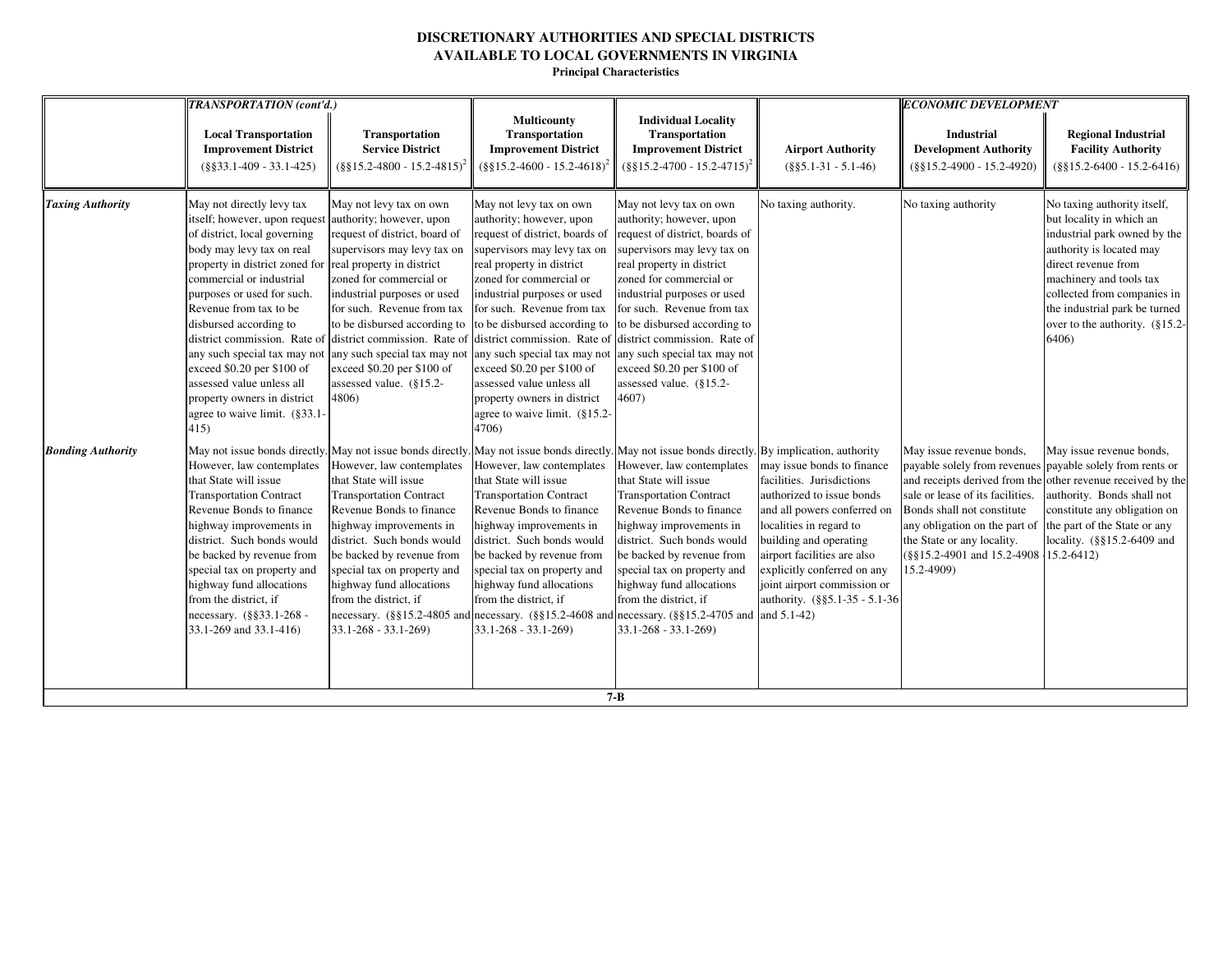|                          | <b>PARKS/RECREATIONAL</b>                                                                                                                                                                                                                                                                                                                                                                                                                                                      |                                                                                                                                                                                                                                                                            | <b>MEDICAL/HEALTH</b>                                                                                                                                                                                                                                      |                                                                                                                                                                                                                                                                                                                                                                                                                                                       |                                                                            |                                                                                                                                                                                                                                                                                                                                                                                                                   |
|--------------------------|--------------------------------------------------------------------------------------------------------------------------------------------------------------------------------------------------------------------------------------------------------------------------------------------------------------------------------------------------------------------------------------------------------------------------------------------------------------------------------|----------------------------------------------------------------------------------------------------------------------------------------------------------------------------------------------------------------------------------------------------------------------------|------------------------------------------------------------------------------------------------------------------------------------------------------------------------------------------------------------------------------------------------------------|-------------------------------------------------------------------------------------------------------------------------------------------------------------------------------------------------------------------------------------------------------------------------------------------------------------------------------------------------------------------------------------------------------------------------------------------------------|----------------------------------------------------------------------------|-------------------------------------------------------------------------------------------------------------------------------------------------------------------------------------------------------------------------------------------------------------------------------------------------------------------------------------------------------------------------------------------------------------------|
|                          | <b>Public Recreational</b><br><b>Facilities Authority</b><br>$(\$§15.2-5600 - 15.2-5616)$                                                                                                                                                                                                                                                                                                                                                                                      | <b>Park Authority</b><br>$(\$§15.2-5700 - 15.2-5714)$                                                                                                                                                                                                                      | <b>Hospital Authority</b><br>$(\$§15.2-5300 - 15.2-5367)$                                                                                                                                                                                                  | <b>Hospital or Health</b><br><b>Center Commission</b><br>$(\$§15.2-5200 - 15.2-5218)$                                                                                                                                                                                                                                                                                                                                                                 | <b>Behavioral Health</b><br><b>Authority</b><br>$(\$§37.1-242 - 37.1-253)$ | <b>Mosquito Control</b><br><b>District</b><br>$(\$§32.1-187 - 32.1-197)$                                                                                                                                                                                                                                                                                                                                          |
| <b>Taxing Authority</b>  | No taxing authority.                                                                                                                                                                                                                                                                                                                                                                                                                                                           | No taxing authority.                                                                                                                                                                                                                                                       | No taxing authority.                                                                                                                                                                                                                                       | No taxing authority.                                                                                                                                                                                                                                                                                                                                                                                                                                  | No taxing authority                                                        | Governing body of a district<br>is not authorized to levy tax;<br>however, governing body of<br>county, city, or town in<br>which district is wholly or<br>partially located may levy<br>special real estate and<br>personal property tax, not to<br>exceed \$0.25 per 100 of<br>assessed value, to support<br>activities of district.<br>Revenues to be turned over<br>to district commission.<br>$(\$32.1-194)$ |
| <b>Bonding Authority</b> | May issue revenue bonds,<br>secured by revenues from the acquire and construct park<br>authority facilities, including land and facilities; also, to<br>pledge of income from<br>contract obligation of<br>participating locality. Bonds garbage and refuse collection any obligation on the part of<br>shall not impose any liability system. Principal and<br>on the State or any locality<br>except those which have<br>entered into a contract<br>obligation. (§15.2-5607) | May issue revenue bonds to<br>pay the cost of a water<br>system, sewer system, or<br>interest on the bonds to be<br>paid from revenues of the<br>authority. Bonds shall not<br>constitute any debt on the<br>part of the State or a locality.<br>$(\$15.2-5712-15.2-5713)$ | May issue revenue bonds,<br>repayable solely from general repayable solely from<br>revenues or from revenues<br>from designated projects.<br>Bonds shall not constitute<br>the State or a locality.<br>(§§15.2-5346 - 15.2-5347<br>and 15.2-5349)<br>$7-C$ | May issue revenue bonds,<br>revenues and receipts of<br>hospital or other medical<br>facility. May also grant lien<br>on property owned by<br>commission as security for<br>bonds. Bonds shall not<br>constitute any obligation on<br>the part of the State or a<br>locality. However, locality<br>may issue general obligation<br>bonds to construct or enlarge<br>a health facility $(\S \S 15.2 -$<br>5205, 15.2-5207, 15.2-5209<br>and 15.2-5211) | No bonding authority.                                                      | No bonding authority.                                                                                                                                                                                                                                                                                                                                                                                             |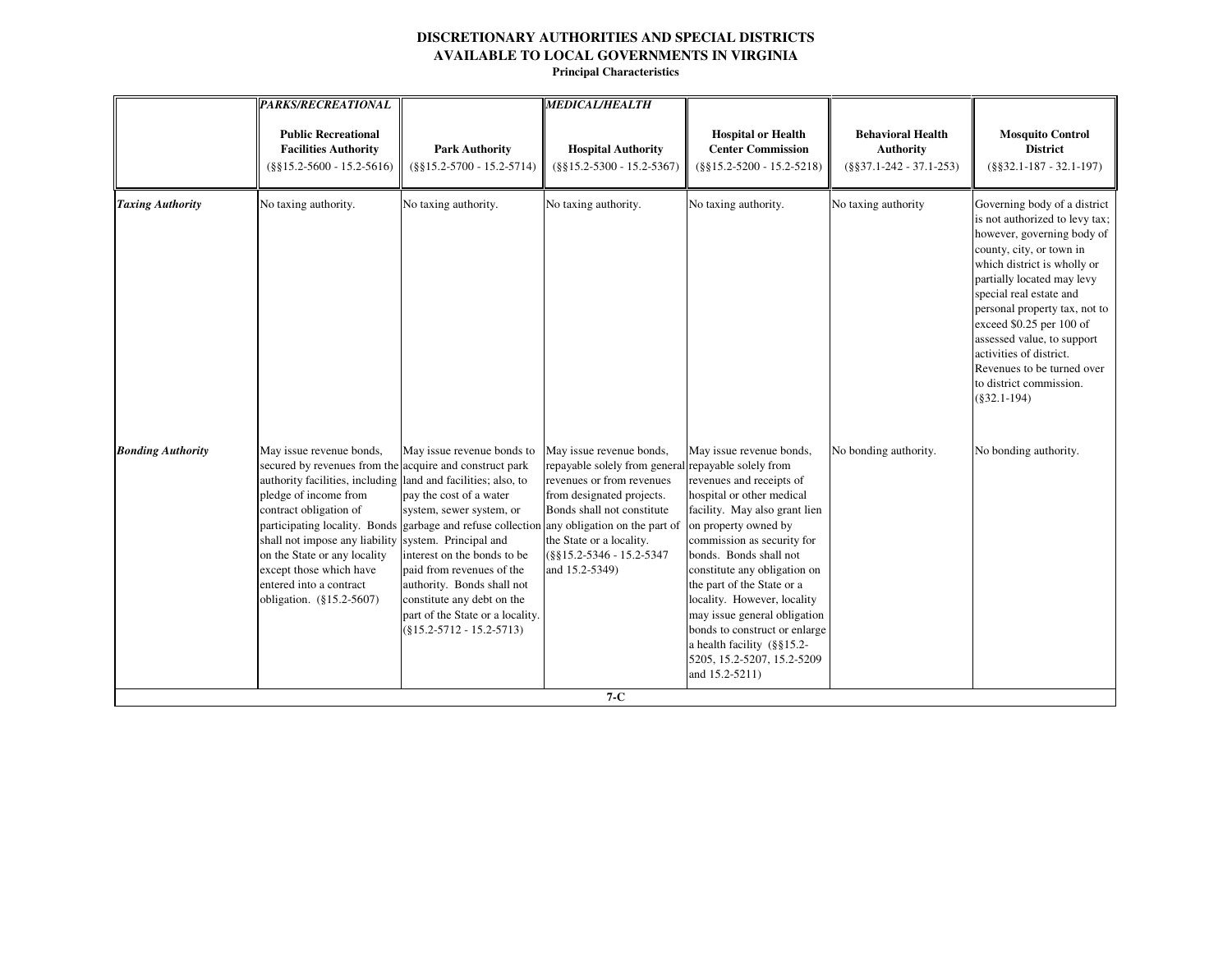|                          | <b>ENVIRONMENTAL</b><br><b>Soil and Water</b><br><b>Conservation District</b><br>$(\$§10.1-506 - 10.1-571)$ | <b>Drainage District</b><br>$(\$§21-292 - 21-426)$                                                                                                                                                                                                                                                                                                         | <b>Sanitation District--</b><br><b>Tidal Waters</b><br>$(\$§21-141 - 21-223)$                                                                                                                                                                                                                                                                                                                                                                                                                                               | <b>Sanitation District--</b><br><b>Non-Tidal Waters</b><br>$(\$§21-224 - 21-290)$                                                                                                                                                                                                                                                                                                                                                                                          | <b>CRIMINAL JUSTICE</b><br><b>Jail Authority</b><br>$(\$§53.1-95.2 - 53.1-95.24)$                                                                                                                                                                                                                                                                     | <b>Regional Criminal</b><br><b>Justice Training</b><br>Academy<br>$(\$§15.2-1747 - 15.2-1753)$                                                                                                                                                                                                                                                      | <b>Regional Juvenile</b><br><b>Detention Commission</b><br>$(\$§16.1-315 - 16.1-322)$                                                                                                                                                   |
|--------------------------|-------------------------------------------------------------------------------------------------------------|------------------------------------------------------------------------------------------------------------------------------------------------------------------------------------------------------------------------------------------------------------------------------------------------------------------------------------------------------------|-----------------------------------------------------------------------------------------------------------------------------------------------------------------------------------------------------------------------------------------------------------------------------------------------------------------------------------------------------------------------------------------------------------------------------------------------------------------------------------------------------------------------------|----------------------------------------------------------------------------------------------------------------------------------------------------------------------------------------------------------------------------------------------------------------------------------------------------------------------------------------------------------------------------------------------------------------------------------------------------------------------------|-------------------------------------------------------------------------------------------------------------------------------------------------------------------------------------------------------------------------------------------------------------------------------------------------------------------------------------------------------|-----------------------------------------------------------------------------------------------------------------------------------------------------------------------------------------------------------------------------------------------------------------------------------------------------------------------------------------------------|-----------------------------------------------------------------------------------------------------------------------------------------------------------------------------------------------------------------------------------------|
| <b>Taxing Authority</b>  | No taxing authority.                                                                                        | May assess district<br>landowners and railroads for<br>construction and<br>maintenance in proportion to<br>benefits realized by them<br>from the project. $(\S$ §21-334,<br>31-361, 21-364, 21-367, 21-<br>369, and 21-374)<br>May assess landowners<br>whose lands are benefited by<br>project, although lands not<br>included in district. (§21-<br>345) | No taxing authority.                                                                                                                                                                                                                                                                                                                                                                                                                                                                                                        | No taxing authority.                                                                                                                                                                                                                                                                                                                                                                                                                                                       | No taxing authority.                                                                                                                                                                                                                                                                                                                                  | No taxing authority                                                                                                                                                                                                                                                                                                                                 | No taxing authority.                                                                                                                                                                                                                    |
| <b>Bonding Authority</b> | No bonding authority.                                                                                       | from assessments on<br>property in district. (§§21-<br>368 and 21-396)                                                                                                                                                                                                                                                                                     | May issue bonds to be repaid May issue bonds and pledge May issue bonds and pledge May issue revenue bonds.<br>revenue from services as<br>backing for the bonds. Full<br>faith and credit of locality or<br>of the State may not be<br>pledged, nor shall the bonds<br>constitute any liability for the<br>locality or the State.<br>Total outstanding bonds<br>limited to \$10 million and<br>any issuance must be<br>approved by voters of the<br>district in a referendum.<br>(§§21-168, 21-189, 21-190,<br>and 21-196) | revenue from services as<br>backing for the bonds. Full<br>faith and credit of locality or of revenues of the authority,<br>of the State may not be<br>pledged, nor shall the bonds<br>constitute any liability for the housing prisoners. No<br>locality or the State.<br>Total outstanding bonds<br>limited to \$10 million and<br>any issuance must be<br>approved by voters of the<br>district in a referendum.<br>(§§21-248, 21-269 - 21-270,<br>and 21-276)<br>$7-D$ | The principal and interest on The principal and interest on bonds. However, four<br>such bonds are to be paid out such bonds are to be paid out commissions may issue<br>primarily payments from<br>member localities for<br>obligation by the State or<br>localities is to be incurred by<br>the bonds. (§§53.1-95.7,<br>53.1-95.10, and 53.1-95.12) | May issue revenue bonds.<br>of revenues of the authority,<br>primarily appropriations<br>from member localities, State commissions by member<br>grants, and fees charged for<br>training courses. No<br>obligation by the State or<br>localities is to be incurred by local governments. $(\S 16.1 -$<br>the bonds. (§§15.2-1749 -<br>$15.2 - 1750$ | Generally, may not issue<br>revenue bonds payable from<br>funds pledged to the<br>localities. Such bonds shall<br>not create any obligation on<br>the part of the State or of any<br>318 and Chapter 752, Acts of<br>the Assembly 1997) |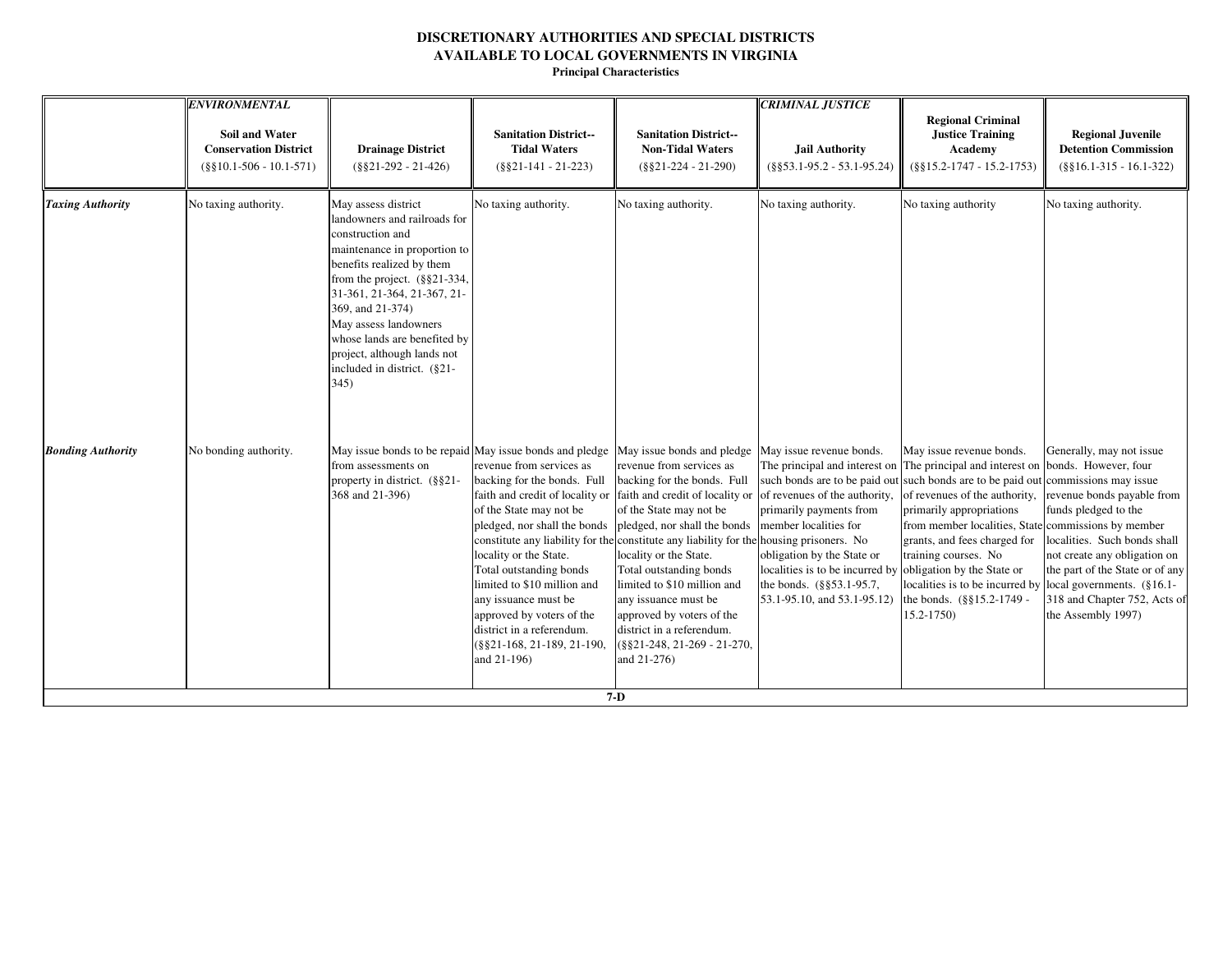| <b>Sanitary District</b><br>$(\$§21-112.22-21-140.3)$<br>Provided general condemnation Provided same power of<br><b>Condemnation Authority</b><br>power; for construction of<br>water and sewer lines and<br>treatment plants. May exercise Commissioner. May not<br>same condemnation powers<br>utilized by Commonwealth<br>Transportation Commissioner.<br>$(\$21-118)$<br><b>Special Powers or Restrictions</b><br>None. | <b>Public Service Authority</b><br>$(\$§15.2-5100 - 15.2-5151)$                                                                                                                                                                                                                                                                                                                                                                                                                                                                                                                                                                                                                              | Community<br><b>Development Authority</b><br>$(\S\S15.2 - 5251 - 15.2 - 5158)^1$                                                                                                                                                                                                                                                                                                                                                    | <b>Electric Authority</b>                                                                                                                                                                                                                                                                                      | <b>Redevelopment and</b>                                                                                                                                                                                                                                                                                                                                                                      |                                                                                                                                                                                                                                                                                                                                                                                       |
|-----------------------------------------------------------------------------------------------------------------------------------------------------------------------------------------------------------------------------------------------------------------------------------------------------------------------------------------------------------------------------------------------------------------------------|----------------------------------------------------------------------------------------------------------------------------------------------------------------------------------------------------------------------------------------------------------------------------------------------------------------------------------------------------------------------------------------------------------------------------------------------------------------------------------------------------------------------------------------------------------------------------------------------------------------------------------------------------------------------------------------------|-------------------------------------------------------------------------------------------------------------------------------------------------------------------------------------------------------------------------------------------------------------------------------------------------------------------------------------------------------------------------------------------------------------------------------------|----------------------------------------------------------------------------------------------------------------------------------------------------------------------------------------------------------------------------------------------------------------------------------------------------------------|-----------------------------------------------------------------------------------------------------------------------------------------------------------------------------------------------------------------------------------------------------------------------------------------------------------------------------------------------------------------------------------------------|---------------------------------------------------------------------------------------------------------------------------------------------------------------------------------------------------------------------------------------------------------------------------------------------------------------------------------------------------------------------------------------|
|                                                                                                                                                                                                                                                                                                                                                                                                                             |                                                                                                                                                                                                                                                                                                                                                                                                                                                                                                                                                                                                                                                                                              |                                                                                                                                                                                                                                                                                                                                                                                                                                     | $(\$§15.2-5400 - 15.2-5431)$                                                                                                                                                                                                                                                                                   | <b>Housing Authority</b><br>$(\$§36-1 - 36-55.1)$                                                                                                                                                                                                                                                                                                                                             | <b>Transportation District</b><br>$(\$§15.2-4500 - 15.2-4534)$                                                                                                                                                                                                                                                                                                                        |
|                                                                                                                                                                                                                                                                                                                                                                                                                             | eminent domain as vested in<br>Commonwealth Transportation<br>condemn property of any other<br>political subdivision. (§15.2-<br>5114)                                                                                                                                                                                                                                                                                                                                                                                                                                                                                                                                                       | Provided same power of<br>eminent domain as vested in<br>Commonwealth Transportation Commonwealth Transportation<br>Board. May not condemn<br>property of any other political<br>subdivision. (§15.2-5114)                                                                                                                                                                                                                          | Provided same power of<br>eminent domain as vested in<br>Board. May not use authority<br>to acquire existing electric<br>power facilities nor to condemn<br>property outside boundaries of<br>member jurisdiction without<br>permission of governing body<br>in which the property is<br>located. (§15.2-5425) | Provided general power of<br>eminent domain. (§36-27)                                                                                                                                                                                                                                                                                                                                         | Authorized to exercise eminent<br>domain powers set out in Title<br>25 of the Code of Virginia,<br>subject to the approval of the<br>State Corporation Commission.<br>$(\$15.2-4518)$                                                                                                                                                                                                 |
|                                                                                                                                                                                                                                                                                                                                                                                                                             | *Local governing body may<br>restrict projects which authority public service authorities<br>may undertake. (§15.2-5111)<br>*Before providing garbage<br>collection and disposal<br>services, authority and<br>participating governing body<br>must determine that certain<br>conditions exist. In addition,<br>authority may not displace<br>private solid waste collection<br>and disposal company without<br>five years' notice or payment of<br>12 months of gross receipts.<br>$(\$15.2-5121)$<br>*No authority may construct<br>water impoundment facility<br>outside its boundaries without<br>the consent of the locality in<br>which the facility would be<br>located. (§15.2-5122) | *Same limitations as placed on<br>regarding services that may be<br>provided. (§15.2-5111)<br>*Authority may not provide<br>services provided by an<br>existing authority which is<br>permitted to provide services<br>within community development<br>district, unless existing<br>authority certifies that<br>community development<br>authority activities will not<br>have a negative impact on its<br>operations. (§15.2-5155) | May not sell electric power at<br>retail to non-governmental end<br>user. (§15.2-5402 and 15.2-<br>5409)                                                                                                                                                                                                       | *Prohibited from operating<br>housing projects as a profit or<br>as a source of revenue to city or<br>county. $(\$36-21)$<br>*May rent only to persons with<br>low income and at rates<br>commensurate with their<br>income. $(\$36-22)$<br>*May not acquire land,<br>construct housing or provide<br>related facilities without<br>approval of governing body.<br>$(\$§36-19.2$ and 36-19.5) | *With one exception (in<br>Richmond metropolitan area),<br>districts may not regulate<br>taxicabs.<br>*Northern Virginia<br><b>Transportation District</b><br>prohibited from preparing plan<br>or operating transit facilities.<br>Statute sets out cooperative<br>relationship between that<br>district and the Washington<br>Metropolitan Area Transit<br>Commission. (§15.2-4515) |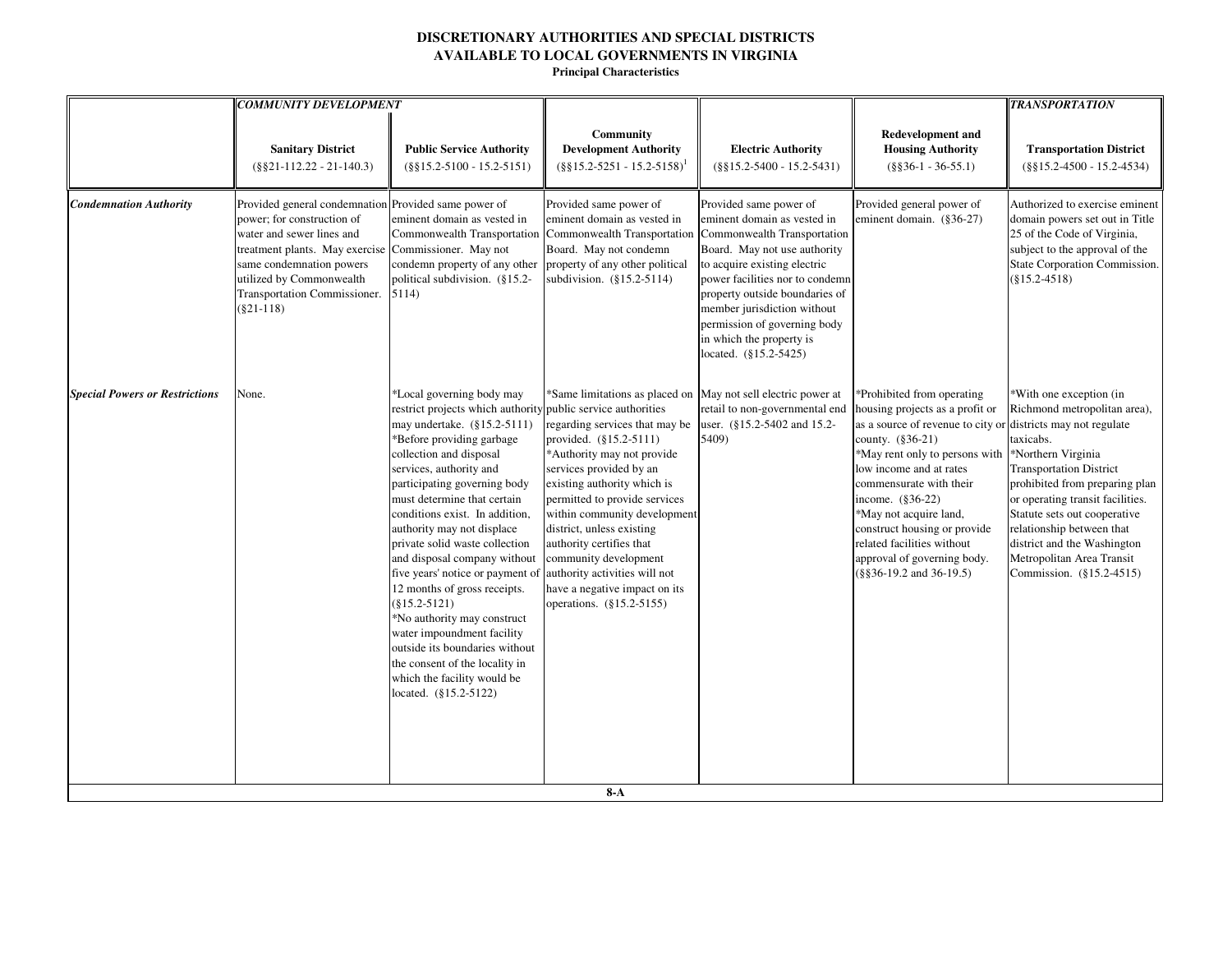|                                                 | TRANSPORTATION (cont'd.)                                                                                                                                                                                                                                                                                                                                                                                                                    |                                                                                                                                                                                                                                                                                                                                                                                                                                              |                                                                                                                                                                                                                                                                                                                                                                                                                                                                  |                                                                                                                                                                                                                                                                                                                                                                                                                                               |                                                                                                                                                                                                                                                                                                                                         | <b>ECONOMIC DEVELOPMENT</b>                                                                                                                                                                                       |                                                                                                                                                                                                                                                                                                                                                                                  |
|-------------------------------------------------|---------------------------------------------------------------------------------------------------------------------------------------------------------------------------------------------------------------------------------------------------------------------------------------------------------------------------------------------------------------------------------------------------------------------------------------------|----------------------------------------------------------------------------------------------------------------------------------------------------------------------------------------------------------------------------------------------------------------------------------------------------------------------------------------------------------------------------------------------------------------------------------------------|------------------------------------------------------------------------------------------------------------------------------------------------------------------------------------------------------------------------------------------------------------------------------------------------------------------------------------------------------------------------------------------------------------------------------------------------------------------|-----------------------------------------------------------------------------------------------------------------------------------------------------------------------------------------------------------------------------------------------------------------------------------------------------------------------------------------------------------------------------------------------------------------------------------------------|-----------------------------------------------------------------------------------------------------------------------------------------------------------------------------------------------------------------------------------------------------------------------------------------------------------------------------------------|-------------------------------------------------------------------------------------------------------------------------------------------------------------------------------------------------------------------|----------------------------------------------------------------------------------------------------------------------------------------------------------------------------------------------------------------------------------------------------------------------------------------------------------------------------------------------------------------------------------|
|                                                 | <b>Local Transportation</b><br><b>Improvement District</b><br>$(\$§33.1-409 - 33.1-425)$                                                                                                                                                                                                                                                                                                                                                    | <b>Transportation</b><br><b>Service District</b><br>$(\frac{8815.2 - 4800 - 15.2 - 4815)^2}{$                                                                                                                                                                                                                                                                                                                                                | <b>Multicounty</b><br>Transportation<br><b>Improvement District</b><br>$(\frac{8815.2 - 4600 - 15.2 - 4618)^2}{$                                                                                                                                                                                                                                                                                                                                                 | <b>Individual Locality</b><br><b>Transportation</b><br><b>Improvement District</b><br>$(\frac{8815.2-4700-15.2-4715)^2}{8815.2-4700}$                                                                                                                                                                                                                                                                                                         | <b>Airport Authority</b><br>$(\$§5.1-31 - 5.1-46)$                                                                                                                                                                                                                                                                                      | <b>Industrial</b><br><b>Development Authority</b><br>$(\$§15.2-4900 - 15.2-4920)$                                                                                                                                 | <b>Regional Industrial</b><br><b>Facility Authority</b><br>$(\$§15.2-6400 - 15.2-6416)$                                                                                                                                                                                                                                                                                          |
| <b>Condemnation Authority</b>                   | Not authorized to exercise<br>eminent domain powers<br>directly. However, State<br>Transportation<br>Commissioner may, at<br>request of district, exercise<br>condemnation powers for<br>transportation improvements eminent domain to acquire<br>in district. (§33.1-422)                                                                                                                                                                  | Not authorized to exercise<br>eminent domain powers<br>directly. However,<br>Commonwealth<br>Transportation Board may, at Transportation Board may, at Transportation Board may, at domain as provided<br>request of the district,<br>exercise its powers of<br>property for transportation<br>facilities within the district.<br>$(\$15.2-4811)$                                                                                            | Not authorized to exercise<br>eminent domain powers<br>directly. However,<br>Commonwealth<br>request of the district,<br>exercise its powers of<br>eminent domain to acquire<br>property for transportation<br>facilities within the district.<br>$(\$15.2-4614)$                                                                                                                                                                                                | Not authorized to exercise<br>eminent domain powers<br>directly. However,<br>Commonwealth<br>request of the district,<br>exercise its powers of<br>eminent domain to acquire<br>property for transportation<br>facilities within the district.<br>$(\$15.2-4712)$                                                                                                                                                                             | May exercise on behalf of<br>the political subdivisions<br>constituting the authority the<br>same powers of eminent<br>railroads, which include<br>easement rights to control<br>trees and vegetation growth<br>along boundaries of an<br>airport. (§§5.1-34 and 5.1-<br>36                                                             | No powers of eminent<br>domain.                                                                                                                                                                                   | No powers of eminent<br>domain.                                                                                                                                                                                                                                                                                                                                                  |
| <b>Special Powers or</b><br><b>Restrictions</b> | *District may not construct<br>or improve any<br>transportation facility<br>without the approval of the<br>State and of the locality in<br>which the facility will be<br>located. All rights and title<br>to any mass transit facility<br>constructed shall vest in an<br>agency or instrumentality of<br>the State. (§33.1-411)<br>*Locality restricted on<br>changes it may make in<br>zoning classifications in<br>district. (§33.1-410) | *District may not construct<br>or improve any<br>transportation facility<br>without the approval of the<br>State and of each county in<br>which the facility will be<br>located. All rights and title<br>to any mass transit facility<br>constructed shall vest in an<br>agency or instrumentality of<br>the State. (§15.2-4811)<br>*Locality restricted on<br>changes it may make in<br>zoning classifications in<br>district. (§15.2-4802) | *District may not construct<br>or improve any<br>transportation facility<br>without the approval of the<br>State and of each county in<br>which the facility will be<br>located. All rights and title<br>to any mass transit facility<br>constructed shall vest in an<br>agency or instrumentality of<br>the State. $(\S15.2 - 4614)$<br>*Counties restricted on<br>changes each county may<br>make in zoning<br>classifications in district.<br>$(\$15.2-4603)$ | *District may not construct<br>or improve any<br>transportation facility<br>without the approval of the<br>State and of the locality in<br>which the facility will be<br>located. All rights and title<br>to any mass transit facility<br>constructed shall vest in an<br>agency or instrumentality of<br>the State. (§15.2-4712)<br>*Locality restricted on<br>changes it may make in<br>zoning classifications in<br>district. (§15.2-4702) | Virginia Aviation Board<br>must approve the operation<br>of any airport facility by the<br>authority or the leasing or<br>conveying of the facility to a $(§15.2-4905)$<br>private party for the<br>operation of an airport or for number of facilities financed<br>industrial development<br>purposes. (§§5.1-39.1 - 5.1- 4903)<br>41) | *May not operate any facility *Authority subject to<br>as a business except as lessor<br>nor any single or multi-<br>family housing facilities.<br>*Locality may limit type and<br>by the authority. $(\S 15.2 -$ | planning, zoning, and<br>subdivision regulations to<br>the same extend applicable<br>to private commercial or<br>industrial entities. (§15.2-<br>6408)<br>*Member localities may<br>enter into revenue and<br>economic growth-sharing<br>agreement regarding<br>revenues generated by the<br>authority. Such agreement<br>not subject to approval by<br>referendum. (§15.2-6407) |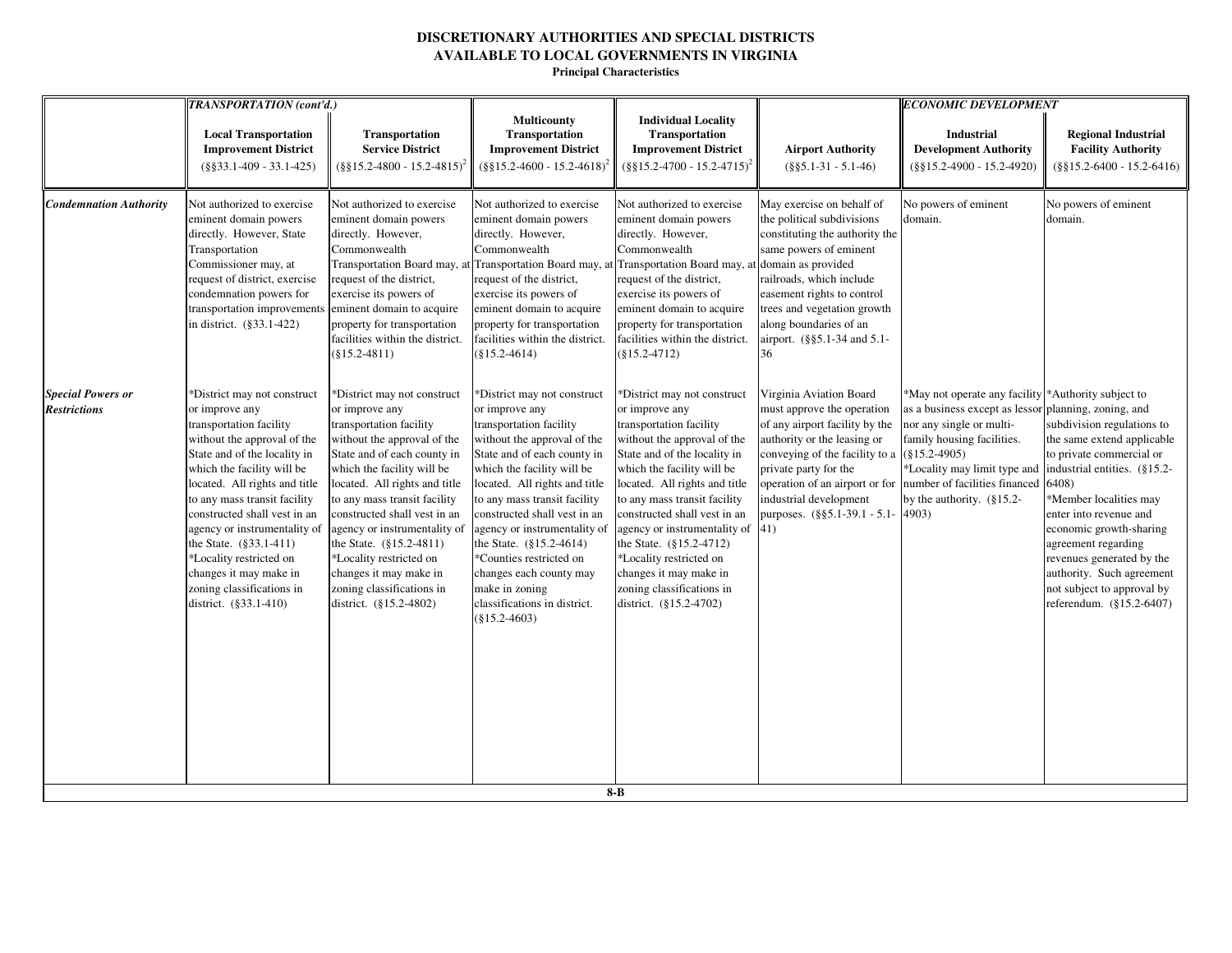|                                                 | <b>PARKS/RECREATIONAL</b>                                                                                                                                                                                                                                                                                                                                                                                                                                                  |                                                                                                                                                                                                                                                                                                                                                                                                                                                                                                                                                                                                                                                                                                     | <b>MEDICAL/HEALTH</b>                                         |                                                                                       |                                                                             |                                                                          |
|-------------------------------------------------|----------------------------------------------------------------------------------------------------------------------------------------------------------------------------------------------------------------------------------------------------------------------------------------------------------------------------------------------------------------------------------------------------------------------------------------------------------------------------|-----------------------------------------------------------------------------------------------------------------------------------------------------------------------------------------------------------------------------------------------------------------------------------------------------------------------------------------------------------------------------------------------------------------------------------------------------------------------------------------------------------------------------------------------------------------------------------------------------------------------------------------------------------------------------------------------------|---------------------------------------------------------------|---------------------------------------------------------------------------------------|-----------------------------------------------------------------------------|--------------------------------------------------------------------------|
|                                                 | <b>Public Recreational</b><br><b>Facilities Authority</b><br>$(\$§15.2-5600 - 15.2-5616)$                                                                                                                                                                                                                                                                                                                                                                                  | <b>Park Authority</b><br>$(\$§15.2-5700 - 15.2-5714)$                                                                                                                                                                                                                                                                                                                                                                                                                                                                                                                                                                                                                                               | <b>Hospital Authority</b><br>$(\$§15.2-5300 - 15.2-5367)$     | <b>Hospital or Health</b><br><b>Center Commission</b><br>$(\$§15.2-5200 - 15.2-5218)$ | <b>Behavioral Health</b><br><b>Authority</b><br>$(\$§37.1-242 - 37.1-253)$  | <b>Mosquito Control</b><br><b>District</b><br>$(\$§32.1-187 - 32.1-197)$ |
| <b>Condemnation Authority</b>                   | No power of eminent<br>domain.                                                                                                                                                                                                                                                                                                                                                                                                                                             | Provided general power of<br>eminent domain. (§15.2-<br>5704)                                                                                                                                                                                                                                                                                                                                                                                                                                                                                                                                                                                                                                       | Provided general power of<br>eminent domain. (§15.2-<br>5343) | Provided general power of<br>eminent domain. (§15.2-<br>5214)                         | No power of eminent<br>domain.                                              | Provided general power of<br>eminent domain. (§32.1-<br>193)             |
| <b>Special Powers or</b><br><b>Restrictions</b> | *All moneys received<br>deemed to be trust funds.<br>$(\$15.2-5611)$<br>*By implication, authority<br>restricted to operating types<br>of facilities specified in the<br>ordinances or resolutions<br>creating the authority.<br>$(\$15.2-5602)$<br>*Any contract obligation<br>between a member county<br>and the authority which<br>serves to secure bonds issued $(§15.2-5711)$<br>by the authority must be<br>approved by referendum in<br>the county. $(\$15.2-5607)$ | *May use special<br>conservators of the peace,<br>appointed by the court, on<br>land and facilities. (§15.2-<br>5706)<br>*No contract with local<br>government to provide park<br>services may impose<br>financial requirement on<br>local government extending<br>beyond one year unless<br>approved in referendum.<br>*May not acquire or<br>maintain parks other than<br>those specified in the<br>resolutions or ordinances<br>establishing authority, unless<br>authorized by participating<br>jurisdictions to do so. If no<br>projects specified, authority<br>has general power to acquire<br>and maintain parks, unless<br>participating localities object<br>to any project. (§15.2-5702) | None.                                                         | None.                                                                                 | Must enter into performance None.<br>contract with State. (§37.1-<br>248.1) |                                                                          |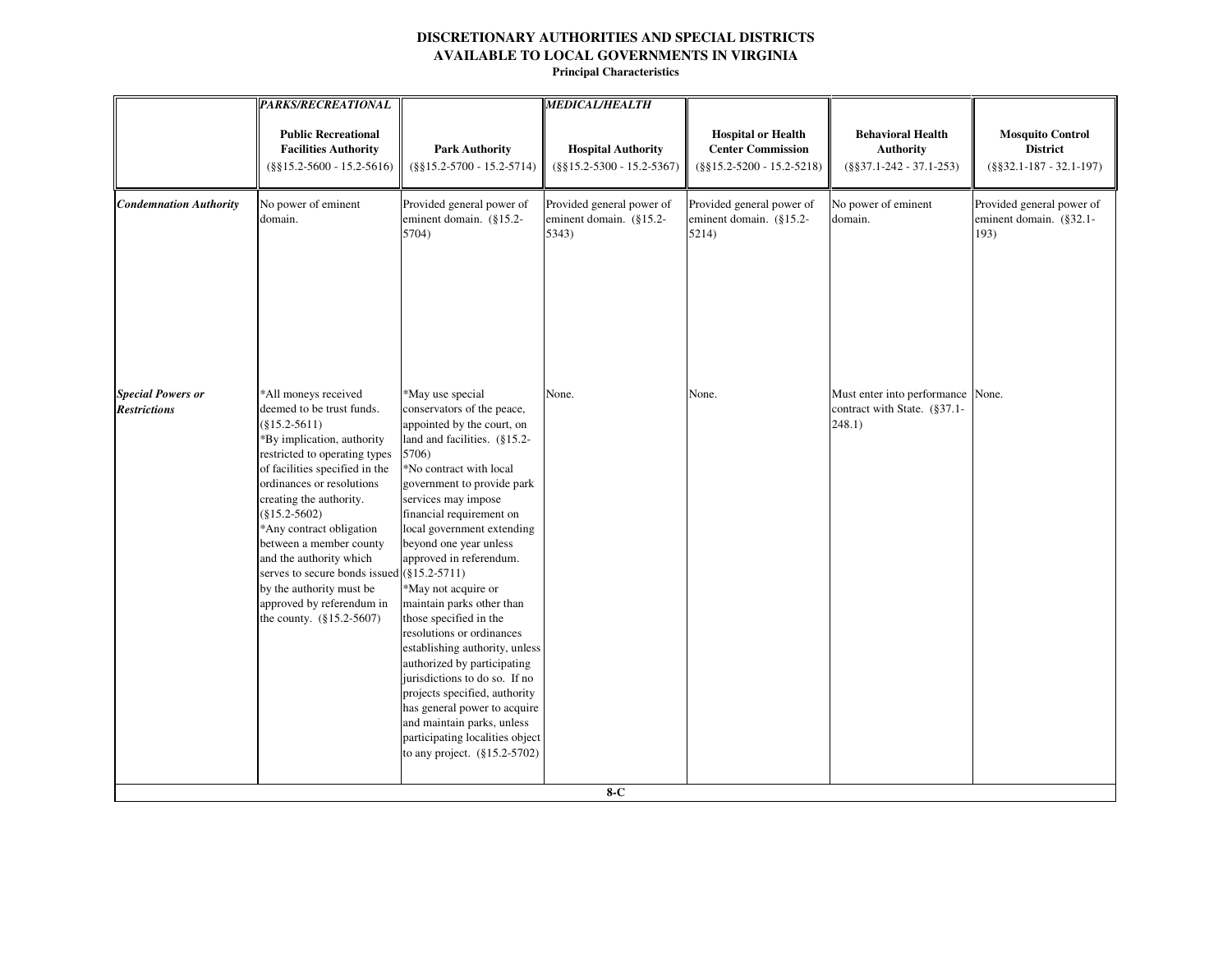|                                                 | <b>ENVIRONMENTAL</b>                                                                |                                                        |                                                                                                                     |                                                                                   | <b>CRIMINAL JUSTICE</b>                                |                                                                                                |                                                                                                                                                                                                                                                                                                                                                                                                                                                                                                                                                                                                      |
|-------------------------------------------------|-------------------------------------------------------------------------------------|--------------------------------------------------------|---------------------------------------------------------------------------------------------------------------------|-----------------------------------------------------------------------------------|--------------------------------------------------------|------------------------------------------------------------------------------------------------|------------------------------------------------------------------------------------------------------------------------------------------------------------------------------------------------------------------------------------------------------------------------------------------------------------------------------------------------------------------------------------------------------------------------------------------------------------------------------------------------------------------------------------------------------------------------------------------------------|
|                                                 | <b>Soil and Water</b><br><b>Conservation District</b><br>$(\$§10.1-506 - 10.1-571)$ | <b>Drainage District</b><br>$(\$§21-292 - 21-426)$     | <b>Sanitation District--</b><br><b>Tidal Waters</b><br>$(\$§21-141 - 21-223)$                                       | <b>Sanitation District--</b><br><b>Non-Tidal Waters</b><br>$(\$§21-224 - 21-290)$ | <b>Jail Authority</b><br>$(\$§53.1-95.2 - 53.1-95.24)$ | <b>Regional Criminal</b><br><b>Justice Training</b><br>Academy<br>$(\$§15.2-1747 - 15.2-1753)$ | <b>Regional Juvenile</b><br><b>Detention Commission</b><br>$(\$§16.1-315 - 16.1-322)$                                                                                                                                                                                                                                                                                                                                                                                                                                                                                                                |
| <b>Condemnation Authority</b>                   | No power of eminent<br>domain.                                                      | Provided general power of<br>eminent domain. (§21-323) | Provided general power of<br>eminent domain. $(\S21-166)$                                                           | Provided general power of<br>eminent domain. (§21-246)<br>and 21-248)             | No power of eminent<br>domain.                         | No power of eminent<br>domain.                                                                 | May exercise power of<br>eminent domain, subject to<br>the approval, after public<br>hearing, of the local<br>governing body of the<br>jurisdiction in which<br>property is to be acquired.<br>$(\$16.1-319)$                                                                                                                                                                                                                                                                                                                                                                                        |
| <b>Special Powers or</b><br><b>Restrictions</b> | None.                                                                               | None.                                                  | No bond referendum may be None.<br>held within first six months<br>of the creation of the district.<br>$(\$21-209)$ |                                                                                   | None.                                                  | None.                                                                                          | *Operation of juvenile<br>detention facility subject to<br>general oversight and<br>regulation by the State<br>Department of Juvenile<br>Justice. (§§16.1-310 - 16.1-<br>312)<br>*No juvenile detention<br>facility may be established<br>within a local jurisdiction<br>without the approval, after a<br>public hearing, of the<br>governing body of the<br>jurisdiction. Also, other<br>participating localities and<br>the director of the<br>Department of Juvenile<br>Justice must approve<br>location if outside<br>boundaries of participating<br>jurisdictions. (§16.1-318 -<br>$16.1 - 319$ |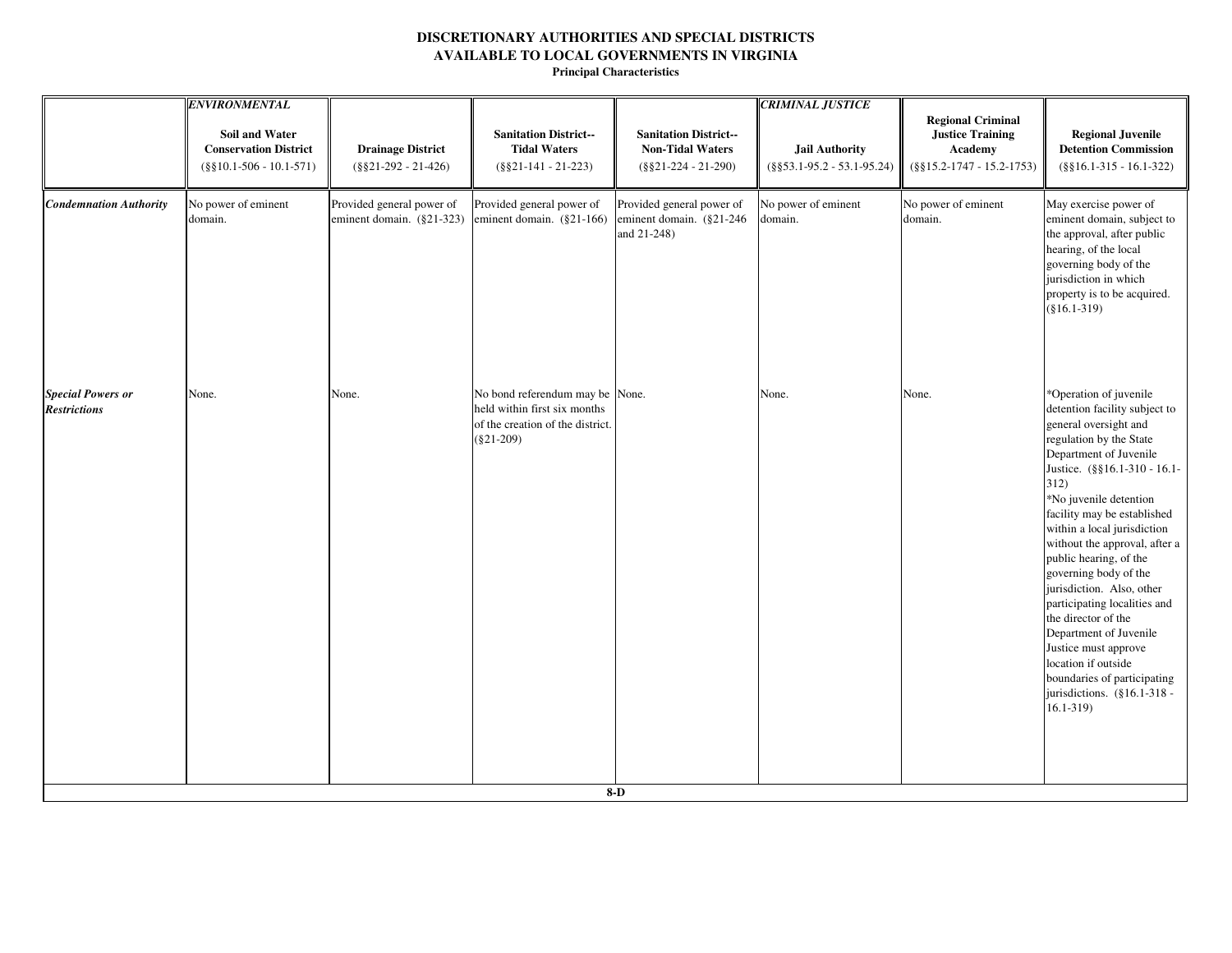|                                                             | <b>COMMUNITY DEVELOPMENT</b>                                                                                                    |                                                                                                                                                                                                                                                                                                                                                                                                                                                                                                                                                                                                                                                                                                                                                                                                     |                                                                                    |                                                                                                                                                                                                                                                                                                                |                                                                                                                                                                                                                                                                                                                                                                                                                                                                                                                                                                                     | <b>TRANSPORTATION</b>                                                                                                                                                                                                                                                                                                                                                                           |
|-------------------------------------------------------------|---------------------------------------------------------------------------------------------------------------------------------|-----------------------------------------------------------------------------------------------------------------------------------------------------------------------------------------------------------------------------------------------------------------------------------------------------------------------------------------------------------------------------------------------------------------------------------------------------------------------------------------------------------------------------------------------------------------------------------------------------------------------------------------------------------------------------------------------------------------------------------------------------------------------------------------------------|------------------------------------------------------------------------------------|----------------------------------------------------------------------------------------------------------------------------------------------------------------------------------------------------------------------------------------------------------------------------------------------------------------|-------------------------------------------------------------------------------------------------------------------------------------------------------------------------------------------------------------------------------------------------------------------------------------------------------------------------------------------------------------------------------------------------------------------------------------------------------------------------------------------------------------------------------------------------------------------------------------|-------------------------------------------------------------------------------------------------------------------------------------------------------------------------------------------------------------------------------------------------------------------------------------------------------------------------------------------------------------------------------------------------|
|                                                             | <b>Sanitary District</b><br>$(\$§21-112.22-21-140.3)$                                                                           | <b>Public Service Authority</b><br>$(\$§15.2-5100 - 15.2-5151)$                                                                                                                                                                                                                                                                                                                                                                                                                                                                                                                                                                                                                                                                                                                                     | Community<br><b>Development Authority</b><br>$(\S \S 15.2 - 5251 - 15.2 - 5158)^1$ | <b>Electric Authority</b><br>$(\$§15.2-5400 - 15.2-5431)$                                                                                                                                                                                                                                                      | Redevelopment and<br><b>Housing Authority</b><br>$(\$§36-1 - 36-55.1)$                                                                                                                                                                                                                                                                                                                                                                                                                                                                                                              | <b>Transportation District</b><br>$(\$§15.2-4500 - 15.2-4534)$                                                                                                                                                                                                                                                                                                                                  |
| <b>ALTERATION/TERMINATION</b>                               |                                                                                                                                 |                                                                                                                                                                                                                                                                                                                                                                                                                                                                                                                                                                                                                                                                                                                                                                                                     |                                                                                    |                                                                                                                                                                                                                                                                                                                |                                                                                                                                                                                                                                                                                                                                                                                                                                                                                                                                                                                     |                                                                                                                                                                                                                                                                                                                                                                                                 |
| <b>Changes in Jurisdictional</b><br>Membership/Service Area | Upon petition of county<br>voters residing in area to be<br>added, judge may, after holding all bondholders consent, if<br>116) | A jurisdiction may withdraw<br>governing board and of 25% of from authority, if all remaining<br>members consent, and, unless<br>a hearing, enlarge district. $(\S 21)$ there are no bonds outstanding.<br>To withdraw, jurisdiction must<br>adopt ordinance or resolution<br>after public hearing, authority<br>must consent, and SCC must<br>certify that withdrawal<br>conforms to law.<br>A county, city or town, or<br>another existing authority, may<br>join existing authority.<br>Applicant and current members<br>must pass concurrent<br>ordinances or resolutions<br>providing for joiner and<br>specifying conditions.<br>Authority must also consent<br>and applicant must hold public<br>hearing. SCC must certify that<br>all provisions of law have been<br>followed. (§15.2-5112) | No provisions for changing<br>boundaries of district.                              | A governmental unit may join<br>after authority established,<br>upon adoption of ordinance and the addition of new member<br>with unanimous consent of<br>may withdraw; however, all<br>contractual rights acquired and commissioners, and the<br>obligations incurred shall<br>remain in effect. (§15.2-5405) | Regional and consolidated<br>authorities may be enlarged by<br>jurisdictions if the governing<br>current members. Any member bodies of the existing members.<br>the appointed authority<br>governing body of the joining<br>members agree. (§§36-41 and<br>$36-47$<br>Members may leave regional<br>and consolidated authorities<br>with the consent of the<br>governing bodies of all the<br>other members and the<br>commissioners of the authority.<br>If there are any outstanding<br>debts of the authority, all<br>bondholders must also consent.<br>$(\$§36-42$ and $36-47)$ | The district may be expanded<br>by the addition of contiguous<br>county or city or part thereof,<br>on terms agreed to by<br>commission and county or city.<br>$(\$15.2-4529)$<br>A member county or city may<br>withdraw from district.<br>Withdrawal does not relieve<br>locality of any financial<br>obligation incurred while a<br>member of the district. (§§15.2-<br>$4530 - 15.2 - 4531$ |
|                                                             |                                                                                                                                 |                                                                                                                                                                                                                                                                                                                                                                                                                                                                                                                                                                                                                                                                                                                                                                                                     | $9-A$                                                                              |                                                                                                                                                                                                                                                                                                                |                                                                                                                                                                                                                                                                                                                                                                                                                                                                                                                                                                                     |                                                                                                                                                                                                                                                                                                                                                                                                 |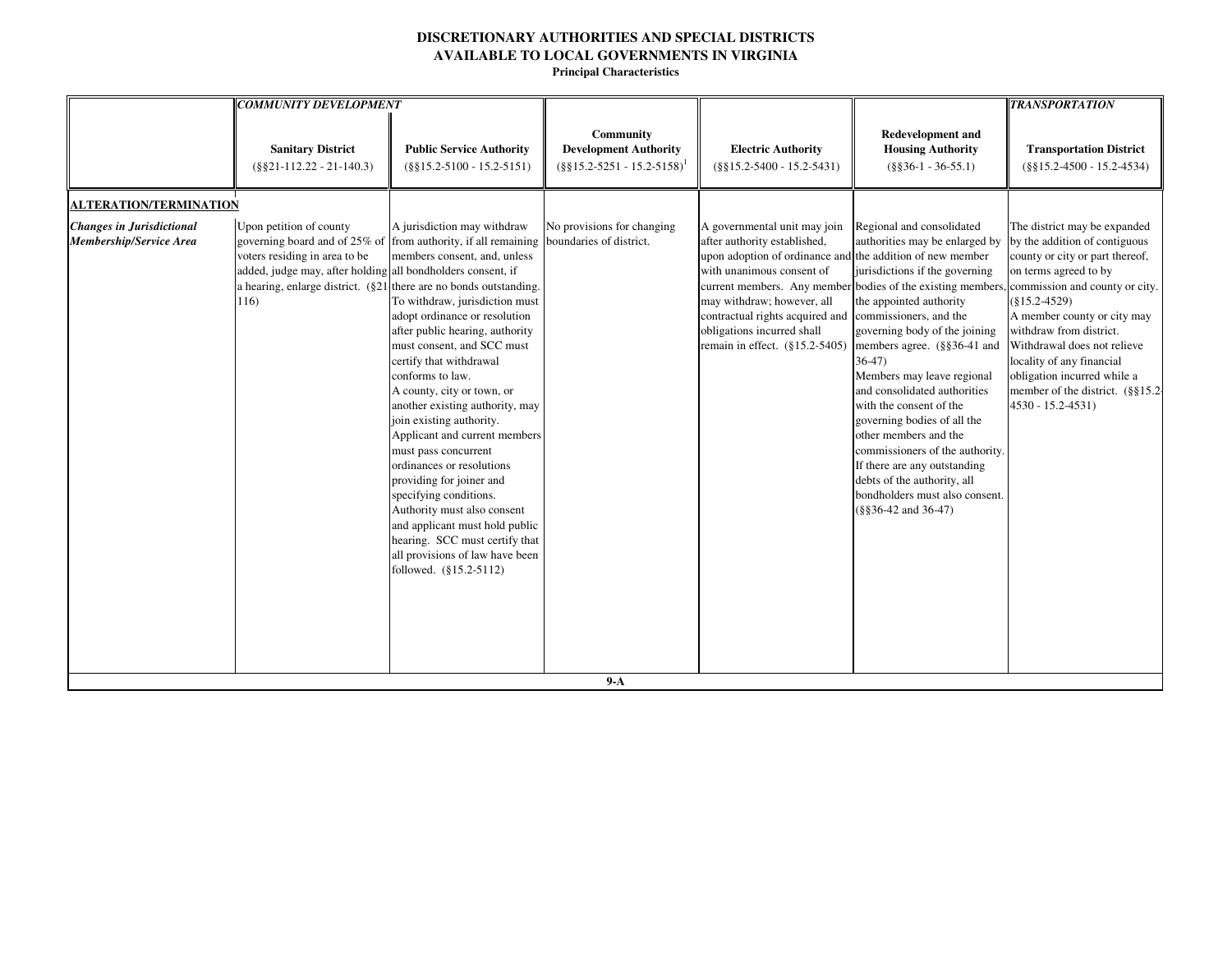| TRANSPORTATION (cont'd.)                                                                                                                                                                                                                                                                                                                                         |                                                                                                                                                                                                                                                                                                                               |                                                                                                                                                                                                                                                                                                                                                                                                                                |                                                                                                                                                                                                                                                                                                                                                                                                                                                                                                                                                                                                                                               |                                                                                                                                                                                                                                                             | <b>ECONOMIC DEVELOPMENT</b>                                                |                                                                                                                                                           |
|------------------------------------------------------------------------------------------------------------------------------------------------------------------------------------------------------------------------------------------------------------------------------------------------------------------------------------------------------------------|-------------------------------------------------------------------------------------------------------------------------------------------------------------------------------------------------------------------------------------------------------------------------------------------------------------------------------|--------------------------------------------------------------------------------------------------------------------------------------------------------------------------------------------------------------------------------------------------------------------------------------------------------------------------------------------------------------------------------------------------------------------------------|-----------------------------------------------------------------------------------------------------------------------------------------------------------------------------------------------------------------------------------------------------------------------------------------------------------------------------------------------------------------------------------------------------------------------------------------------------------------------------------------------------------------------------------------------------------------------------------------------------------------------------------------------|-------------------------------------------------------------------------------------------------------------------------------------------------------------------------------------------------------------------------------------------------------------|----------------------------------------------------------------------------|-----------------------------------------------------------------------------------------------------------------------------------------------------------|
| <b>Local Transportation</b><br><b>Improvement District</b><br>$(\$§33.1-409 - 33.1-425)$                                                                                                                                                                                                                                                                         | Transportation<br><b>Service District</b><br>$(\frac{8815.2 - 4800 - 15.2 - 4815)^2}{$                                                                                                                                                                                                                                        | Multicounty<br>Transportation<br><b>Improvement District</b><br>$(\$§15.2-4600 - 15.2-4618)$                                                                                                                                                                                                                                                                                                                                   | <b>Individual Locality</b><br>Transportation<br><b>Improvement District</b><br>$(\frac{8815.2-4700-15.2-4715)^2}{8815.2-4700}$                                                                                                                                                                                                                                                                                                                                                                                                                                                                                                                | <b>Airport Authority</b><br>$(\$§5.1-31 - 5.1-46)$                                                                                                                                                                                                          | Industrial<br><b>Development Authority</b><br>$(\$§15.2-4900 - 15.2-4920)$ | <b>Regional Industrial</b><br><b>Facility Authority</b><br>$(\$§15.2-6400 - 15.2-6416)$                                                                   |
| <b>ALTERATION/TERMINATION</b>                                                                                                                                                                                                                                                                                                                                    |                                                                                                                                                                                                                                                                                                                               |                                                                                                                                                                                                                                                                                                                                                                                                                                |                                                                                                                                                                                                                                                                                                                                                                                                                                                                                                                                                                                                                                               |                                                                                                                                                                                                                                                             |                                                                            |                                                                                                                                                           |
| <b>Changes in Jurisdictional</b><br>The district may be<br>expanded by the local<br>Membership/Service Area<br>governing body upon<br>petition of the commission,<br>of $51\%$ of the property<br>owners in the district, and of<br>51% of the owners of the<br>property to be added. Any<br>property added must be<br>contiguous to district.<br>$(\$33.1-423)$ | The district may be<br>expanded by board of<br>supervisors upon petition of<br>51% of the owners of<br>unimproved or commercially-<br>zoned property in the<br>district, and of 51% of the<br>owners of such property in<br>the area to be added. Any<br>property added must be<br>contiguous to district.<br>$(\$15.2-4812)$ | The district may be<br>expanded by boards of<br>supervisors upon joint<br>petition of the commission,<br>of 51% of the owners of<br>land area in the district in<br>each county, and of 51% of<br>be added. Any property<br>district. Each board of<br>supervisors must find that<br>such expansion would be in<br>the best interest o the<br>residents and the property<br>owners and of the general<br>welfare. (§15.2-4615) | The district may be<br>expanded by the local<br>governing body upon joint<br>petition of the commission,<br>of 51% of the owners of<br>land area in the district in<br>each county, and of 51% of<br>the owners of the land area to the owners of the land area to existence although all<br>be added. Any property<br>added must be contiguous to added must be contiguous to one withdraw. $(\frac{85.1-35}{9})$<br>district. The local governing $(5.1-36)$<br>body must find that such<br>expansion would be in the<br>best interest o the residents<br>and the property owners and<br>of the general welfare.<br>$(§15.2-4713)$<br>$9-B$ | No explicit provisions; local Not applicable.<br>governments given wide<br>discretion to form authority<br>and to establish terms of<br>agreement. Any joint<br>authority in existence on July<br>1, 1994, shall continue in<br>member jurisdictions except |                                                                            | No provisions for additional<br>members to join authority.<br>Members may not withdraw<br>from authority, except upon<br>its dissolution. $(\S15.2-6415)$ |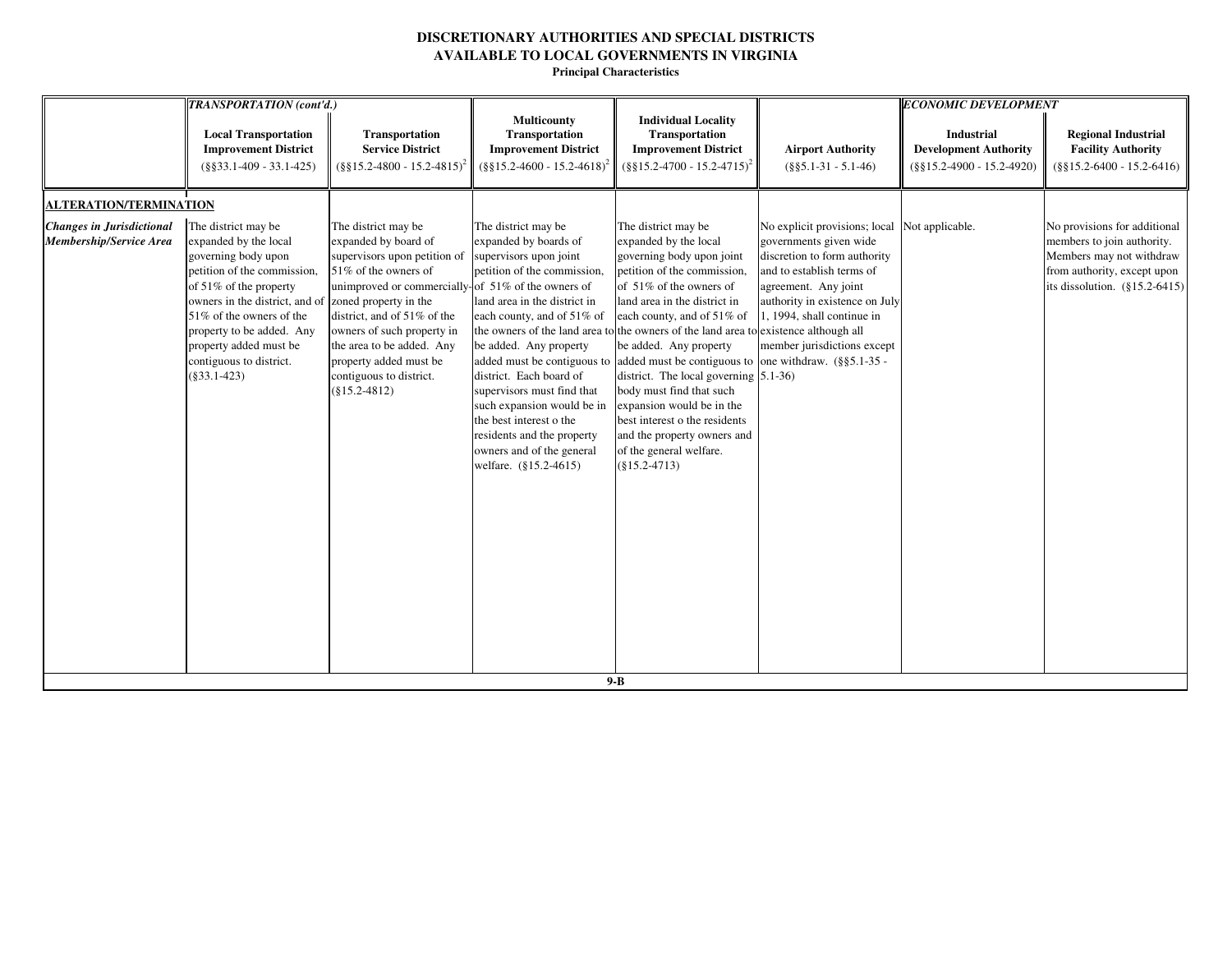|                                                             | <b>PARKS/RECREATIONAL</b>                                                                                                                 |                                                                                                                                                                                                                                                           | <b>MEDICAL/HEALTH</b>                                     |                                                                                       |                                                                            |                                                                                                            |
|-------------------------------------------------------------|-------------------------------------------------------------------------------------------------------------------------------------------|-----------------------------------------------------------------------------------------------------------------------------------------------------------------------------------------------------------------------------------------------------------|-----------------------------------------------------------|---------------------------------------------------------------------------------------|----------------------------------------------------------------------------|------------------------------------------------------------------------------------------------------------|
|                                                             | <b>Public Recreational</b><br><b>Facilities Authority</b><br>$(\$§15.2-5600 - 15.2-5616)$                                                 | <b>Park Authority</b><br>$(\$§15.2-5700 - 15.2-5714)$                                                                                                                                                                                                     | <b>Hospital Authority</b><br>$(\$§15.2-5300 - 15.2-5367)$ | <b>Hospital or Health</b><br><b>Center Commission</b><br>$(\$§15.2-5200 - 15.2-5218)$ | <b>Behavioral Health</b><br><b>Authority</b><br>$(\$§37.1-242 - 37.1-253)$ | <b>Mosquito Control</b><br><b>District</b><br>$(\$§32.1-187 - 32.1-197)$                                   |
| <b>ALTERATION/TERMINATION</b>                               |                                                                                                                                           |                                                                                                                                                                                                                                                           |                                                           |                                                                                       |                                                                            |                                                                                                            |
| <b>Changes in Jurisdictional</b><br>Membership/Service Area | Any locality may join an<br>existing authority and any<br>member may withdraw<br>before any obligation has<br>been incurred. (§15.2-5602) | Any locality may join an<br>authority after it has been<br>established and any member<br>locality may withdraw.<br>However, no member may<br>withdraw after obligations<br>have been incurred and those<br>obligations remain binding.<br>$(\$15.2-5702)$ | Not applicable.                                           | No provisions for changing<br>the composition of the<br>commission.                   | Not applicable.                                                            | The council in any city with<br>more than one district may<br>consolidate the districts.<br>$(\$32.1-188)$ |
|                                                             |                                                                                                                                           |                                                                                                                                                                                                                                                           | $9-C$                                                     |                                                                                       |                                                                            |                                                                                                            |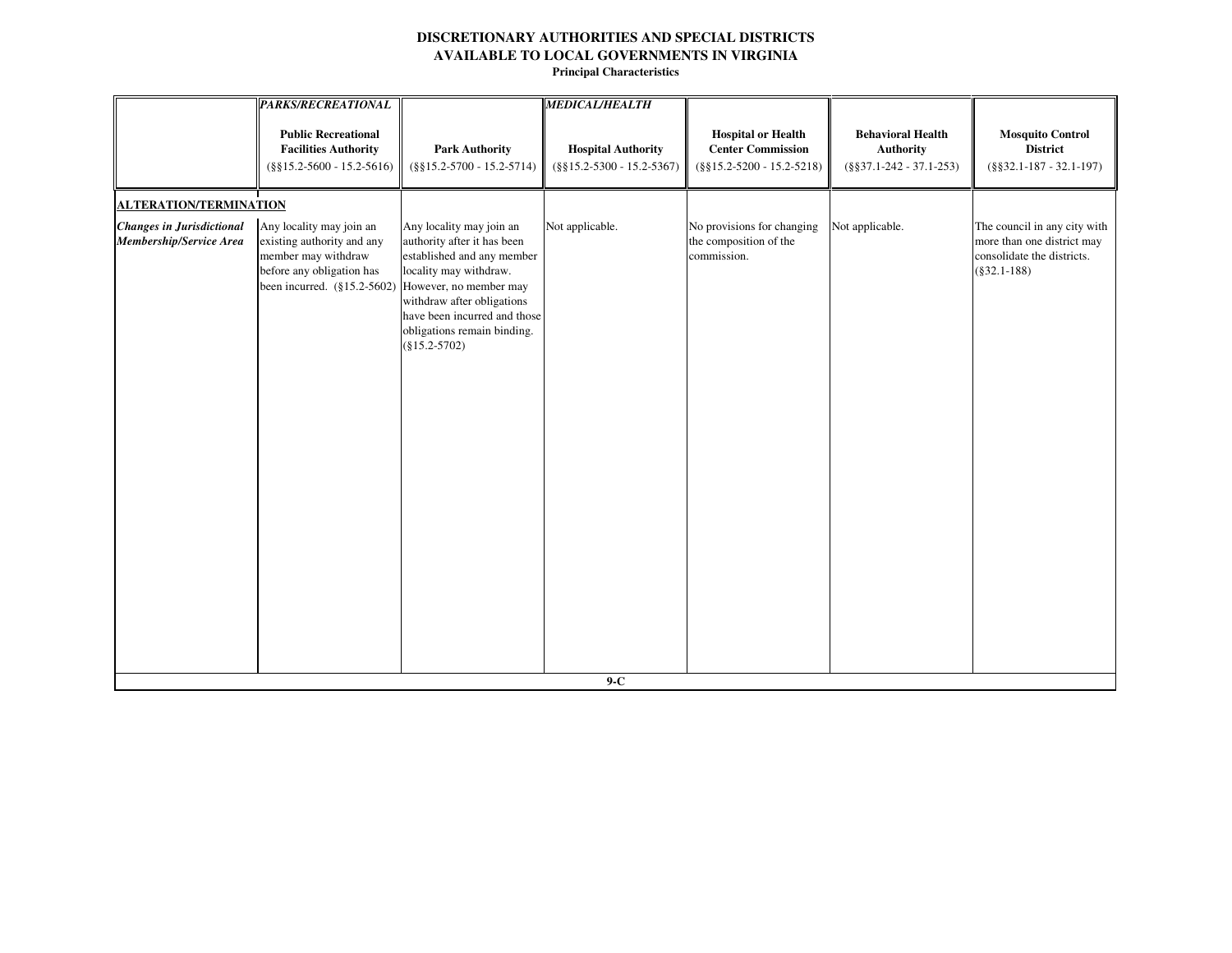|                                                                    | <b>ENVIRONMENTAL</b>                                                                                                                                                                                                                                                                                                                                                                                        |                                                                                                                                                                                                                                      |                                                                                                                                                                                                                                                                                                                                                                                                                                                                                                                                                                                                                                                                                                                                                                                                                                                                                                                                                  |                                                                                   | <b>CRIMINAL JUSTICE</b>                                                                                                                                                                                                                                                                       |                                                                                                                                                                   |                                                                                                                                                                                                      |
|--------------------------------------------------------------------|-------------------------------------------------------------------------------------------------------------------------------------------------------------------------------------------------------------------------------------------------------------------------------------------------------------------------------------------------------------------------------------------------------------|--------------------------------------------------------------------------------------------------------------------------------------------------------------------------------------------------------------------------------------|--------------------------------------------------------------------------------------------------------------------------------------------------------------------------------------------------------------------------------------------------------------------------------------------------------------------------------------------------------------------------------------------------------------------------------------------------------------------------------------------------------------------------------------------------------------------------------------------------------------------------------------------------------------------------------------------------------------------------------------------------------------------------------------------------------------------------------------------------------------------------------------------------------------------------------------------------|-----------------------------------------------------------------------------------|-----------------------------------------------------------------------------------------------------------------------------------------------------------------------------------------------------------------------------------------------------------------------------------------------|-------------------------------------------------------------------------------------------------------------------------------------------------------------------|------------------------------------------------------------------------------------------------------------------------------------------------------------------------------------------------------|
|                                                                    | Soil and Water<br><b>Conservation District</b><br>$(\$§10.1-506 - 10.1-571)$                                                                                                                                                                                                                                                                                                                                | <b>Drainage District</b><br>$(\$§21-292 - 21-426)$                                                                                                                                                                                   | <b>Sanitation District--</b><br><b>Tidal Waters</b><br>$(\$§21-141 - 21-223)$                                                                                                                                                                                                                                                                                                                                                                                                                                                                                                                                                                                                                                                                                                                                                                                                                                                                    | <b>Sanitation District--</b><br><b>Non-Tidal Waters</b><br>$(\$§21-224 - 21-290)$ | <b>Jail Authority</b><br>$(\$§53.1-95.2 - 53.1-95.24)$                                                                                                                                                                                                                                        | <b>Regional Criminal</b><br><b>Justice Training</b><br>Academy<br>$(\$§15.2-1747 - 15.2-1753)$                                                                    | <b>Regional Juvenile</b><br><b>Detention Commission</b><br>$(\$§16.1-315 - 16.1-322)$                                                                                                                |
| <b>ALTERATION/TERMINATION</b>                                      |                                                                                                                                                                                                                                                                                                                                                                                                             |                                                                                                                                                                                                                                      |                                                                                                                                                                                                                                                                                                                                                                                                                                                                                                                                                                                                                                                                                                                                                                                                                                                                                                                                                  |                                                                                   |                                                                                                                                                                                                                                                                                               |                                                                                                                                                                   |                                                                                                                                                                                                      |
| <b>Changes in Jurisdictional</b><br><b>Membership/Service Area</b> | <b>State Soil and Water</b><br>Conservation Board may<br>enlarge boundaries, upon<br>receipt of a petition from the included in the district are<br>governing body not included<br>in the district and concurred<br>in by the district directors or for the cost of the<br>upon receipt of a petition<br>from the residents of the<br>jurisdiction not part of the<br>district. (§§10.1-506 - 10.1-<br>507) | After final establishment of<br>the district, if it becomes<br>apparent that lands not<br>benefited by the project,<br>those lands can be assessed<br>improvements, which, in<br>effect, brings them into the<br>district. (§21-345) | A jurisdiction may withdraw No provisions for changing<br>within one year of creation of composition of district.<br>the district, but must give<br>notice of its intent to do so<br>within six months after<br>creation of the district.<br>Withdrawal of jurisdiction is<br>allowed if the State Health<br>Commissioner determines if<br>the withdrawing locality has<br>taken sufficient steps to<br>construct its own sewage<br>disposal system. District<br>commission must also be<br>satisfied that withdrawing<br>locality has taken sufficient<br>steps to prevent pollution. If<br>the district commission does<br>not agree, the withdrawing<br>locality may petition court to<br>determine if it may withdraw<br>from district. If a city<br>withdraws, it must treat<br>sewage of adjacent county or<br>town, if requested to do so<br>by the commission or the<br>governing body of the county<br>or town. (§§21-203 - 21-<br>211) | $9-D$                                                                             | Any political subdivision<br>may join authority on terms<br>agreed to by subdivision and<br>current members. Any<br>member may withdraw, but<br>if any obligation has been<br>incurred by the authority,<br>unanimous consent of other<br>members is required for<br>withdrawal. (§53.1-95.5) | Procedures for addition and<br>withdrawal of members to be join upon recommendation<br>included in the agreement<br>establishing the authority.<br>$(§15.2-1747)$ | Additional jurisdictions may<br>of the commission and with<br>the approval of the governing<br>bodies of the current local<br>government members. No<br>provisions for withdrawal.<br>$(\$16.1-316)$ |
|                                                                    |                                                                                                                                                                                                                                                                                                                                                                                                             |                                                                                                                                                                                                                                      |                                                                                                                                                                                                                                                                                                                                                                                                                                                                                                                                                                                                                                                                                                                                                                                                                                                                                                                                                  |                                                                                   |                                                                                                                                                                                                                                                                                               |                                                                                                                                                                   |                                                                                                                                                                                                      |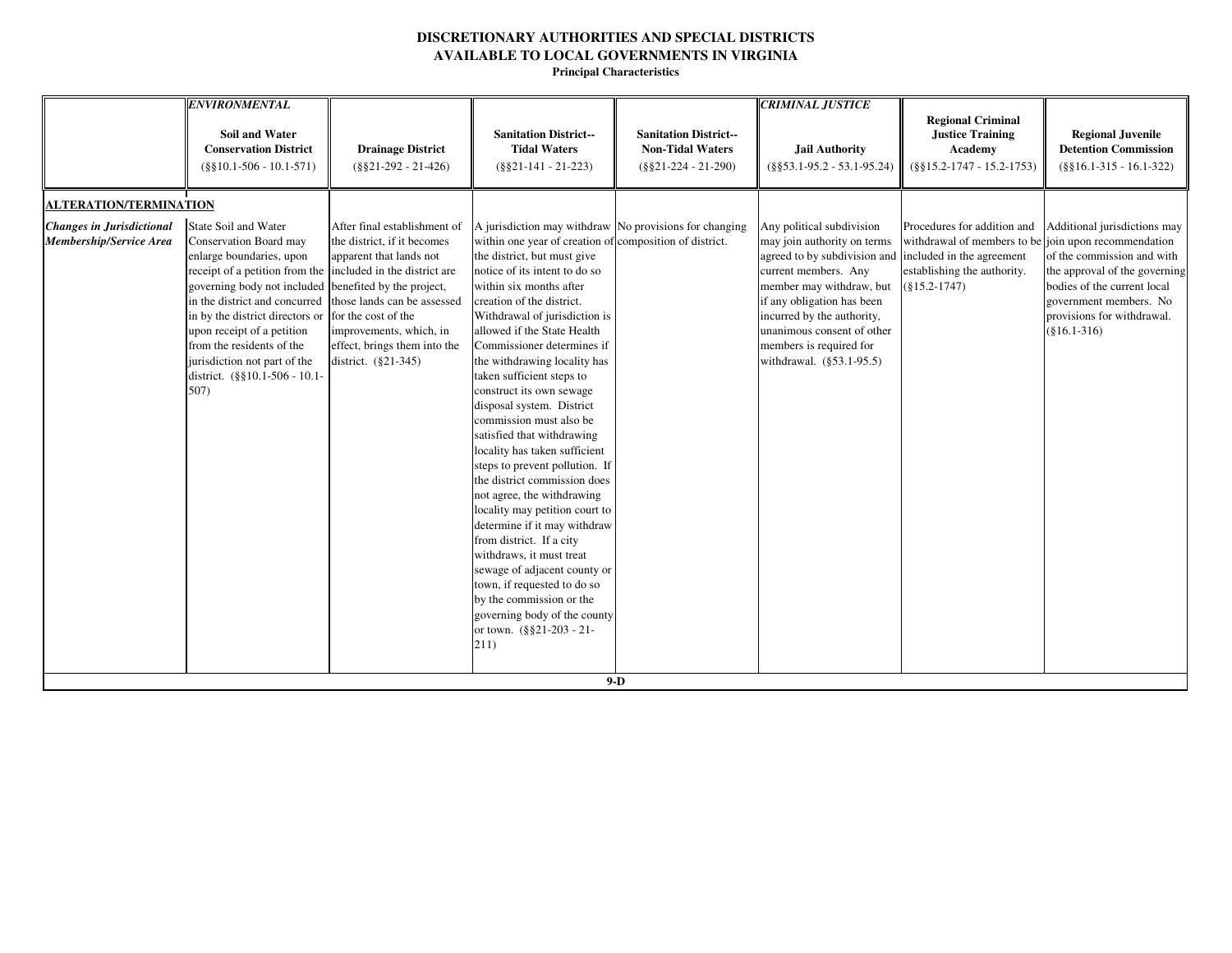**Principal Characteristics**

|                               | <b>COMMUNITY DEVELOPMENT</b>                                                                                                                                                                                                                                                                                                                                                                                                                                                                                                                                            |                                                                                                                                                                                                                                                                                                                                                                                                                                                                                                                                                                                                         |                                                                                  |                                                                                                                                                                                                                                                                                                                          |                                                                               | <b>TRANSPORTATION</b>                                          |
|-------------------------------|-------------------------------------------------------------------------------------------------------------------------------------------------------------------------------------------------------------------------------------------------------------------------------------------------------------------------------------------------------------------------------------------------------------------------------------------------------------------------------------------------------------------------------------------------------------------------|---------------------------------------------------------------------------------------------------------------------------------------------------------------------------------------------------------------------------------------------------------------------------------------------------------------------------------------------------------------------------------------------------------------------------------------------------------------------------------------------------------------------------------------------------------------------------------------------------------|----------------------------------------------------------------------------------|--------------------------------------------------------------------------------------------------------------------------------------------------------------------------------------------------------------------------------------------------------------------------------------------------------------------------|-------------------------------------------------------------------------------|----------------------------------------------------------------|
|                               | <b>Sanitary District</b><br>$(\$§21-112.22 - 21-140.3)$                                                                                                                                                                                                                                                                                                                                                                                                                                                                                                                 | <b>Public Service Authority</b><br>$(\$§15.2-5100 - 15.2-5151)$                                                                                                                                                                                                                                                                                                                                                                                                                                                                                                                                         | Community<br><b>Development Authority</b><br>$(\S\S15.2 - 5251 - 15.2 - 5158)^T$ | <b>Electric Authority</b><br>$(\$§15.2-5400 - 15.2-5431)$                                                                                                                                                                                                                                                                | <b>Redevelopment and</b><br><b>Housing Authority</b><br>$(\$§36-1 - 36-55.1)$ | <b>Transportation District</b><br>$(\$§15.2-4500 - 15.2-4534)$ |
| <b>Prescribed Duration</b>    | None Specified.                                                                                                                                                                                                                                                                                                                                                                                                                                                                                                                                                         | 50 years, but may be extended<br>by member jurisdictions for up<br>to another 50 years. However,<br>an authority shall continue in<br>existence even after term has<br>expired until all obligations<br>have been paid or assumed by<br>member jurisdictions. (§§15.2-<br>5109 and 15.2-5114)                                                                                                                                                                                                                                                                                                           | Same as public service<br>authority                                              | None Specified.                                                                                                                                                                                                                                                                                                          | None Specified.                                                               | None Specified.                                                |
| <b>Dissolution Provisions</b> | May be dissolved by judge,<br>upon petition of county<br>governing body and at least 50<br>residents of district, followed<br>by hearing. The following<br>conditions must be satisfied<br>before dissolution:<br>1. All bonds issued must have<br>been redeemed and purposes<br>for which district created have<br>been completed; or<br>2. All obligations and<br>functions of district have been<br>taken over by county as a<br>whole; or<br>3. Purposes for which district<br>created are impractical or<br>impossible and no obligations<br>incurred. (§21-117.1) | When authority determines that Same as public service<br>purpose has been accomplished authority<br>or is impractical, or purpose<br>has been taken over by<br>jurisdictions and all of its<br>obligations have been paid or<br>assumed by jurisdictions, it<br>shall notify members. If they<br>concur, authority is dissolved.<br>If one or more jurisdictions<br>refuse to concur in dissolution,<br>authority may petition court to<br>order objecting jurisdiction to<br>create new authority. Court<br>may issue such order,<br>specifying division of assets<br>and obligations. $(\$15.2-5109)$ |                                                                                  | May be dissolved by board of<br>directors and member<br>governmental units whenever<br>they determine the purposes of<br>the authority have been fulfilled<br>or cannot be fulfilled, and if all<br>bonds and obligations have<br>been paid or if sufficient cash is<br>on deposit for their payment.<br>$(\$15.2-5428)$ | No provisions for dissolution.                                                | No provisions for dissolution.                                 |

**10-A**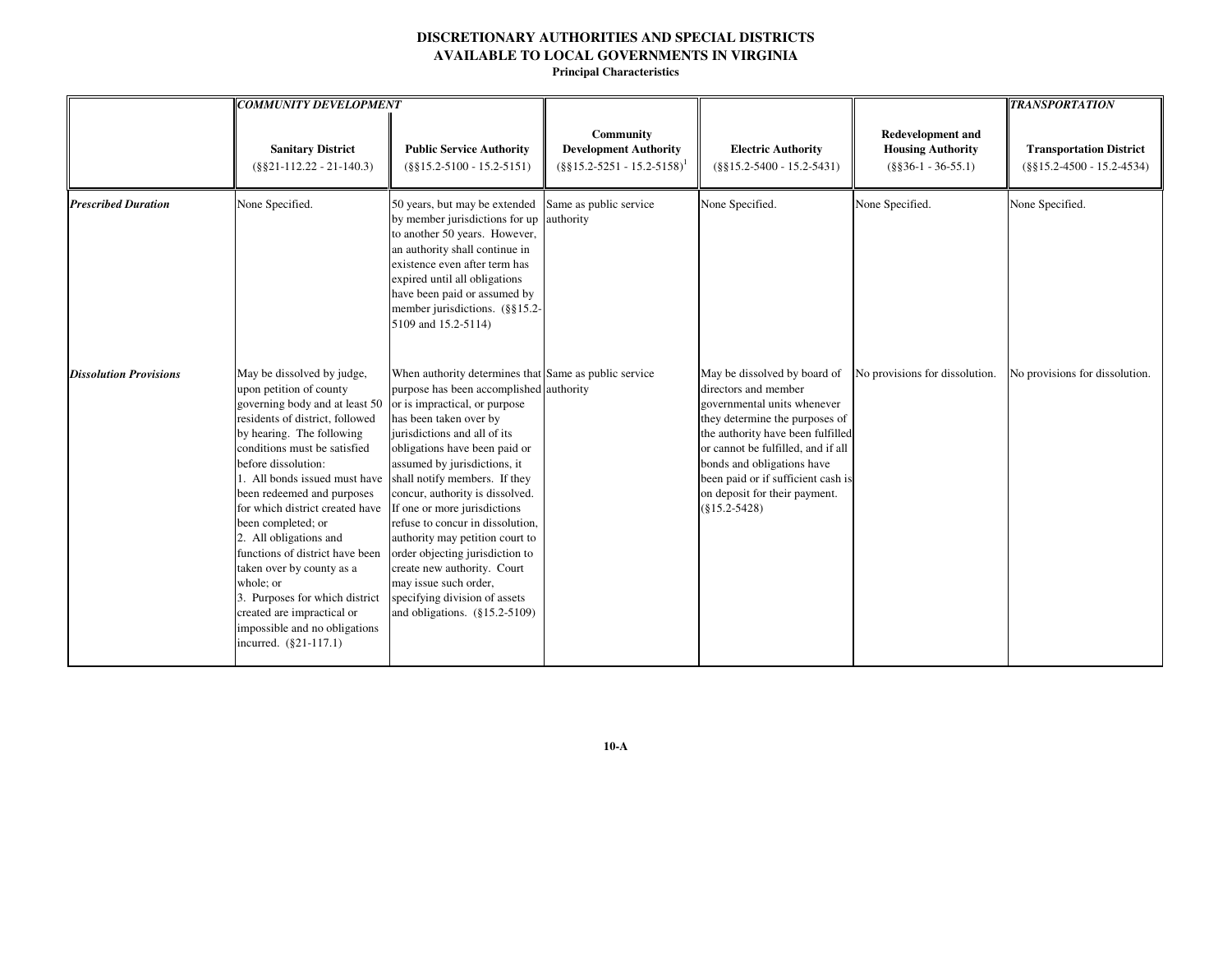**Principal Characteristics**

|                               | TRANSPORTATION (cont'd.)                                                                                                                                                                                                                                                                                                                                                                                                                                                                                                                   |                                                                                                                                                                                                                                                                                                                                                                                                                                                                                                                                                                             |                                                                                                                                                                                                                                                                                                                                                                                                                                                                                                                                            |                                                                                                                                                                                                                                                                                                                                                                                                                                                                                                                    | <b>ECONOMIC DEVELOPMENT</b>                        |                                                                                                                                                                                                                                                         |                                                                                                                                                                                                                                                                                                                          |
|-------------------------------|--------------------------------------------------------------------------------------------------------------------------------------------------------------------------------------------------------------------------------------------------------------------------------------------------------------------------------------------------------------------------------------------------------------------------------------------------------------------------------------------------------------------------------------------|-----------------------------------------------------------------------------------------------------------------------------------------------------------------------------------------------------------------------------------------------------------------------------------------------------------------------------------------------------------------------------------------------------------------------------------------------------------------------------------------------------------------------------------------------------------------------------|--------------------------------------------------------------------------------------------------------------------------------------------------------------------------------------------------------------------------------------------------------------------------------------------------------------------------------------------------------------------------------------------------------------------------------------------------------------------------------------------------------------------------------------------|--------------------------------------------------------------------------------------------------------------------------------------------------------------------------------------------------------------------------------------------------------------------------------------------------------------------------------------------------------------------------------------------------------------------------------------------------------------------------------------------------------------------|----------------------------------------------------|---------------------------------------------------------------------------------------------------------------------------------------------------------------------------------------------------------------------------------------------------------|--------------------------------------------------------------------------------------------------------------------------------------------------------------------------------------------------------------------------------------------------------------------------------------------------------------------------|
|                               | <b>Local Transportation</b><br><b>Improvement District</b><br>$(\$§33.1-409 - 33.1-425)$                                                                                                                                                                                                                                                                                                                                                                                                                                                   | Transportation<br><b>Service District</b><br>$(8815.2 - 4800 - 15.2 - 4815)^2$                                                                                                                                                                                                                                                                                                                                                                                                                                                                                              | <b>Multicounty</b><br>Transportation<br><b>Improvement District</b><br>$(\$§15.2-4600 - 15.2-4618)$                                                                                                                                                                                                                                                                                                                                                                                                                                        | <b>Individual Locality</b><br>Transportation<br><b>Improvement District</b><br>$(\frac{8815.2-4700-15.2-4715)^2}{8815.2-4700}$                                                                                                                                                                                                                                                                                                                                                                                     | <b>Airport Authority</b><br>$(\$§5.1-31 - 5.1-46)$ | <b>Industrial</b><br><b>Development Authority</b><br>$(\$§15.2-4900 - 15.2-4920)$                                                                                                                                                                       | <b>Regional Industrial</b><br><b>Facility Authority</b><br>$(\$§15.2-6400 - 15.2-6416)$                                                                                                                                                                                                                                  |
| <b>Prescribed Duration</b>    | 35 years, if not dissolved<br>sooner. (§33.1-410)                                                                                                                                                                                                                                                                                                                                                                                                                                                                                          | 35 years, if not dissolved<br>sooner. (§15.2-4603)                                                                                                                                                                                                                                                                                                                                                                                                                                                                                                                          | 35 years, if not dissolved<br>sooner. (§15.2-4802)                                                                                                                                                                                                                                                                                                                                                                                                                                                                                         | 35 years, if not dissolved<br>sooner. (§15.2-4702)                                                                                                                                                                                                                                                                                                                                                                                                                                                                 | None Specified.                                    | None Specified.                                                                                                                                                                                                                                         | None Specified.                                                                                                                                                                                                                                                                                                          |
| <b>Dissolution Provisions</b> | May be dissolved by<br>in which district lies, upon<br>petition of commission and<br>petition of $51\%$ of the<br>owners of land area located<br>within the district.<br>Governing body must be<br>satisfied that dissolution is in Governing body must be<br>the best interests of property<br>owners and residents, is in<br>furtherance of local<br>comprehensive plan, that<br>purpose of the district has<br>been fulfilled, and that all<br>debts have been paid or will<br>be assumed by local<br>governing bodies. (§33.1-<br>424) | May be dissolved by board<br>governing bodies of localities of supervisors, upon petition<br>of 51% of the owners of land<br>area or assessed value<br>located in the district, which<br>is either unimproved on<br>zoned for commercial or<br>industrial purposes.<br>satisfied that dissolution is in<br>the best interests of property<br>owners and residents, is in<br>furtherance of local<br>comprehensive plan, that<br>purpose of the district has<br>been fulfilled, and that all<br>debts have been paid or will<br>be assumed by the county.<br>$(\$15.2-4813)$ | May be dissolved by boards<br>of supervisors, upon joint<br>petition of the commission<br>and of 51% of the owners of<br>land area located in the<br>district in each county.<br>Governing bodies must be<br>satisfied that dissolution is in must be satisfied that<br>the best interests of property<br>owners and residents, is in<br>furtherance of local<br>comprehensive plan, that<br>purpose of the district has<br>been fulfilled, and that all<br>debts have been paid or will<br>be assumed by the counties.<br>$(\$15.2-4616)$ | May be dissolved by local<br>governing body, upon<br>petition of the commission<br>and of 51% of the owners of<br>land area or assessed value<br>located in the district in each<br>county. Governing body<br>dissolution is in the best<br>interests of property owners<br>and residents, is in<br>furtherance of local<br>comprehensive plan, that<br>purpose of the district has<br>been fulfilled, and that all<br>debts have been paid or will<br>be assumed by the local<br>governing body. (§15.2-<br>4813) | No provisions for<br>dissolution.                  | May be dissolved by local<br>government, upon resolution<br>from authority directors<br>stating that purposes of<br>authority have been fulfilled.<br>Dissolution conditioned<br>upon all bonds and<br>obligations having fully paid<br>$(\$15.2-4914)$ | May be dissolved if<br>authority's board adopts<br>resolution, after finding that<br>the purpose for the authority<br>has been fulfilled or<br>impossible to accomplish.<br>Resolution must be delivered<br>to Governor and General<br>Assembly must pass<br>legislation for dissolution to<br>be effected. (§15.2-6415) |

**10-B**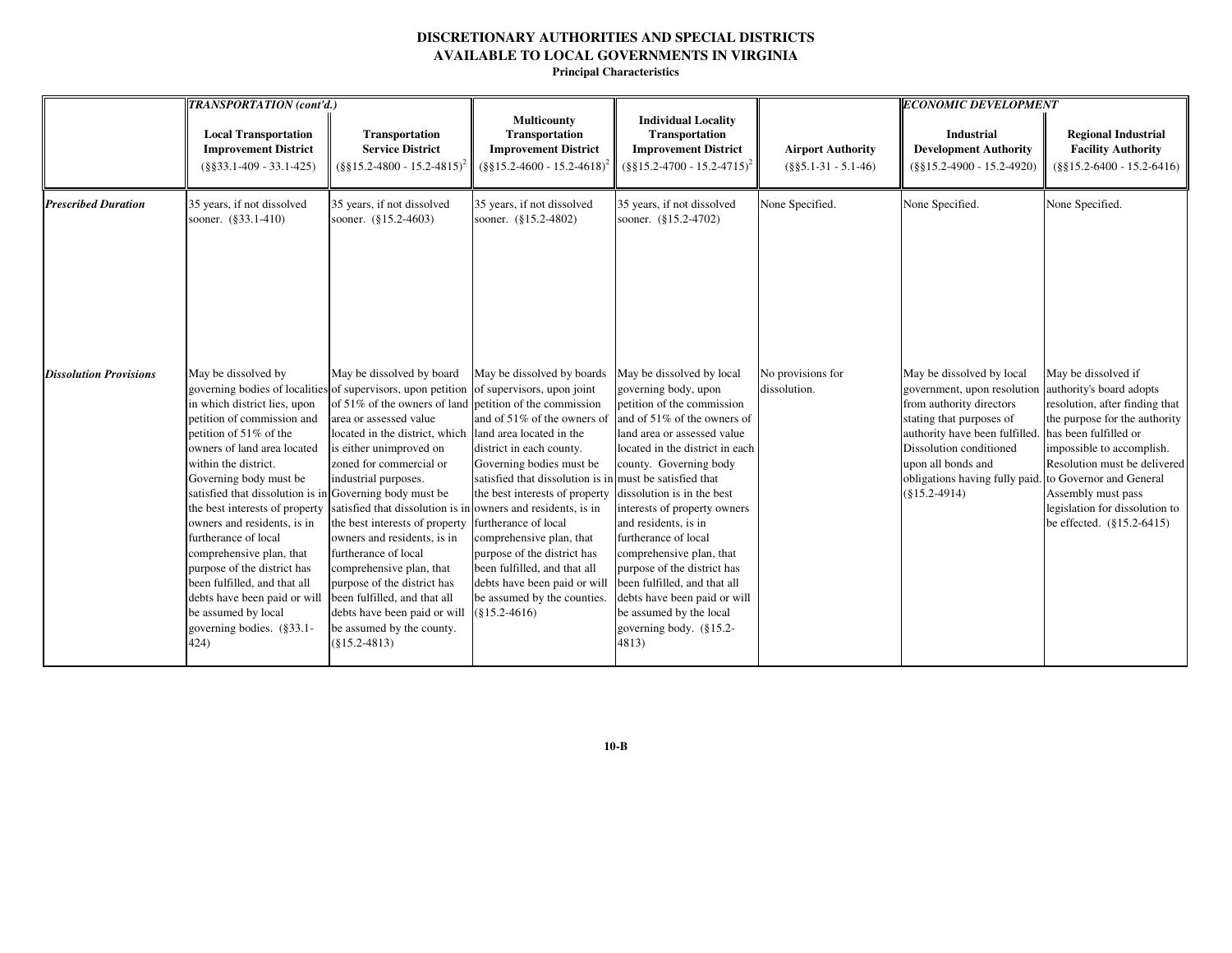**Principal Characteristics**

|                               | <b>PARKS/RECREATIONAL</b>                                                                                                                                                                                                                                                         |                                                                                   | <b>MEDICAL/HEALTH</b>                                                                                                                                                                                                                                       |                                                                                                                                                                                                                                                                                                                                                                                  |                                                                                                                                                                                                                                                                                                                                   |                                                                                                                                                                                                                                                    |
|-------------------------------|-----------------------------------------------------------------------------------------------------------------------------------------------------------------------------------------------------------------------------------------------------------------------------------|-----------------------------------------------------------------------------------|-------------------------------------------------------------------------------------------------------------------------------------------------------------------------------------------------------------------------------------------------------------|----------------------------------------------------------------------------------------------------------------------------------------------------------------------------------------------------------------------------------------------------------------------------------------------------------------------------------------------------------------------------------|-----------------------------------------------------------------------------------------------------------------------------------------------------------------------------------------------------------------------------------------------------------------------------------------------------------------------------------|----------------------------------------------------------------------------------------------------------------------------------------------------------------------------------------------------------------------------------------------------|
|                               | <b>Public Recreational</b><br><b>Facilities Authority</b><br>$(\$§15.2-5600 - 15.2-5616)$                                                                                                                                                                                         | <b>Park Authority</b><br>$(\$§15.2-5700 - 15.2-5714)$                             | <b>Hospital Authority</b><br>$(\$§15.2-5300 - 15.2-5367)$                                                                                                                                                                                                   | <b>Hospital or Health</b><br><b>Center Commission</b><br>$(\$§15.2-5200 - 15.2-5218)$                                                                                                                                                                                                                                                                                            | <b>Behavioral Health</b><br><b>Authority</b><br>$(\$§37.1-242 - 37.1-253)$                                                                                                                                                                                                                                                        | <b>Mosquito Control</b><br><b>District</b><br>$(\$§32.1-187 - 32.1-197)$                                                                                                                                                                           |
| <b>Prescribed Duration</b>    | Term of existence to be<br>specified by participating<br>localities. (§15.2-5604)                                                                                                                                                                                                 | Term of existence to be<br>specified by participating<br>localities. (§15.2-5704) | None specified.                                                                                                                                                                                                                                             | None specified.                                                                                                                                                                                                                                                                                                                                                                  | None specified.                                                                                                                                                                                                                                                                                                                   | None specified.                                                                                                                                                                                                                                    |
| <b>Dissolution Provisions</b> | May be dissolved by local<br>governing bodies, upon<br>resolution from the<br>authority's directors stating<br>that the purposes of the<br>authority have been fulfilled.<br>Dissolution conditioned<br>upon all bonds and<br>obligations having been fully<br>paid. (§15.2-5616) | No provisions for<br>dissolution.                                                 | May be dissolved by a court<br>upon petition by<br>the need for the authority no<br>longer exists. Court shall<br>approve plan for ending<br>business of the authority,<br>payment or assumption of<br>obligations, and transfer of<br>assets. (§15.2-5365) | May be dissolved by a court May be dissolved by a court<br>upon petition by<br>commissioners asserting that commissioners asserting that asserting that the need for<br>the need for the authority no<br>longer exists. Court shall<br>approve plan for ending<br>business of the authority,<br>payment or assumption of<br>obligations, and transfer of<br>assets. (§15.2-5216) | upon petition by directors<br>the authority no longer<br>exists. Court shall approve<br>plan for ending business of<br>the authority, payment or<br>assumption of obligations,<br>and transfer of assets. Plan<br>must also describe how<br>localities intend to provide<br>mental health services for<br>residents. (§15.2-5216) | No specific provisions for<br>dissolution. However, when<br>commission determines that<br>accumulated funds no longer<br>are needed for mosquito<br>control, it may transfer funds<br>to treasury of their<br>governmental source. (§32.1-<br>196) |

**10-C**